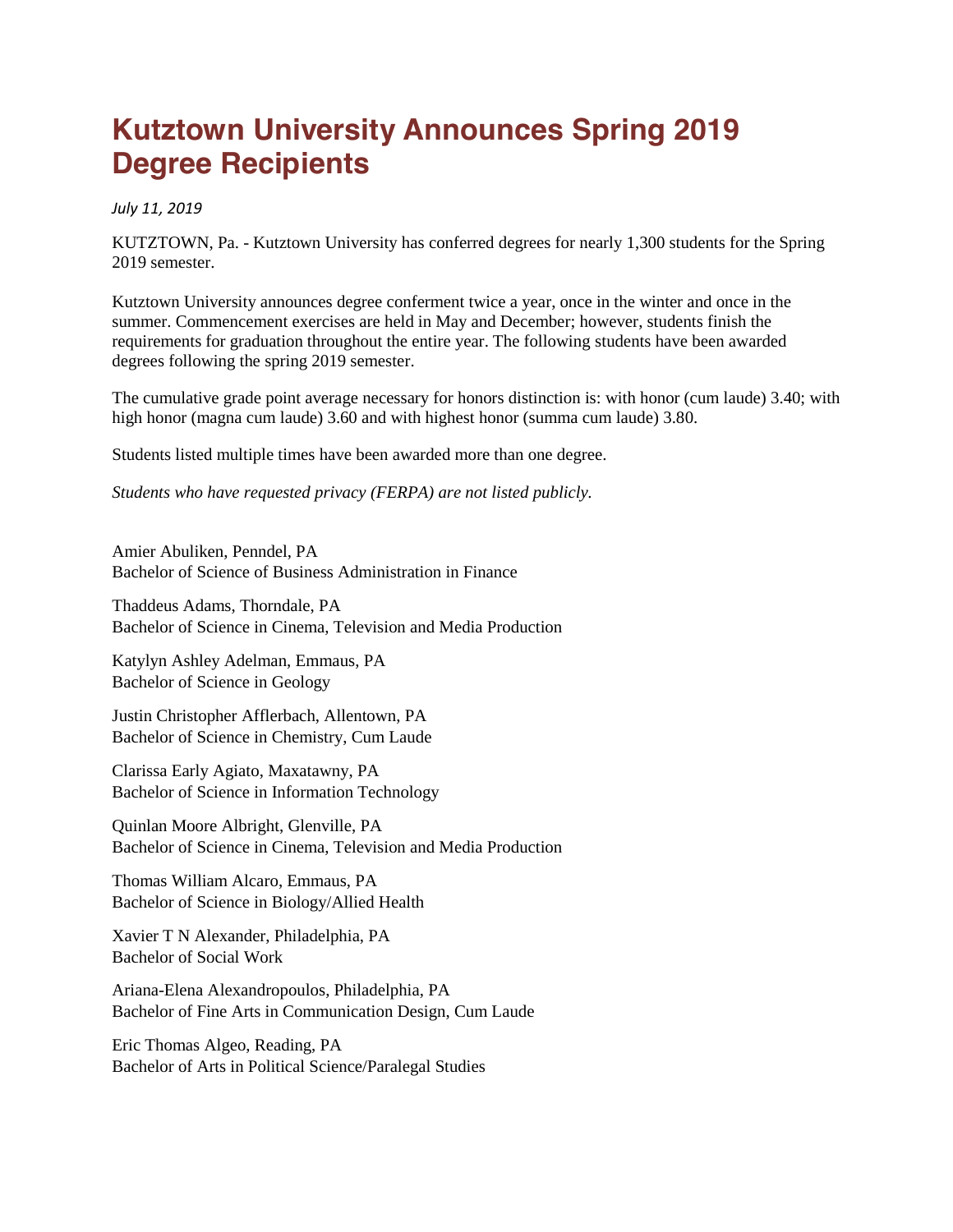Charles N Allen, Philadelphia, PA Bachelor of Science in Information Technology

Tom James Allvord, Aston, PA Bachelor of Science in Cinema, Television and Media Production

Viomargary Esmeralda Almonte, Allentown, PA Bachelor of Science in Psychology

Garrett James Alread, Victor, NY Bachelor of Arts in Communication Studies

Ryan M Amato, Wyckoff, NJ Bachelor of Science in Criminal Justice

Hannah Amos, Toms River, NJ Bachelor of Fine Arts in Communication Design, Magna Cum Laude

Robert Daniel Anderson, Macungie, PA Bachelor of Social Work, Magna Cum Laude

Deiondre E Andrews, Reading, PA Bachelor of Science in Computer Science

Nasi Angjeli, Folsom, PA Bachelor of Science of Business Administration in Finance

Pierce Joshua Armstrong, Wilmington, DE Bachelor of Science of Business Administration in Finance

James Gruenke Arndt, Allentown, PA Bachelor of Science in Criminal Justice

Thomas Joseph Aruta, Saylorsburg, PA Bachelor of Science in Information Technology

Tyler Ashberry, Halifax, PA Bachelor of Science of Business Administration in Finance, Magna Cum Laude

Meghan Rose Augunas, Springfield, PA Bachelor of Fine Arts in Communication Design, Summa Cum Laude

Ryan Bruce Bachtle, Perkasie, PA Bachelor of Science in Sport Management

Shaan Badlu, Macungie, PA Bachelor of Science in Computer Science (Combined Master of Science), Cum Laude

Marisela Baez, Reading, PA Bachelor of Arts in Sociology, Summa Cum Laude

Adam Bagushinski, Gilbertsville, PA Bachelor of Science of Business Administration in Management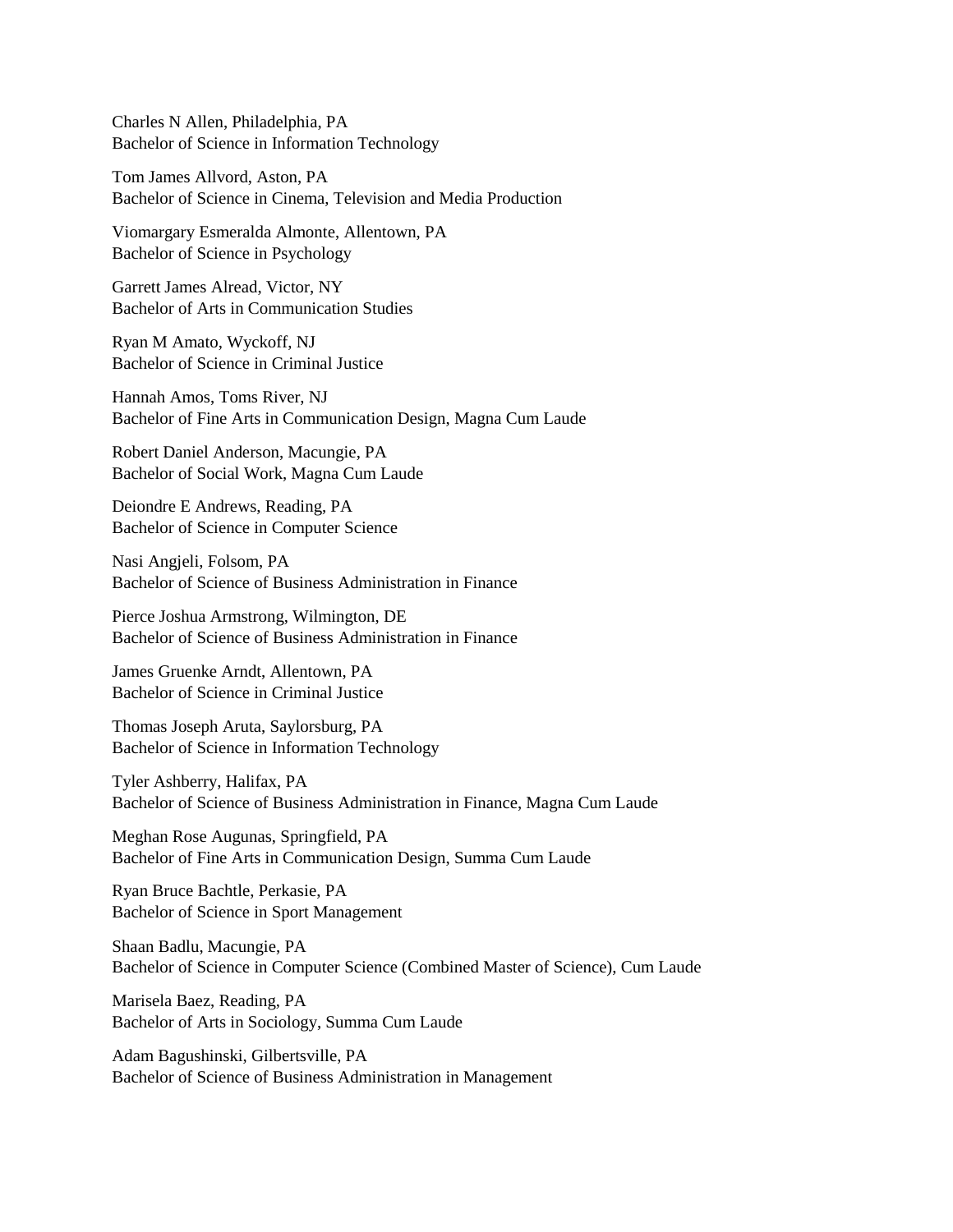Barbara Baker, Alburtis, PA Bachelor of Arts in Sociology

Justin William Baker, Fleetwood, PA Bachelor of Science in Information Technology

Anna Dorothy Baltz, Macungie, PA Bachelor of Science in Psychology/Clinical Counseling, Summa Cum Laude

Kyle K Bambary, Easton, PA Bachelor of Science in Cinema, Television and Media Production

Kyle James Banner, Lancaster, PA Bachelor of Arts in Political Science

Ahharan Barksdale, Philadelphia, PA Bachelor of Science of Business Administration in Management

Stephanie L Barnes, Garnet Valley, PA Bachelor of Science in Special Education, Cum Laude

Alexis D Barr, Philadelphia, PA Bachelor of Science of Business Administration in Management, Summa Cum Laude

Andrew K Barren, Dalton, PA Bachelor of Science in Cinema, Television and Media Production

Colt Barron, Emmaus, PA Bachelor of Fine Arts in Communication Design, Magna Cum Laude

Alexa Ray Barry, Easton, PA Bachelor of Science in Criminal Justice

Tyler Anthony Bartnick, Sugar Notch, PA Bachelor of Science in Information Technology

Cassandra Lee Bartos, Whitehall, PA Bachelor of Arts in English/Professional Writing, Summa Cum Laude

Derek Alan Batz, Kempton, PA Bachelor of Arts in Philosophy, Summa Cum Laude

Nicole Baum, Red Lion, PA Bachelor of Social Work

Taylor Robert Bazarian, Allentown, PA Bachelor of Arts in Sociology

Taylor A Beasley, Allentown, PA Bachelor of Fine Arts in Communication Design

Aimee R Beck, Green Lane, PA Bachelor of Science in Elementary Education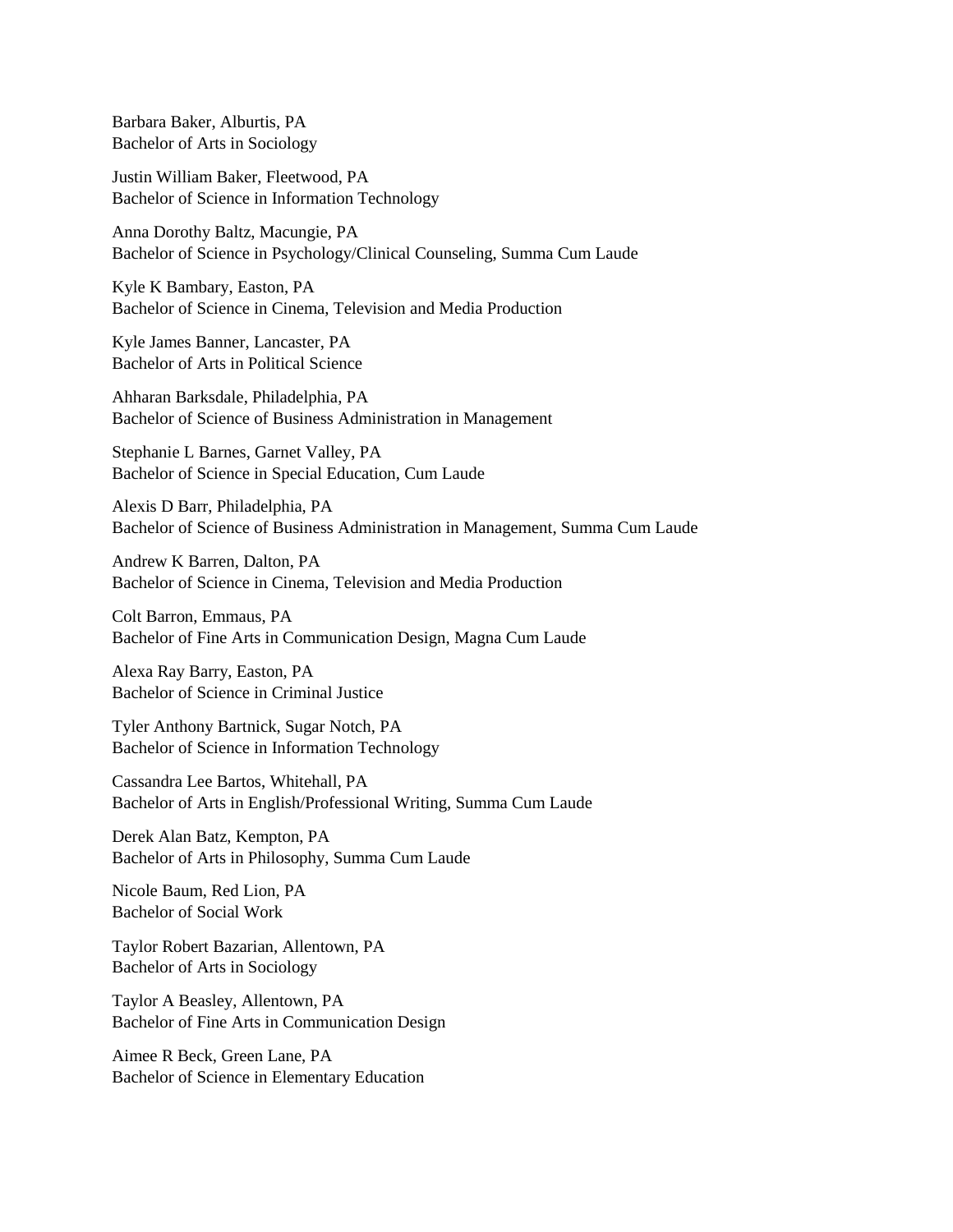Katherine Autumn Beck, Leesport, PA Bachelor of Science in Environmental Science/Geology, Magna Cum Laude

Katrina Lynn Beck, Lehighton, PA Bachelor of Science in Psychology

Theodore Belle, Tobyhanna, PA Bachelor of Arts in Communication Studies

Bryan Michael Benedict, Allentown, PA Bachelor of Science in Public Administration

Stefani Lyn Benrubi, Philadelphia, PA Bachelor of Arts in English/Professional Writing, Summa Cum Laude

Jasmine Berger, Philadelphia, PA Bachelor of Science in Psychology

Tyler John Berghold, Allentown, PA Bachelor of Science in Mathematics

Jennifer Dawn Berrigan, Rustburg, VA Bachelor of Arts in Communication Studies

Brennen Sevire Berry, Bath, PA Bachelor of Science in Psychology/Clinical Counseling, Magna Cum Laude

Miranda Elizabeth Berry, Green Lane, PA Bachelor of Science of Business Administration in Management

Katie L Bertolet, Shillington, PA Bachelor of Fine Arts in Communication Design, Summa Cum Laude

Christina Bhatti, Philadelphia, PA Bachelor of Arts in Communication Studies

Alexis Brooke Bickings, Gilbertsville, PA Bachelor of Science of Business Administration in Management

Tyleah Symone Bidin, Philadelphia, PA Bachelor of Arts in English

Jason Tyler Bielski, Kutztown, PA Bachelor of Science in Environmental Science/Biology, Cum Laude

Kelsey M Binder, Lehighton, PA Bachelor of Science in English Education, Cum Laude

Eric T Bittenbender, Aston, PA Bachelor of Science in Criminal Justice

Shelby Bizub, Wilkes Barre, PA Bachelor of Arts in Political Science, Cum Laude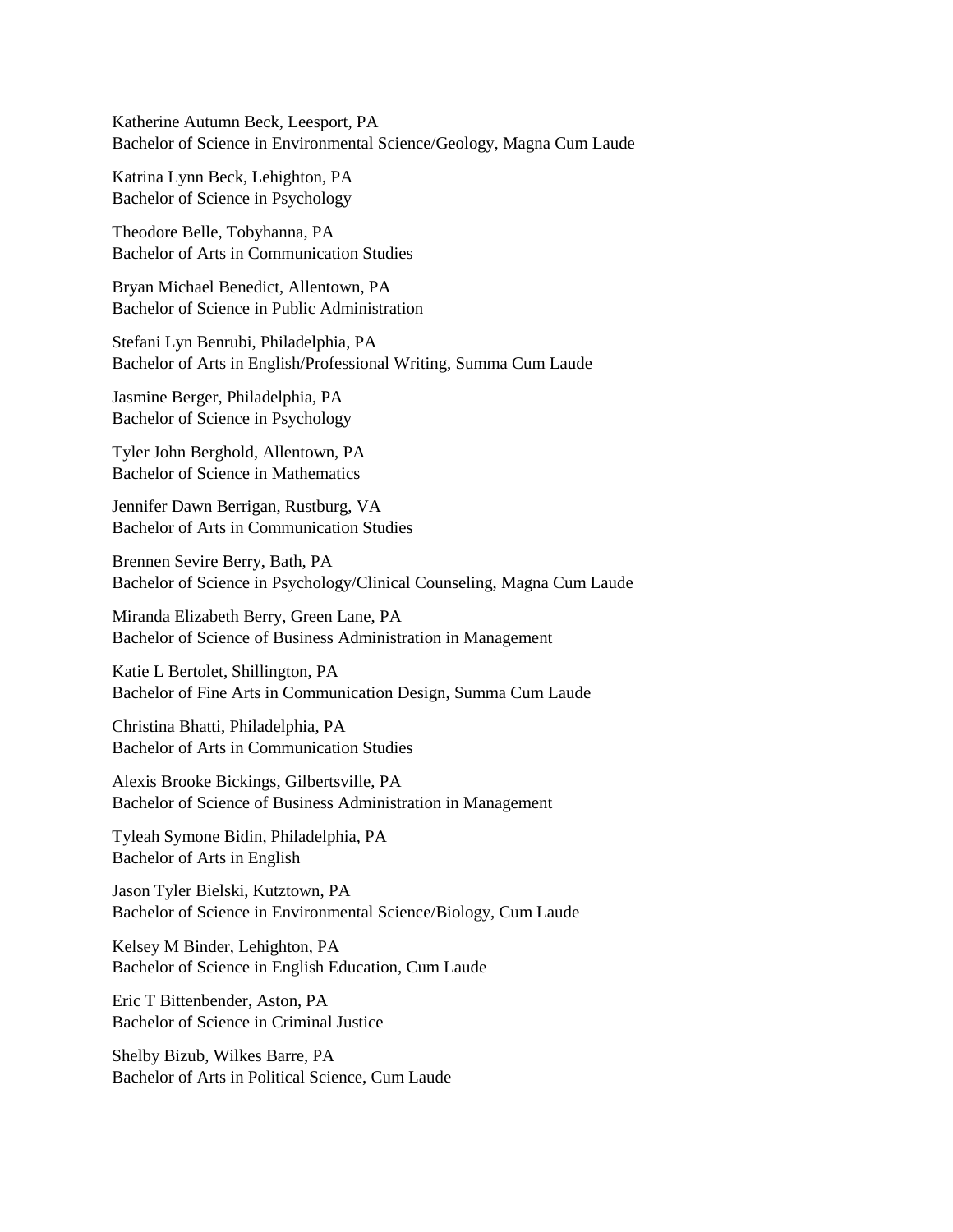Zachary Bloom, East Brunswick, NJ Bachelor of Science in Biology/Pre-Med & Allied Health, Magna Cum Laude

Sarah Boccella, Macungie, PA Bachelor of Science in Elementary Education, Magna Cum Laude

Dean L Bocci, Pottstown, PA Bachelor of Science in Sport Management, Summa Cum Laude

Lauren Bock, Palmerton, PA Bachelor of Science of Business Administration in Marketing

Madison Bonavita, Oradell, NJ Bachelor of Science in Special Education, Cum Laude

Caitlin Lee Bonk, Aspers, PA Bachelor of Science in Biology/Allied Health

Brittney D Booth, Harleysville, PA Bachelor of Science in Special Education, Cum Laude

Salem Abigail Borelli, Reading, PA Bachelor of Fine Arts in Communication Design

John A Borso, Bethlehem, PA Bachelor of Science in General Studies

Tyler Bothers, Ringoes, NJ Bachelor of Science of Business Administration in Management

Giovanna Julia Bova, Lansdowne, PA Bachelor of Science in Education

Dallas Marie Bowe, Conshohocken, PA Bachelor of Science in Biology/Allied Health, Magna Cum Laude

Kayla Bressler, Pine Grove, PA Bachelor of Science of Business Administration in Management

Jennifer Brittingham, Aston, PA Bachelor of Arts in Communication Studies, Cum Laude

Benjamin Richard Brown, Malvern, PA Bachelor of Science in Information Technology

Brad Brown, Reading, PA Bachelor of Science in Elementary Education

Jai'Er Arthur Brown, Levittown, PA Bachelor of Science in Sport Management

Kayla Nicole Brown, New Ringgold, PA Bachelor of Science in Criminal Justice, Cum Laude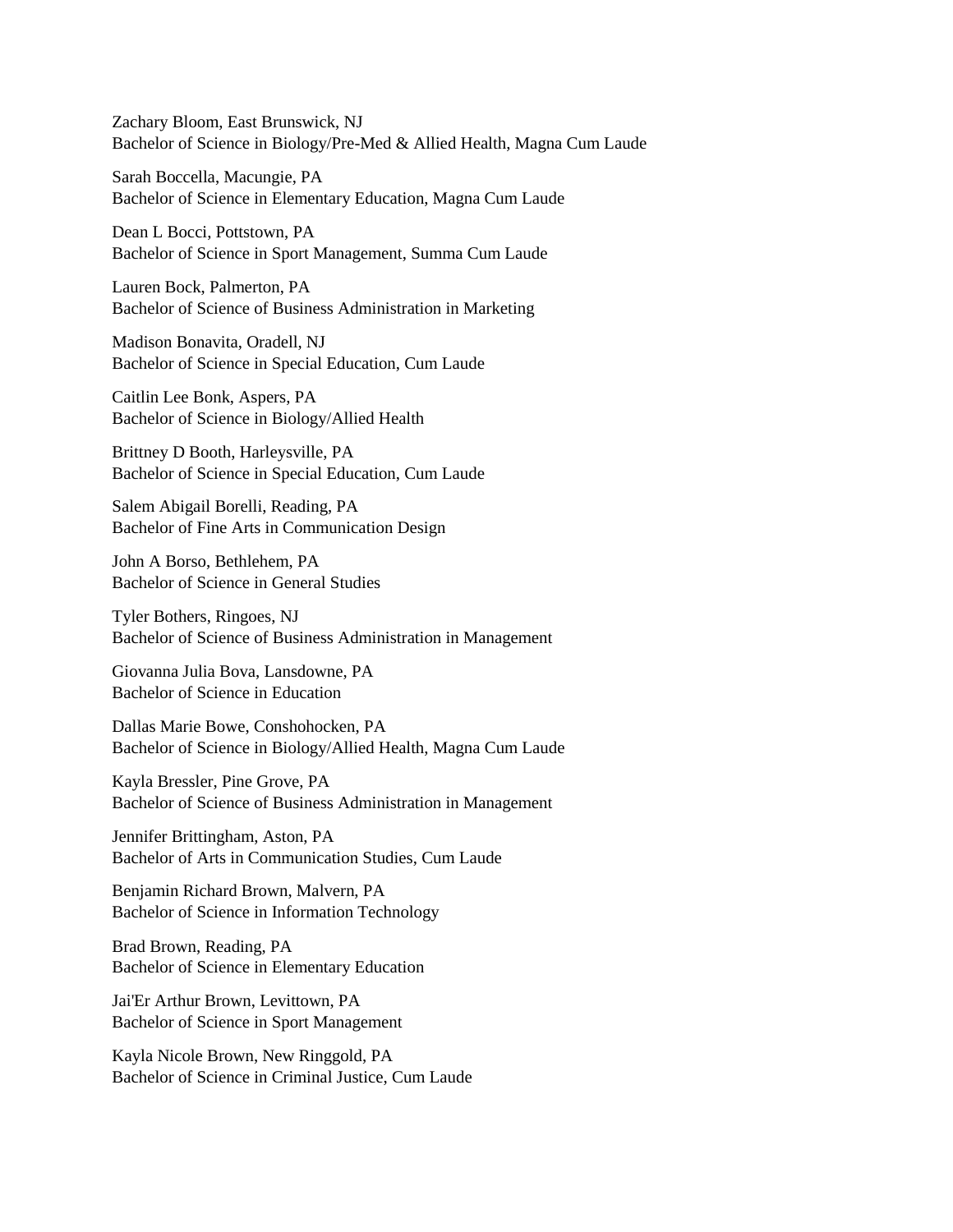Kurtis Matthew Brown, Myerstown, PA Bachelor of Science in Geology

Sarah Christine Brown, Cape May, NJ Bachelor of Arts in Communication Studies

McKenzie Browne, Kutztown, PA Bachelor of Arts in Communication Studies, Cum Laude

Donovan Brown-Phimmasone, Philadelphia, PA Bachelor of Science in Sport Management

Ryan P Bruderer, Gilbertsville, PA Bachelor of Science of Business Administration in Management

Chaydeanne Brunner, Fleetwood, PA Bachelor of Arts in Communication Studies

Eric Alan Bryner, Enola, PA Bachelor of Arts in English/Professional Writing

Bridget Leigh Bryson, Abington, PA Bachelor of Science in Criminal Justice

Mitchell Aaron Burda, Bethlehem, PA Bachelor of Science in Information Technology

Evan Christopher Buss, Breinigsville, PA Bachelor of Science in Computer Science, Magna Cum Laude

Justin Francis Butler, Madison Township, PA Bachelor of Science of Business Administration in Accounting

Ashley Nicole Byerly, Schuylkill Haven, PA Bachelor of Science in Mathematics Education, Summa Cum Laude

Kelly Marie Byington, Iselin, NJ Bachelor of Science in Elementary Education, Magna Cum Laude

Shaheem Bynum, Philadelphia, PA Bachelor of Science in General Studies

Gabriela M Caban, Coatesville, PA Bachelor of Science in Elementary Education, Cum Laude

Izmarid Milagros Caez, Exton, PA Bachelor of Science in Criminal Justice

Erin Kayla Callaghan, Wayne, NJ Bachelor of Science in Mathematics, Magna Cum Laude

Carrie Ann Callahan, Washington, NJ Bachelor of Social Work, Cum Laude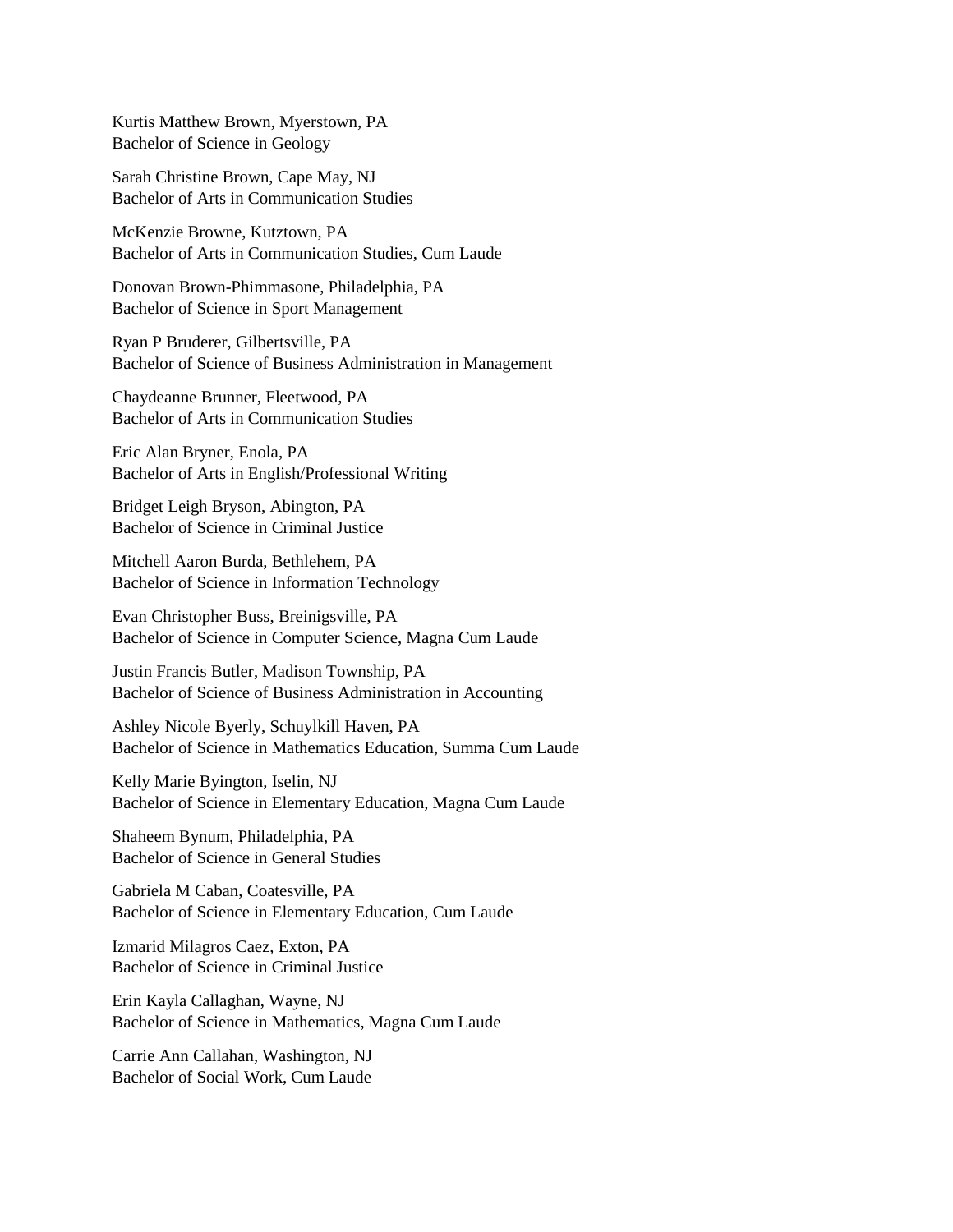Jarod Miles Calpin, Scranton, PA Bachelor of Science of Business Administration in Finance

Sahelis Campusano, Allentown, PA Bachelor of Social Work

Odalys Jayline Canela, West Lawn, PA Bachelor of Science in Criminal Justice

Vincenzo Rosario Carannante, Hanover, PA Bachelor of Science of Business Administration in Marketing, Cum Laude

Melissa J Card, Fallston, MD Bachelor of Science in Cinema, Television and Media Production, Magna Cum Laude

John Robert Carfaro, Brick, NJ Bachelor of Science in Information Technology

Arianna Sarah Casado, Kutztown, PA Bachelor of Fine Arts in Studio Art/Painting

Brianna Marie Cataldi, Warminster, PA Bachelor of Arts in Communication Studies

Kevin Patrick Caulfield, Point Pleasant Boro, NJ Bachelor of Science of Business Administration in Accounting, Magna Cum Laude

Faith Cavage, Waymart, PA Bachelor of Science of Business Administration in Management, Cum Laude

Faith Cavage, Waymart, PA Bachelor of Science of Business Administration in Marketing, Cum Laude

Ra'Mierah Akobi Ceaser, Philadelphia, PA Bachelor of Science of Business Administration in Marketing, Cum Laude

Samantha Ceballo, Milford, PA Bachelor of Social Work, Magna Cum Laude

Verenice Madrigal Cervantes, York, PA Bachelor of Science of Business Administration in Management

Verenice Madrigal Cervantes, York, PA Bachelor of Arts in Spanish

Kevin S Chamucero, Reading, PA Bachelor of Science in Psychology

Ian Elliot Christman, Boyertown, PA Bachelor of Science in Information Technology

Jordan David Christman, Coplay, PA Bachelor of Science in Criminal Justice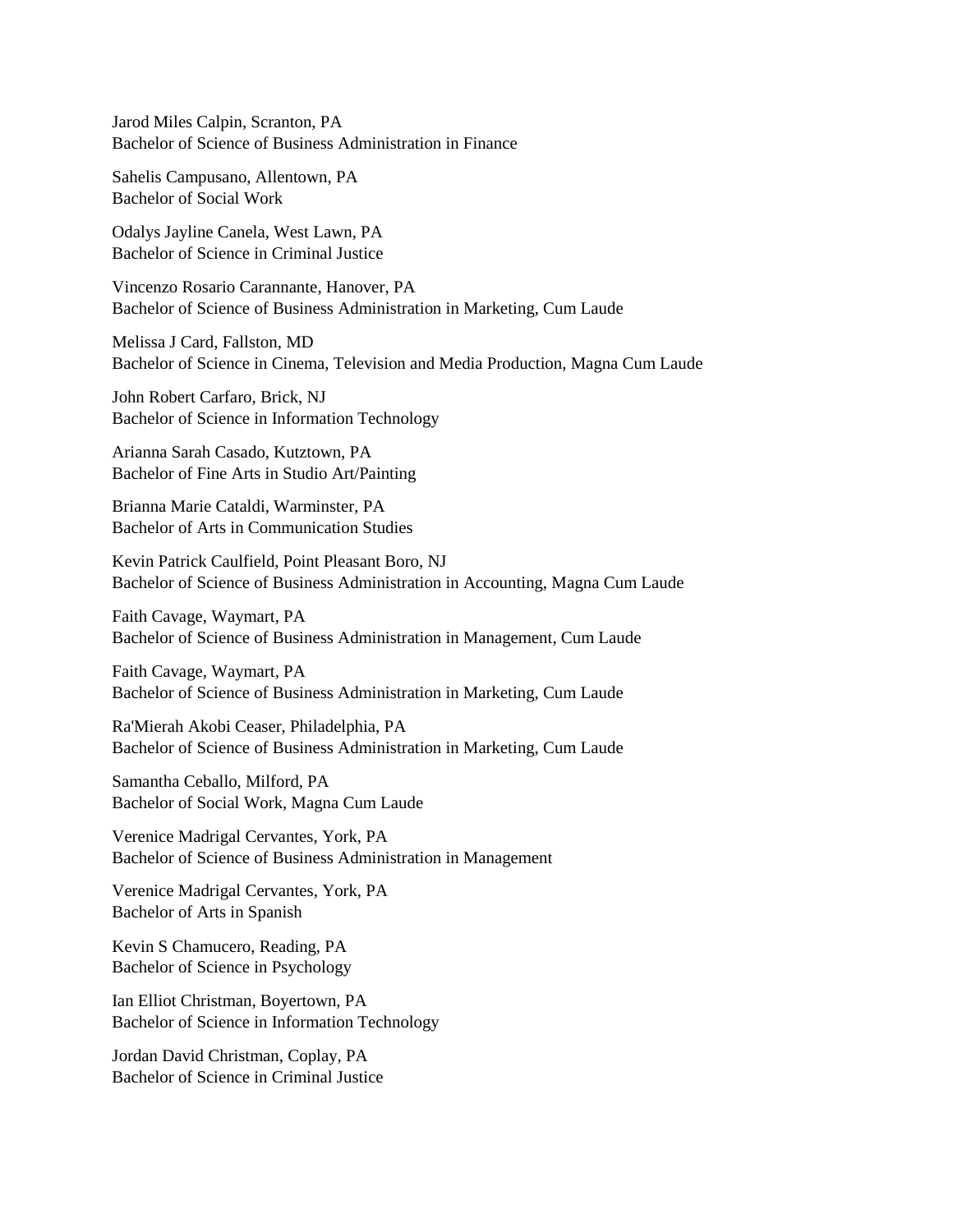Jordan David Christman, Coplay, PA Bachelor of Arts in Sociology/Social Order & Deviant Behavior

Ariana Marie Christy, Philadelphia, PA Bachelor of Science in Criminal Justice

Deren Cicitta, Glen Gardner, NJ Bachelor of Science in Sport Management

Nicole M Cieslinski, Fanwood, NJ Bachelor of Science in Biology/Molecular/Micro/Cell

Anna Cecelia Clancy, Emmaus, PA Bachelor of Arts in Communication Studies

Luke Alexander Cline, Glenside, PA Bachelor of Fine Arts in Communication Design, Summa Cum Laude

Rachael A Clineff, Douglassville, PA Bachelor of Social Work, Summa Cum Laude

Andrew J Cloake, Doylestown, PA Bachelor of Science in Cinema, Television and Media Production, Summa Cum Laude

Amanda L Collins, Harrisburg, PA Bachelor of Fine Arts in Communication Design, Magna Cum Laude

Bryant J Connor, Kutztown, PA Bachelor of Science in Biology/Pre-Med & Allied Health, Cum Laude

Isabel Contreras, Plainfield, NJ Bachelor of Science in Psychology

Cody L Cordwell, Hamburg, PA Bachelor of Science of Business Administration in Finance, Magna Cum Laude

Stephanie J Coriolan, Reading, PA Bachelor of Social Work

Dontisha M Cornish, West Reading, PA Bachelor of Science in Criminal Justice

Maeve E Corr, Doylestown, PA Bachelor of Arts in English

Madison Corrento, Aston, PA Bachelor of Science in Sport Management

Bryan Patrick Courter, Riegelsville, PA Bachelor of Science of Business Administration in Finance

Philip M Courtney, Sinking Spring, PA Bachelor of Arts in History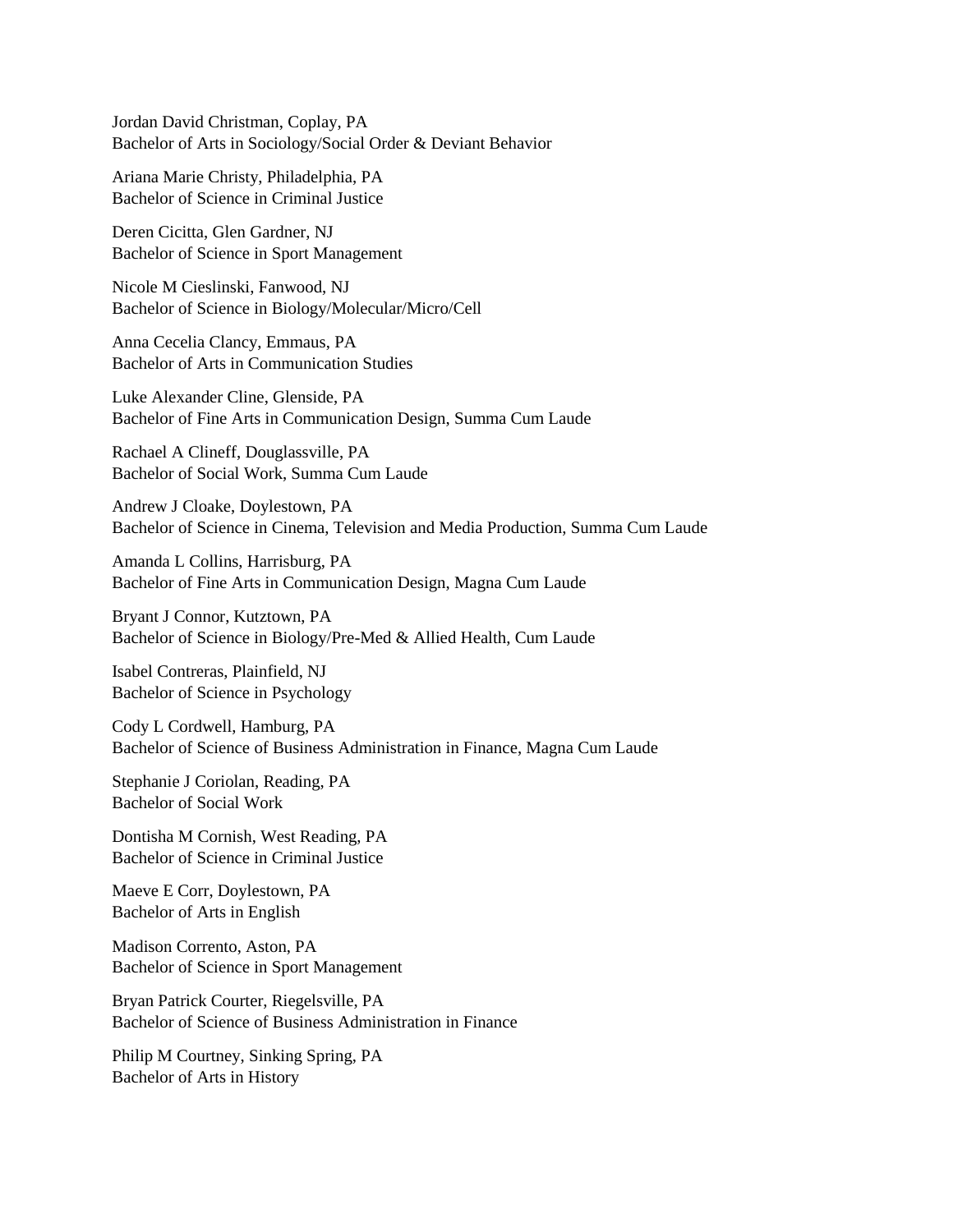Matthew Joshua Cover, Lewisburg, PA Bachelor of Arts in Communication Studies

Michael Cramer, Lebanon, PA Bachelor of Science in Biology Education, Magna Cum Laude

Katie Lynn Crammer, West Lawn, PA Bachelor of Fine Arts in Studio Art/Photography

Kyle Crane, Bensalem, PA Bachelor of Science in Criminal Justice

Brandon P Cressley, Lehighton, PA Bachelor of Science in Information Technology, Cum Laude

Nicholas Pierre Croft, Emmaus, PA Bachelor of Science in Psychology, Summa Cum Laude

Nicholas Pierre Croft, Emmaus, PA Bachelor of Arts in Sociology, Summa Cum Laude

Daniel Crouse, Harrisburg, PA Bachelor of Fine Arts in Communication Design

Cody Crumling, York, PA Bachelor of Science of Business Administration in Management

Charles Edward Czechowski, Laureldale, PA Bachelor of Science in Computer Science, Magna Cum Laude

Alexander James Dagen, Lititz, PA Bachelor of Science in Cinema, Television and Media Production

Gabriela Moura Dantas, Whitehall, PA Bachelor of Arts in Communication Studies, Cum Laude

Jean Elizabeth D'Attilio, Horsham, PA Bachelor of Science of Business Administration in Finance, Cum Laude

Emily Davi, Philadelphia, PA Bachelor of Science in Elementary Education, Cum Laude

Adam Davidson, Leola, PA Bachelor of Science of Business Administration in Marketing

Karleigh Davila, Clifton, NJ Bachelor of Science in Special Education, Cum Laude

Nathaly Davila, Easton, PA Bachelor of Arts in History

Brooke Day, York, PA Bachelor of Science in Social Studies Education, Cum Laude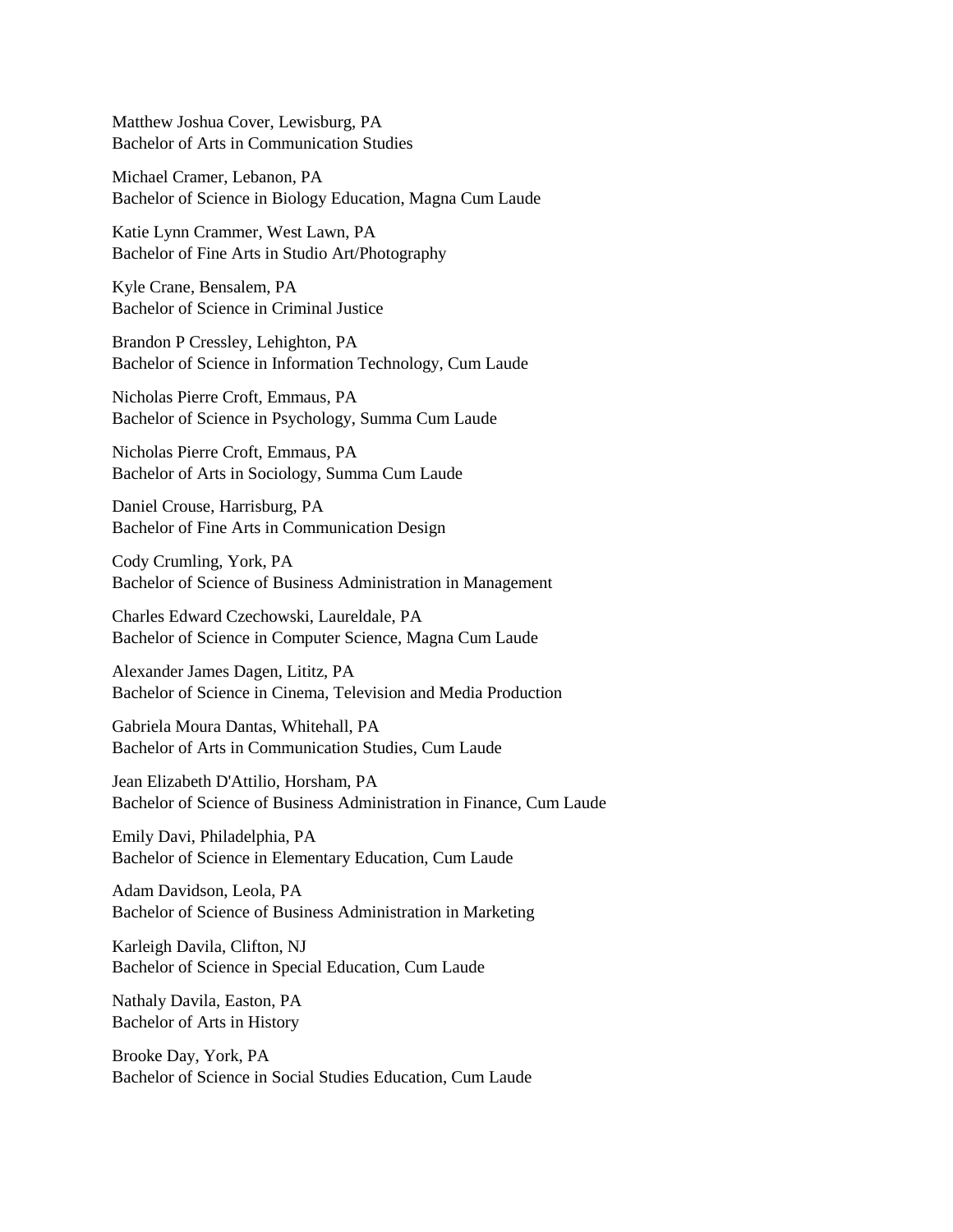Tiffany Marie Defranza, Hopatcong, NJ Bachelor of Science in Special Education, Magna Cum Laude

Robert Edward Demyan, Freemansburg, PA Bachelor of Science of Business Administration in Accounting

Christian DeRocco, Huntingdon Valley, PA Bachelor of Arts in Philosophy

Marc DeRosa, Bushkill, PA Bachelor of Science in Sport Management

Christy E Derr, Alburtis, PA Bachelor of Arts in Communication Studies

Meghan E Devine, Broomall, PA Bachelor of Science of Business Administration in Management

Meghan E Devine, Broomall, PA Bachelor of Science of Business Administration in Marketing

Joseph P Devlin, Breinigsville, PA Bachelor of Arts in History

Sarah Jane Devoy, Reading, PA Bachelor of Science in Psychology

Lucrezia Di Fabrizio, Kutztown, PA Bachelor of Science of Business Administration in Accounting, Summa Cum Laude

Lucrezia Di Fabrizio, Kutztown, PA Bachelor of Science of Business Administration in Finance, Summa Cum Laude

Lidia Di Fiore, Schnecksville, PA Bachelor of Arts in Communication Studies

Celina J Dickison, York, PA Bachelor of Science in Marine Science/Biology, Magna Cum Laude

Isaac Nehru Diljohn, Reading, PA Bachelor of Science in Geology, Cum Laude

Jakob Ryan Dillon, Horsham, PA Bachelor of Science of Business Administration in Management

Kaylee Lynn Dimmig, Macungie, PA Bachelor of Science in Art Education, Magna Cum Laude

Kaylee Lynn Dimmig, Macungie, PA Bachelor of Fine Arts in Crafts, Magna Cum Laude

Aubrey Anne Dissinger, Easton, PA Bachelor of Science in Biology/Organismal/Ecology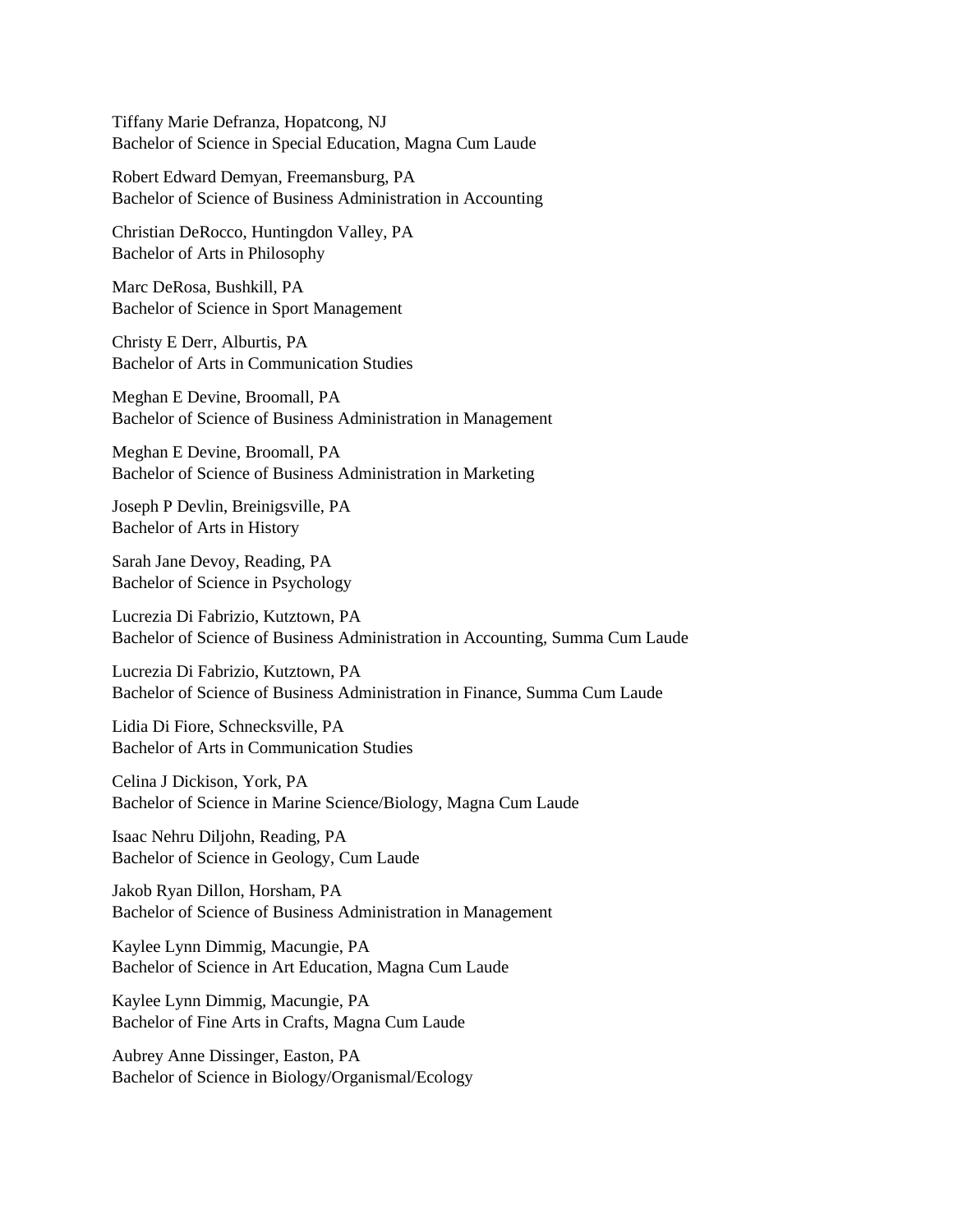Duong M Doan, Allentown, PA Bachelor of Science in Computer Science

Morgan Jalene Dobrosielski, Emmaus, PA Bachelor of Science in Elementary Education, Summa Cum Laude

David James Donnelly, Ephrata, PA Bachelor of Science in Elementary Education

Reilly Donovan, Millsboro, DE Bachelor of Arts in Geography/Globalization

Emmanuel W Douge, Philadelphia, PA Bachelor of Science in Computer Science (Combined Master of Science)

Mason Robert Duguay, Blandon, PA Bachelor of Science in Psychology/Clinical Counseling

David Joshua Duncan III, Wilmington, DE Bachelor of Science of Business Administration in Finance

Alexa J Dundon, Coopersburg, PA Bachelor of Science of Business Administration in Management

Alexa J Dundon, Coopersburg, PA Bachelor of Science of Business Administration in Marketing

Molly Christina Dwyer, Aston, PA Bachelor of Science in English Education, Summa Cum Laude

Brooke Eckhart, Northampton, PA Bachelor of Science in Psychology/Clinical Counseling

Melanie K Edwards, Bensalem, PA Bachelor of Fine Arts in Communication Design, Summa Cum Laude

Dylan M Egli, Greeley, PA Bachelor of Science of Business Administration in Management

Jeffrey Eiswerth, Downingtown, PA Bachelor of Science in Information Technology

Nazeer B El Kadi, Allentown, PA Bachelor of Science of Business Administration in Accounting

Peter Michael Elias, Easton, PA Bachelor of Science of Business Administration in Marketing

Kathleen Elicker, West Chester, PA Bachelor of Arts in Communication Studies, Summa Cum Laude

Robert James Elston, Northampton, PA Bachelor of Science in Criminal Justice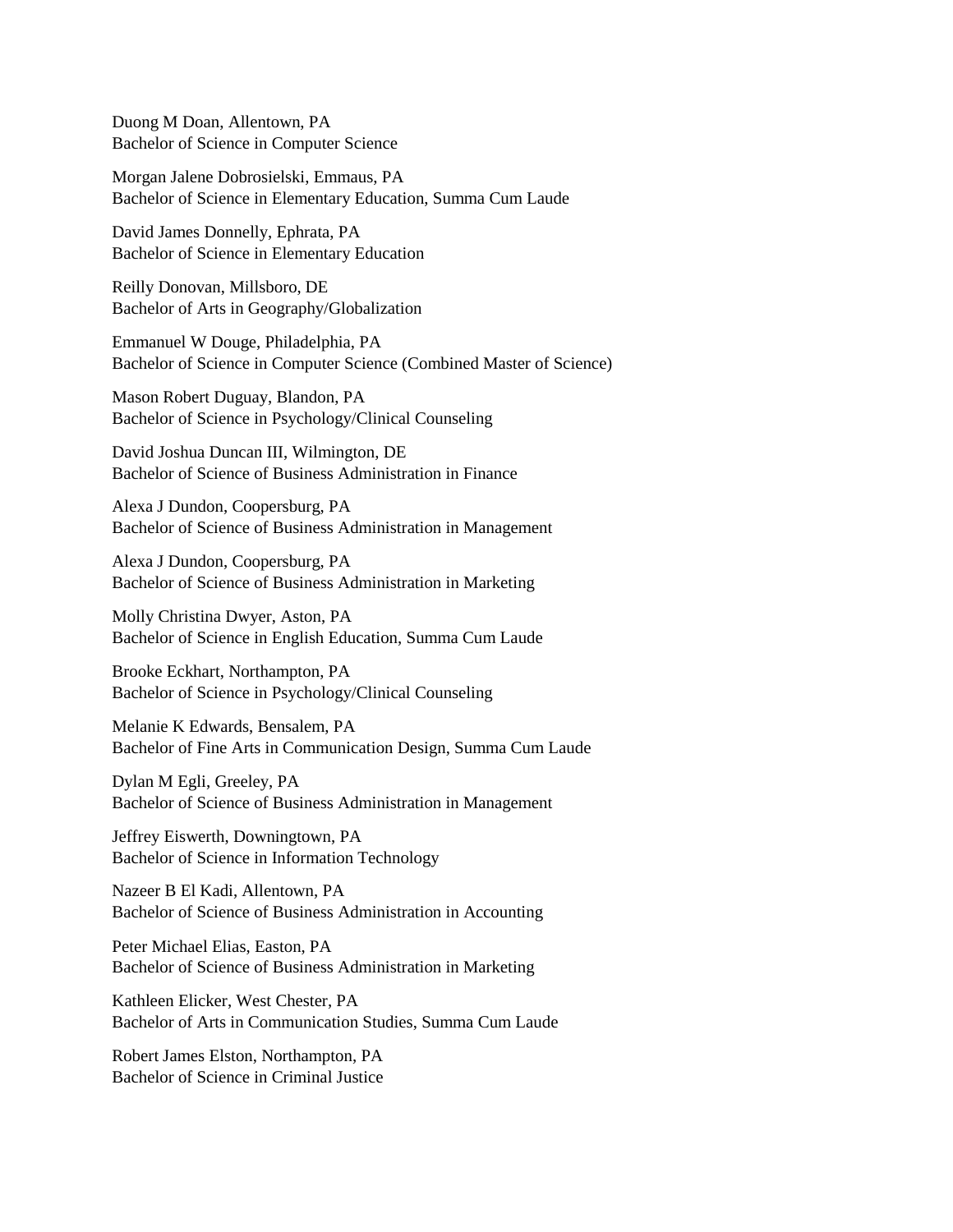Emily Elizabeth Engleman, Lancaster, PA Bachelor of Science of Business Administration in Management

Emily Elizabeth Engleman, Lancaster, PA Bachelor of Science of Business Administration in Marketing

Lucas Alexander Erb, Philadelphia, PA Bachelor of Arts in Communication Studies

Anthony John Erdman, Kutztown, PA Bachelor of Science in Information Technology

Elizabeth Marie Errigo, White Plains, NY Bachelor of Science in Elementary Education

Courtney Luise Farabaugh, Allentown, PA Bachelor of Social Work, Summa Cum Laude

Briana N Faulstick, East Stroudsburg, PA Bachelor of Social Work, Cum Laude

Samantha Julia Faverio, West Chester, PA Bachelor of Science in Environmental Science/Biology, Cum Laude

KristiJoy Fedorowicz, Bethlehem, PA Bachelor of Science in Elementary Education, Summa Cum Laude

Nikolas R Feinsilber, Bath, PA Bachelor of Science in Psychology

Keifonna Lashelle Ferguson, Norristown, PA Bachelor of Science in General Studies

Cassandra S Ferree, York, PA Bachelor of Science in Sport Management, Magna Cum Laude

Coleen Fetter, Pennsburg, PA Bachelor of Science in Elementary Education, Summa Cum Laude

Lucas B Fick, Reading, PA Bachelor of Arts in History, Magna Cum Laude

Dana Kelsey Fidler, Pittsburgh, PA Bachelor of Science in Computer Science (Combined Master of Science)

Nikolette R Fischetti, Kutztown, PA Bachelor of Science in Mathematics Education

Jennie Danielle Fisher, Shoemakersville, PA Bachelor of Science in Information Technology

Xiana Fontno, Easton, PA Bachelor of Arts in English/Professional Writing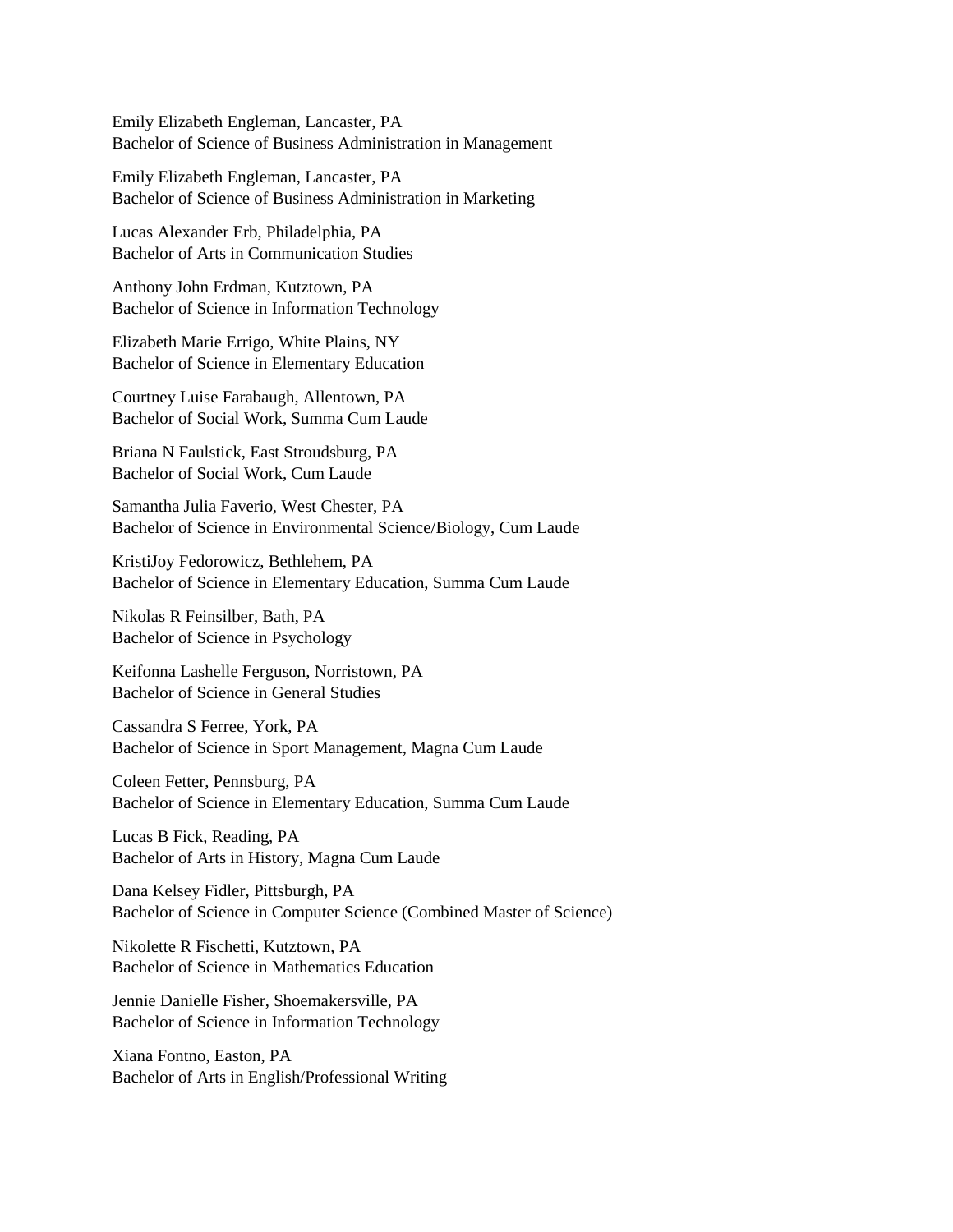Jacqueline Angela Foran, Washington, PA Bachelor of Fine Arts in Communication Design, Summa Cum Laude

James G Ford, Hatboro, PA Bachelor of Science in Criminal Justice

Katie Anne Foy, Norwood, PA Bachelor of Science in Special Education/Visual Impairment

Claire Grace Frank, Macungie, PA Bachelor of Fine Arts in Communication Design, Summa Cum Laude

Laura M Frias, Allentown, PA Bachelor of Science of Business Administration in Management

Michael Fritz, Philadelphia, PA Bachelor of Arts in Political Science/Paralegal Studies

Jodie Fry, Byram Township, NJ Bachelor of Science in Education

Kalee Jo Fuegel, Philadelphia, PA Bachelor of Arts in Communication Studies

Raven A Gabriele, Easton, PA Bachelor of Science of Business Administration in Management

Raven A Gabriele, Easton, PA Bachelor of Science of Business Administration in Marketing

Sarah Gabriele, Felton, PA Bachelor of Science in Elementary Education, Cum Laude

Kara Joelle Gaburon, Telford, PA Bachelor of Arts in Sociology, Summa Cum Laude

Robert Patrick Gahagan, West Chester, PA Bachelor of Science in Sport Management

Bradi Kathleen Gallagher, Lebanon, PA Bachelor of Arts in Communication Studies

Lydia Rose Garay, Folsom, PA Bachelor of Science in Criminal Justice

Dylan John Gehr, New Holland, PA Bachelor of Science in Sport Management

Kristopher Allen Gelsinger, Kutztown, PA Bachelor of Science in Sport Management, Summa Cum Laude

Nicolas Gordon Gerber, Annville, PA Bachelor of Arts in Music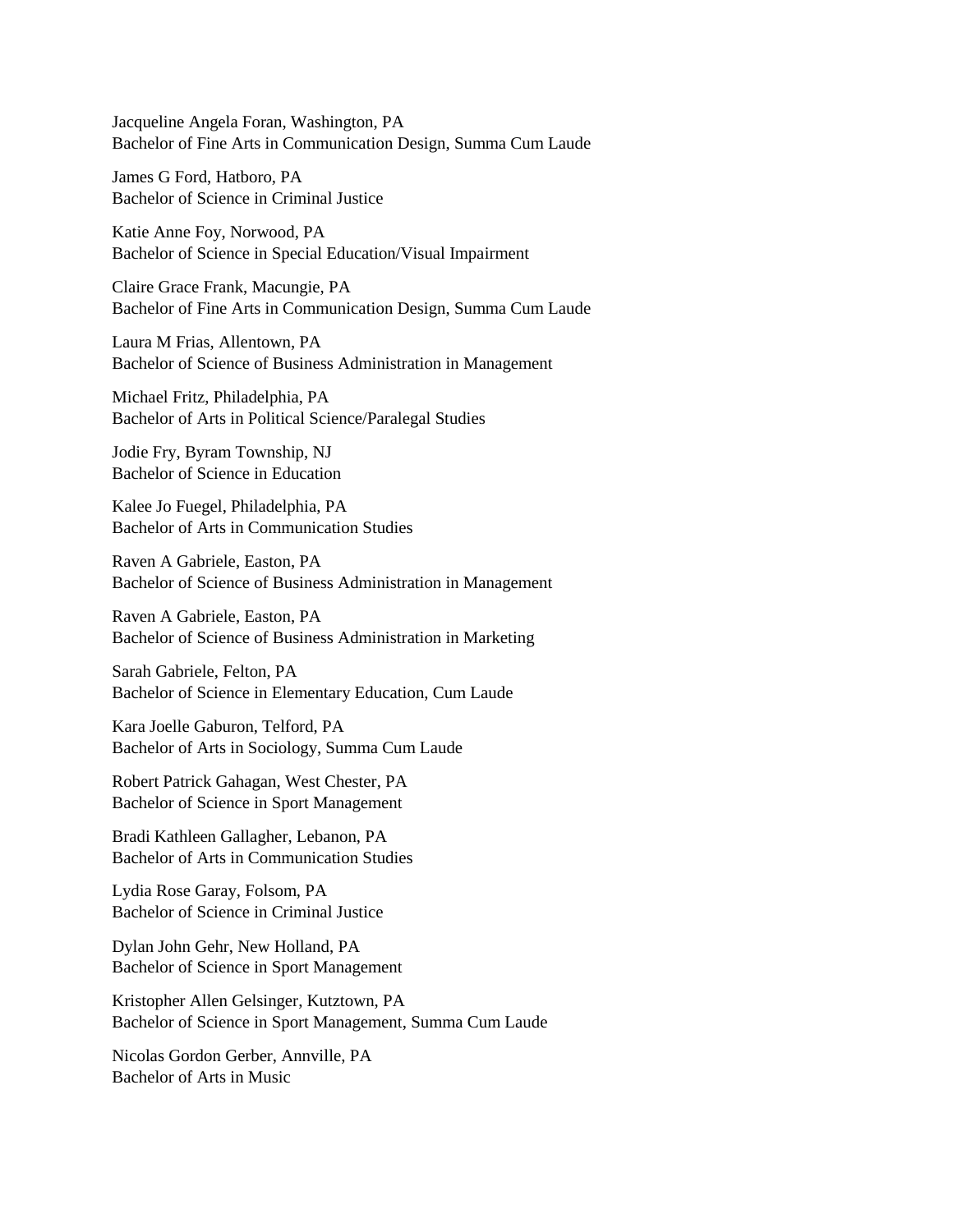Joseph A Giampietro, Oreland, PA Bachelor of Science of Business Administration in Marketing

Haley Samantha Gibson, Bangor, PA Bachelor of Arts in Communication Studies, Summa Cum Laude

Julian Elias Gil-Rivera, Frisco, TX Bachelor of Arts in Art History

Jake Daniel Glass, Sherman Oaks, CA Bachelor of Science of Business Administration in Finance, Cum Laude

Colleen E Glavich, Forest City, PA Bachelor of Science of Business Administration in Marketing

Erin Michelle Gollie, Coopersburg, PA Bachelor of Science of Business Administration in Finance, Magna Cum Laude

Taylor Gollie, Northampton, PA Bachelor of Science in Criminal Justice/Paralegal Studies

Aleska Jeanette Gonzalez, Allentown, PA Bachelor of Science in Public Administration/Paralegal Studies, Summa Cum Laude

Manuel Gonzalez, Kutztown, PA Bachelor of Arts in Spanish

Manuel Gonzalez, Kutztown, PA Bachelor of Social Work

Mathew Ryan Goodrich, Royersford, PA Bachelor of Science of Business Administration in Management

Briana J Gordon, Philadelphia, PA Bachelor of Arts in Communication Studies

Donell Malik Gordon, Bethlehem, PA Bachelor of Arts in Sociology

Brigid Grant, Southampton, PA Bachelor of Science of Business Administration in Finance

Brianna Rose Graziano, Berkeley Heights, NJ Bachelor of Science in Elementary Education, Summa Cum Laude

Laura Catherine Graziano, Washington, NJ Bachelor of Arts in Geography/Environmental

Evan Gromlich, Reading, PA Bachelor of Science of Business Administration in Management

Eric Joseph Groody, Ashland, PA Bachelor of Science in Psychology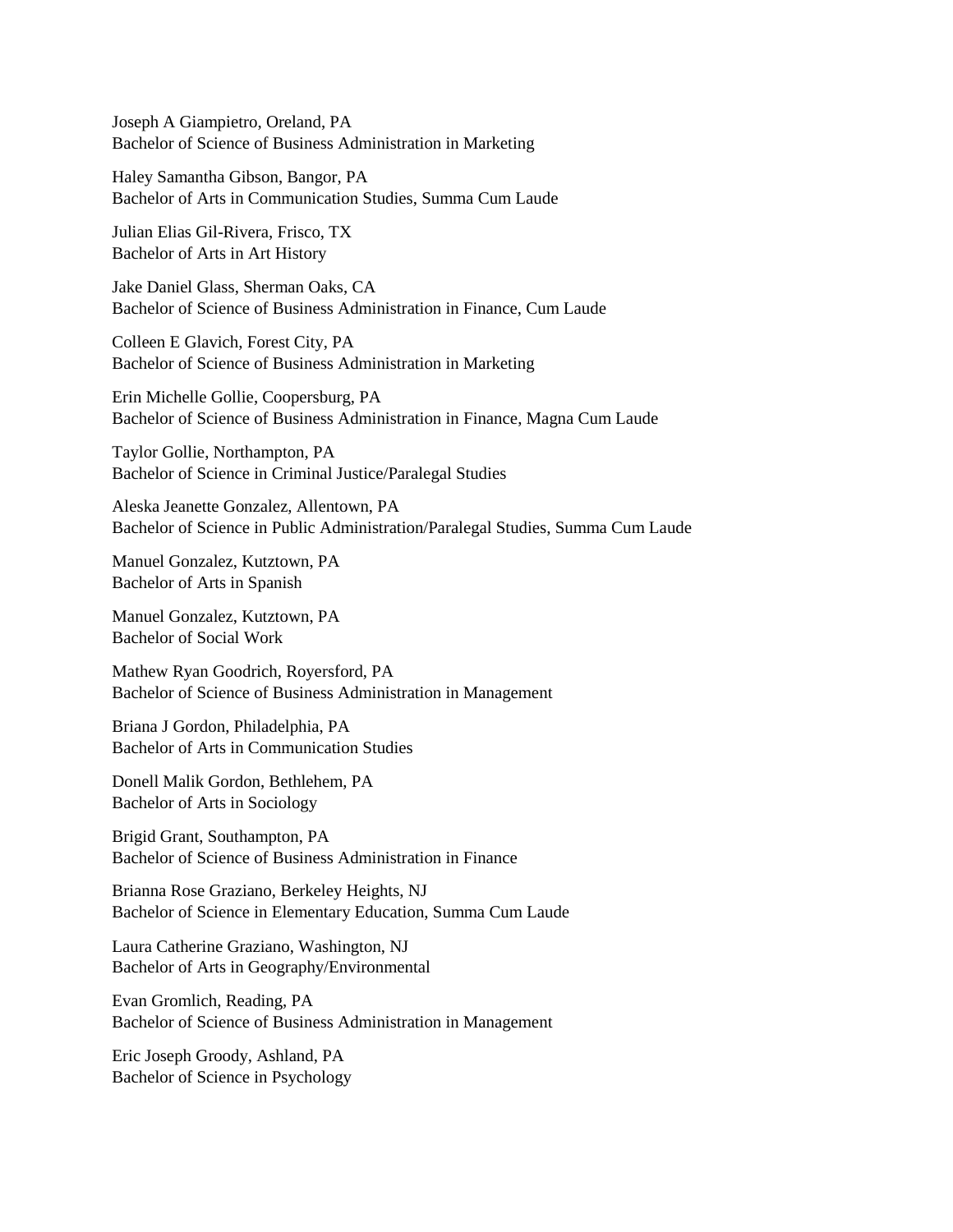Kevin Grube, Newtown, PA Bachelor of Science of Business Administration in Finance, Summa Cum Laude

Kevin Grube, Newtown, PA Bachelor of Science of Business Administration in Marketing, Summa Cum Laude

Casey Noelle Gruver, Easton, PA Bachelor of Science in Social Studies Education, Magna Cum Laude

Deja A Guariano, Bushkill, PA Bachelor of Science in Cinema, Television and Media Production, Magna Cum Laude

James Guarini, Blue Bell, PA Bachelor of Arts in Communication Studies

Rebecca Y Guillen, Catasauqua, PA Bachelor of Science in Secondary Education/Spanish

Taylor Douglas Gunden, Myerstown, PA Bachelor of Science in Sport Management

Ayjemal Gurbankulyyeva, Kutztown, PA Bachelor of Science of Business Administration in Management, Summa Cum Laude

Heather Gursky, Monroe Township, NJ Bachelor of Arts in Communication Studies

Lauren Haag, Douglassville, PA Bachelor of Science of Business Administration in Marketing

Jordyn P Haberstumpf, Allentown, PA Bachelor of Arts in Communication Studies, Cum Laude

Chad Alexander Haegele, Warrington, PA Bachelor of Science in Criminal Justice

Destiny Carrie Hageter, Topton, PA Bachelor of Science of Business Administration in Accounting

Laquay Hague, Philadelphia, PA Bachelor of Science in Cinema, Television and Media Production

Erica Cohen Hamilton, Kutztown, PA Bachelor of Arts in Anthropology, Magna Cum Laude

Robert Price Hamilton, Shavertown, PA Bachelor of Science in Cinema, Television and Media Production

Aaron D Haninchick, Allentown, PA Bachelor of Arts in Geography/Planning, Magna Cum Laude

Kayla Marie Harper, Bethlehem, PA Bachelor of Arts in English/Professional Writing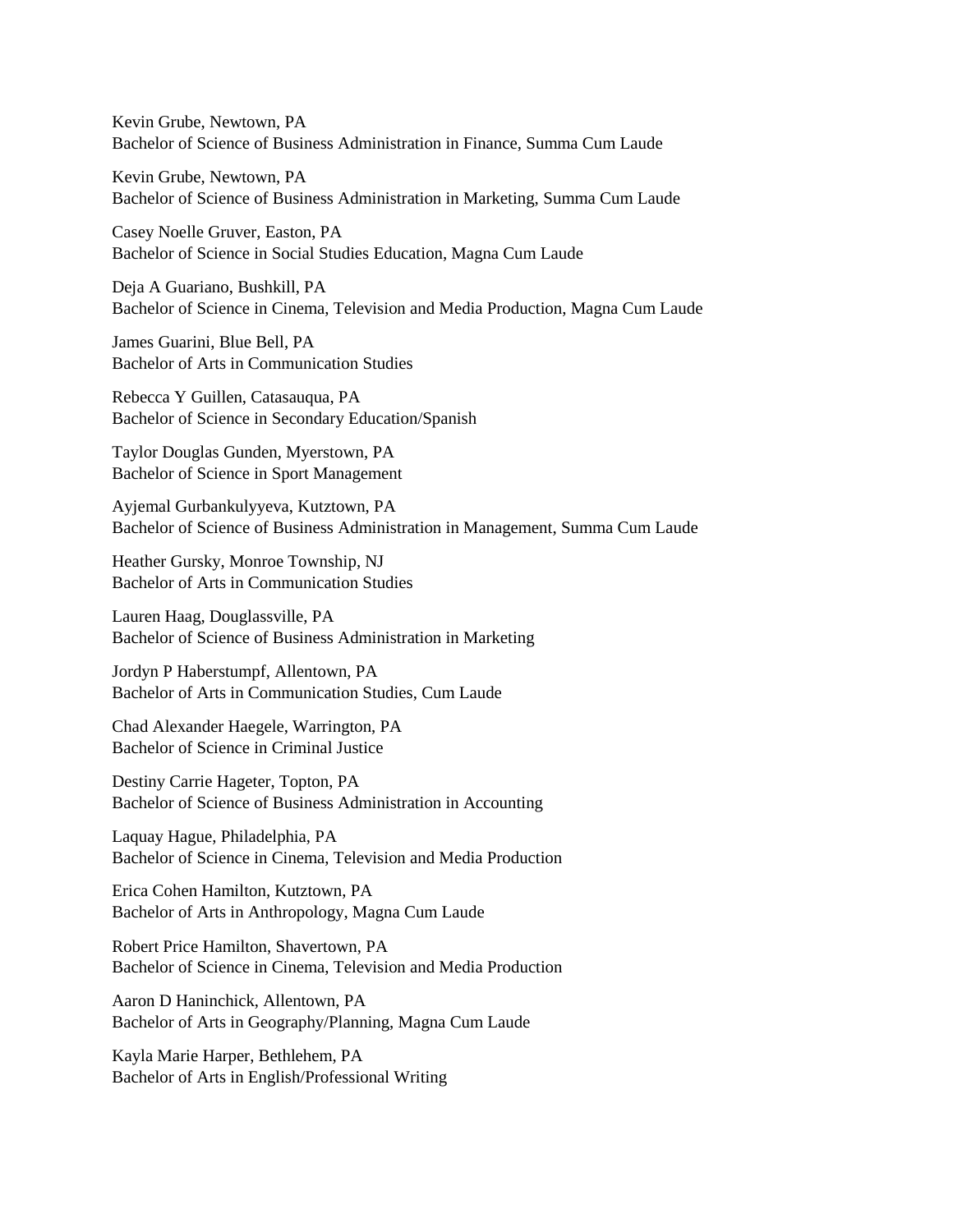Miranda Lynn Harran, Bensalem, PA Bachelor of Arts in Communication Studies

Stacey Hart, Honesdale, PA Bachelor of Science in Education/Physics & Mathematics, Summa Cum Laude

Olivia Harwick, Walnutport, PA Bachelor of Science in Art Education, Magna Cum Laude

Sasha-Lee Hayward, Charlotte, NC Bachelor of Science of Business Administration in Finance, Summa Cum Laude

Sasha-Lee Hayward, Charlotte, NC Bachelor of Science of Business Administration in Management, Summa Cum Laude

Thomas John Heck, Reading, PA Bachelor of Science of Business Administration in Finance

Elizabeth A Heckman, Mohnton, PA Bachelor of Science in Special Education/Visual Impairment/Elementary Education, Magna Cum Laude

Cheyanne Heilman, Reading, PA Bachelor of Science of Business Administration in Management

Cheyanne Heilman, Reading, PA Bachelor of Science of Business Administration in Marketing

Isaac Helriegel, Kutztown, PA Bachelor of Science in English Education, Magna Cum Laude

Trey M Hennessy, Perkasie, PA Bachelor of Science in Social Studies Education, Magna Cum Laude

Robert Joseph Herbert, Shohola, PA Bachelor of Social Work, Summa Cum Laude

Alexsis Hermann, Pittston, PA Bachelor of Science in Education

Justin Ryan Hess, Lititz, PA Bachelor of Science in Criminal Justice

Miranda Rochelle Hess, Columbia, PA Bachelor of Arts in Communication Studies

Jessica Nicole Heverling, Myerstown, PA Bachelor of Social Work

James Patrick Hickey, Pottstown, PA Bachelor of Science of Business Administration in Management

Richard M Hicks, Coatesville, PA Bachelor of Science of Business Administration in Finance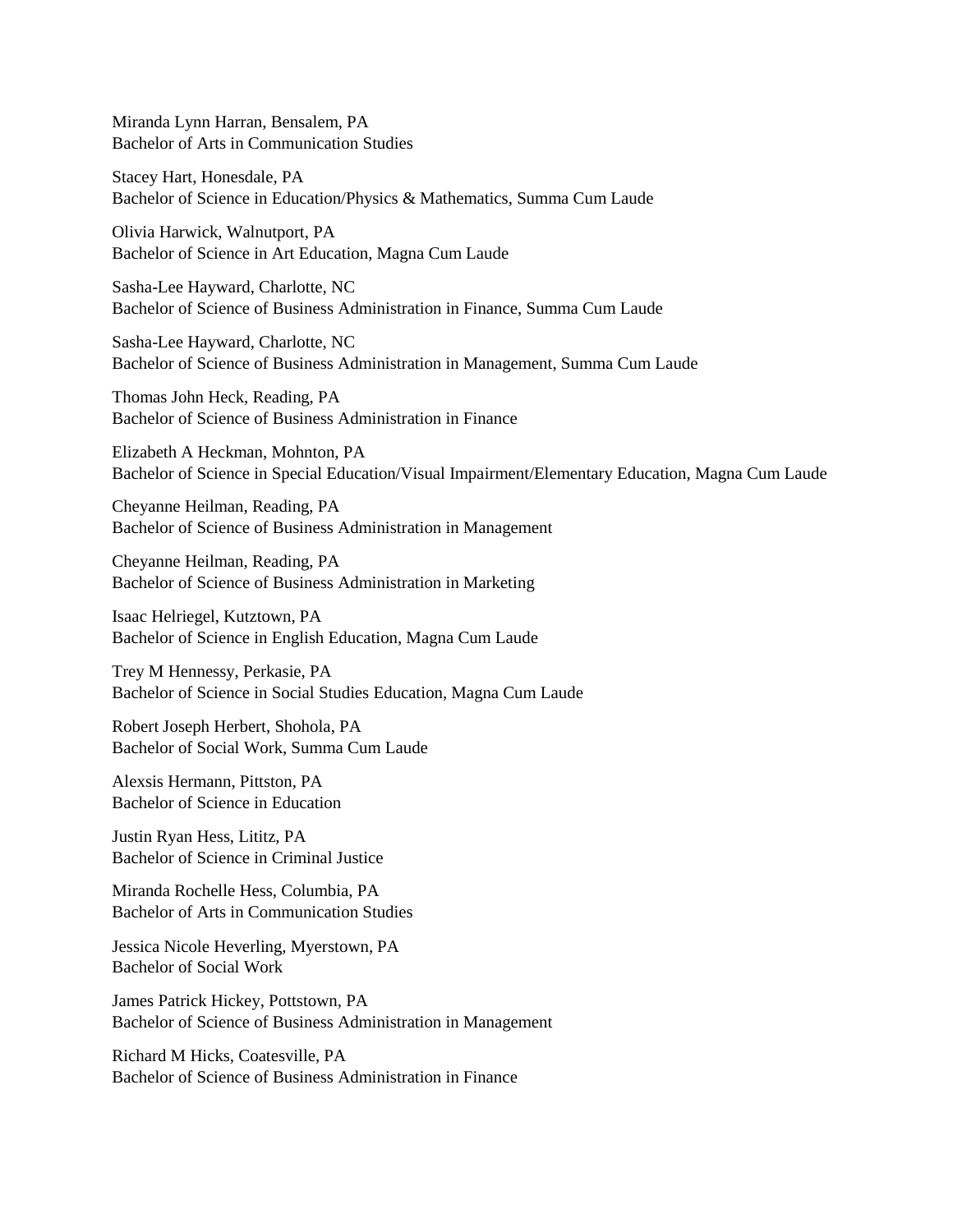Serena N Higgins, Easton, PA Bachelor of Science in Criminal Justice, Cum Laude

Connor Richard Joseph High, Lancaster, PA Bachelor of Arts in Communication Studies, Cum Laude

Kayla Hill, Columbia, SC Bachelor of Science in Elementary Education, Cum Laude

Jon Garrett Hirschmugl, Albrightsville, PA Bachelor of Science in Cinema, Television and Media Production

Zachary B Hirst, Mechanicsburg, PA Bachelor of Science in Cinema, Television and Media Production, Cum Laude

Margaret M Hobbs, Springfield, PA Bachelor of Arts in Communication Studies

Kevin P Hollshwandner, Breinigsville, PA Bachelor of Science of Business Administration in Accounting

Gavin Andrew Houser, Royersford, PA Bachelor of Science of Business Administration in Management

Eric L Howard, Austin, TX Bachelor of Science in Information Technology

Amanda Hudak, Philadelphia, PA Bachelor of Science in Psychology, Cum Laude

Daulton H Huffman, Breinigsville, PA Bachelor of Arts in English, Summa Cum Laude

Michael Hunter, Mertztown, PA Bachelor of Science in Psychology, Summa Cum Laude

Crystal Nicole Hunter - Jones, Emmaus, PA Bachelor of Fine Arts in Communication Design, Magna Cum Laude

Abigail Hurd, Orefield, PA Bachelor of Science in Special Education, Summa Cum Laude

Alyssa Paige Husko, Roosevelt, NJ Bachelor of Science in Criminal Justice

Anthony L Hydock, Leola, PA Bachelor of Science of Business Administration in Finance

Denise Ignacio, Bethlehem, PA Bachelor of Science in Criminal Justice

Dominique S Israel, Philadelphia, PA Bachelor of Science in Psychology/Clinical Counseling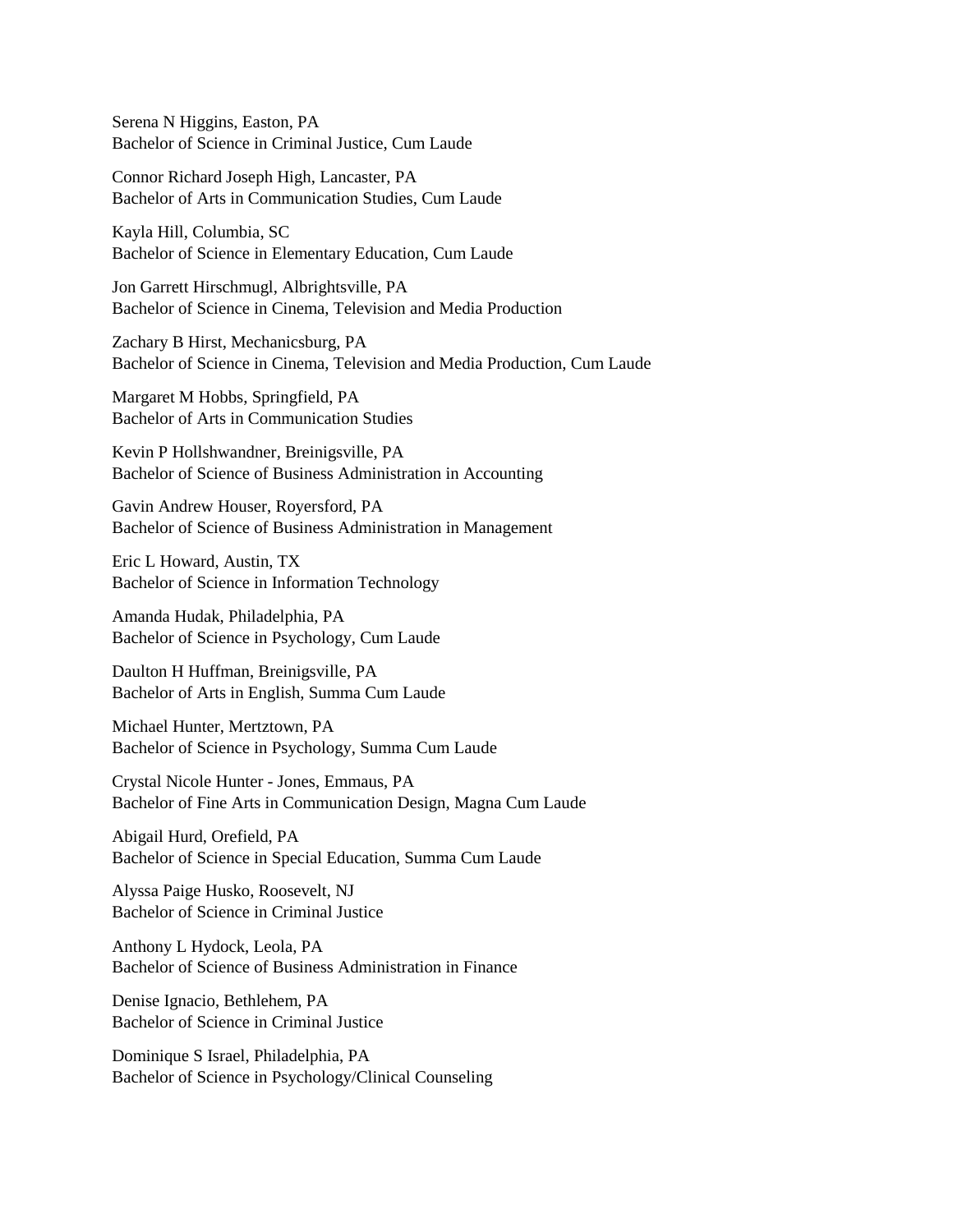Michael Italiani, Bethlehem, PA Bachelor of Science of Business Administration in Marketing

Maada S Jajua, Levittown, PA Bachelor of Science in Biology/Allied Health

Caleb Jean-Louis, Mountville, PA Bachelor of Science in Sport Management

Darrell Jean-Noel, East Stroudsburg, PA Bachelor of Science of Business Administration in Management

Melissa Emily Jenkings, Cape Town, South Africa Bachelor of Science of Business Administration in Finance, Summa Cum Laude

Ariel Leah Jennings, Pottstown, PA Bachelor of Arts in English

Tamara A Jennings, Philadelphia, PA Bachelor of Science in Computer Science/Information Technology (Combined MS), Summa Cum Laude

Brianna Nicole Johnson, Ambler, PA Bachelor of Science of Business Administration in Marketing

Jhaloni Maleik Johnson, Flourtown, PA Bachelor of Science of Business Administration in Management

Mia Catherine Johnson, Harrisburg, PA Bachelor of Science in Environmental Science/Biology

Jaylah Rose Johnson-Pringley, Macungie, PA Bachelor of Science of Business Administration in Finance

Brandon Michael Jones, Slatington, PA Bachelor of Science of Business Administration in Accounting

Brandon Michael Jones, Slatington, PA Bachelor of Science of Business Administration in Finance

Jasmine Teirra Jones, Bethlehem, PA Bachelor of Social Work, Magna Cum Laude

Sarah Jopko, North Wales, PA Bachelor of Science in Psychology, Magna Cum Laude

Reynold K Joseph, Kutztown, PA Bachelor of Science in Psychology

Jonathan Martin Josko, Telford, PA Bachelor of Science of Business Administration in Management

Jonathan Martin Josko, Telford, PA Bachelor of Science of Business Administration in Marketing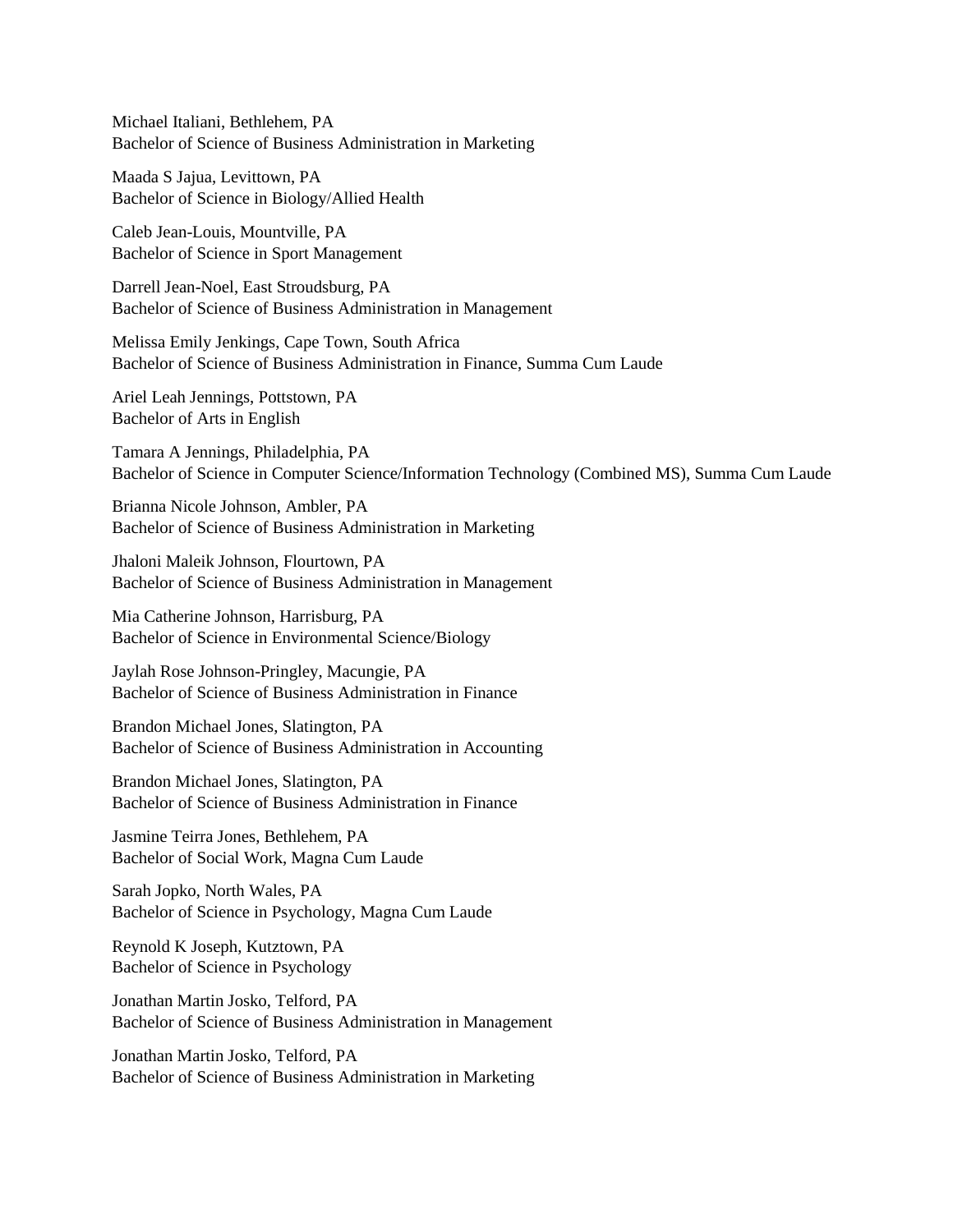Shakir Anthony Joyner, Philadelphia, PA Bachelor of Science in Criminal Justice

Kristen Marlene Kane, Warminster, PA Bachelor of Arts in Communication Studies

Christopher Jacob Kapcsos, Bethlehem, PA Bachelor of Science in Psychology

Brianna V Karner, Reading, PA Bachelor of Science in Criminal Justice

Bland Alex Kasapi, King of Prussia, PA Bachelor of Science in Criminal Justice

Brianna Marie Kay, Levittown, PA Bachelor of Arts in Communication Studies

Patrick Keating, Easton, PA Bachelor of Science in Physics

Noah J Keen, Gilbertsville, PA Bachelor of Fine Arts in Communication Design, Cum Laude

Benjamin Keenan, Doylestown, PA Bachelor of Science of Business Administration in Management

Benjamin Keenan, Doylestown, PA Bachelor of Science of Business Administration in Marketing

Jennifer M Kelby, Newark, DE Bachelor of Science in Psychology/Clinical Counseling

Brennan M Kennedy, Medford, NJ Bachelor of Science in Special Education/Visual Impairment/Elementary Education, Magna Cum Laude

Jeremy Micheal Kenney, Olyphant, PA Bachelor of Arts in History

Tiana D Kicska, Coplay, PA Bachelor of Science of Business Administration in Management

Tiana D Kicska, Coplay, PA Bachelor of Science of Business Administration in Marketing

Dominick A King, Philadelphia, PA Bachelor of Arts in Political Science/Paralegal Studies, Summa Cum Laude

Wade Benton King, Media, PA Bachelor of Science of Business Administration in Finance, Cum Laude

Megan Kishbaugh, Olyphant, PA Bachelor of Social Work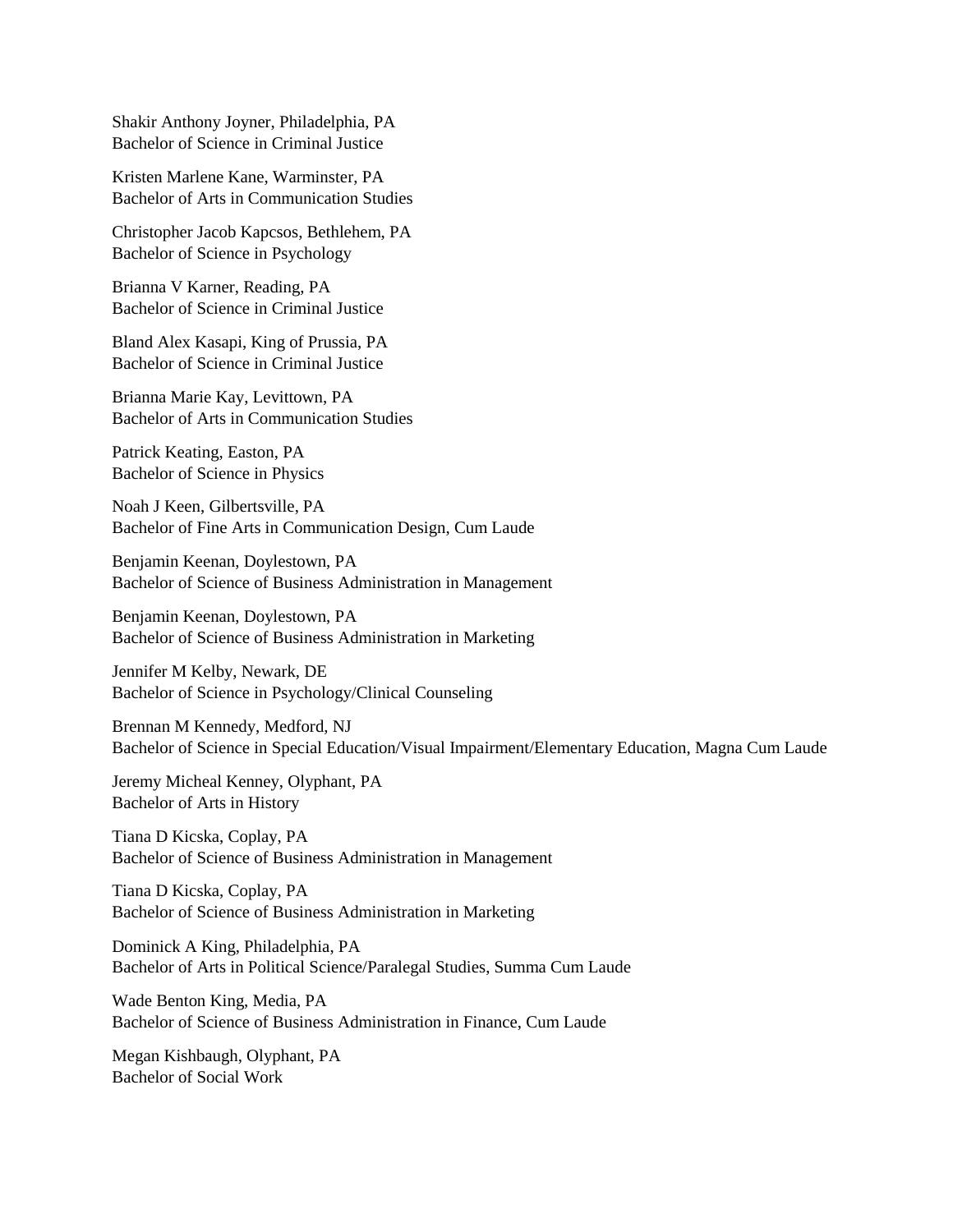Jordan Lane Klebe, Bishopville, MD Bachelor of Arts in Communication Studies

Kogan Austin Klein, West Grove, PA Bachelor of Arts in Communication Studies

Daulph McKinley Kline, Fleetwood, PA Bachelor of Science of Business Administration in Management

Thomas Klinger, Martinsville, NJ Bachelor of Science in Sport Management

Thomas Klinger, Martinsville, NJ Bachelor of Science of Business Administration in Marketing

Abigail Rose Klingman, Emmaus, PA Bachelor of Science in Information Technology

Taylor Knash, Honesdale, PA Bachelor of Science in Environmental Science/Biology

Aminata Koroma, Reading, PA Bachelor of Science of Business Administration in Management

Kyle Krajewski, East Stroudsburg, PA Bachelor of Science of Business Administration in Marketing

Dana M Kramer, Lititz, PA Bachelor of Science in Criminal Justice/Paralegal Studies

Nathaniel Thomas Krasznavolgyi, Nazareth, PA Bachelor of Science in Criminal Justice

Adam Clay Krauter, Springfield, PA Bachelor of Science in Criminal Justice, Cum Laude

Morgan Rose Krebs, Abington, PA Bachelor of Science in Elementary Education, Magna Cum Laude

Sarah Elizabeth Kreger, South Williamsport, PA Bachelor of Science in Psychology/Clinical Counseling

Natalie Kreider, Hamburg, PA Bachelor of Science in Biology/Pre-Med & Allied Health

Jake Thomas Krempl, Yardley, PA Bachelor of Science in Information Technology

Jordan J Kubinski, Stroudsburg, PA Bachelor of Science in Criminal Justice, Summa Cum Laude

Anneliese Kulich, Wharton, NJ Bachelor of Science of Business Administration in Finance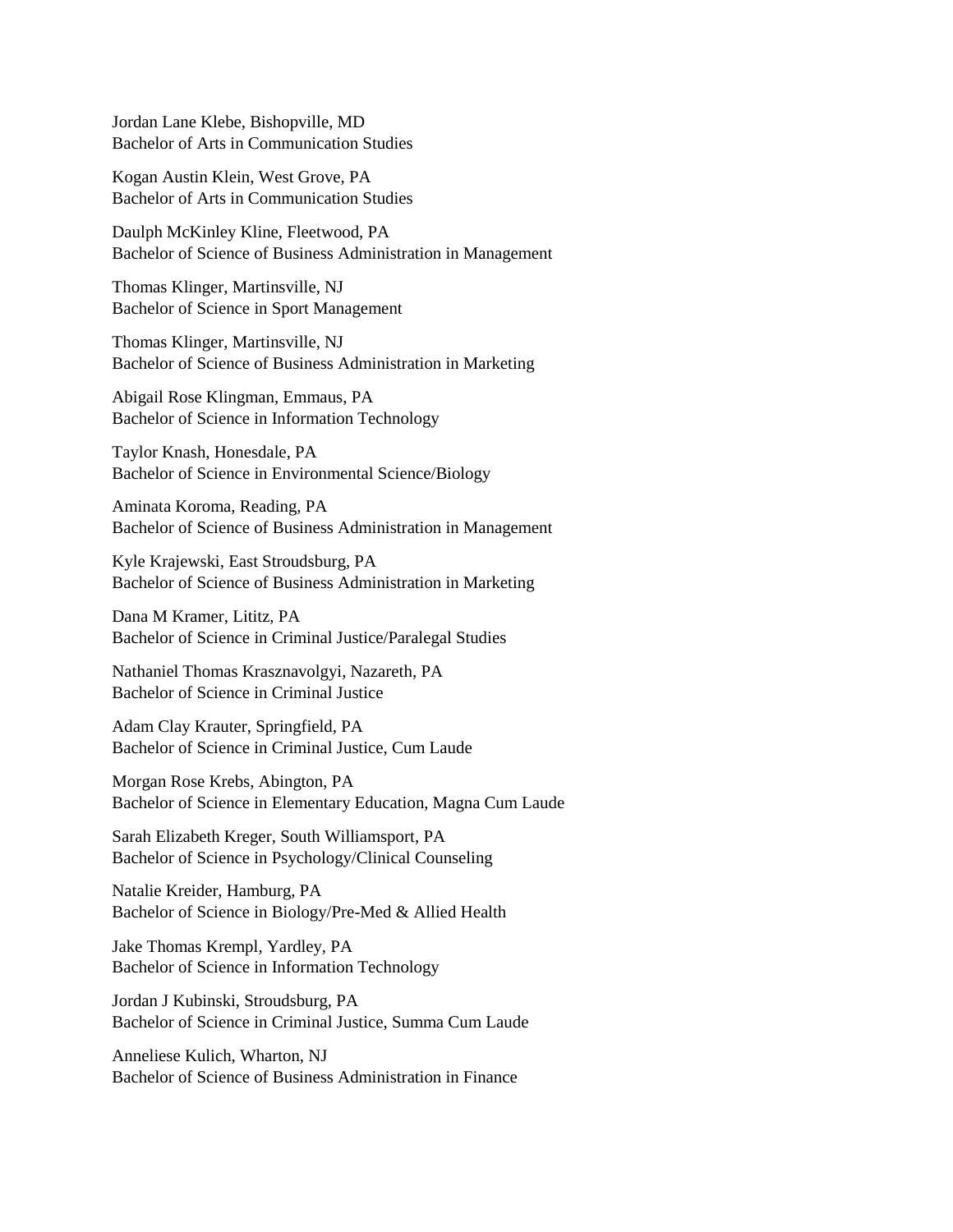Lauren Elaine Kurtz, Macungie, PA Bachelor of Science of Business Administration in Finance

Maxwell Lloyd Kutz, Hamburg, PA Bachelor of Science in Physics/Engineering

Nicole Elizabeth Kuzma, New Tripoli, PA Bachelor of Fine Arts in Crafts, Magna Cum Laude

Kelsey Lamelza, Doylestown, PA Bachelor of Science in Biology/Allied Health

Tyler Lamkins, Harleysville, PA Bachelor of Arts in Spanish

Victoria Alexis Landis, Emmaus, PA Bachelor of Science in Criminal Justice

Kathleen Lapszynski, Kennett Square, PA Bachelor of Science in Elementary Education, Summa Cum Laude

Tyler Glen Lardy, Gaithersburg, MD Bachelor of Science in Sport Management

Kimberly Larena, Bath, PA Bachelor of Science of Business Administration in Management

Andrew Carl Lash, Leesport, PA Bachelor of Science in Sport Management

Lauren Ashley Latchford, Newport, PA Bachelor of Science in Sport Management, Cum Laude

Lidiette Latimer, Bethlehem, PA Bachelor of Arts in Communication Studies

Miguel Amigo Lavarro, Charlotte, NC Bachelor of Science of Business Administration in Management, Cum Laude

Miguel Amigo Lavarro, Charlotte, NC Bachelor of Science of Business Administration in Marketing, Cum Laude

Georgia Lazaridou, Thessaloniki, Greece Bachelor of Arts in Music

Caroline Elizabeth Leahy, Glenside, PA Bachelor of Science in Biology/Allied Health

Tee Jay Leffew, Jim Thorpe, PA Bachelor of Science of Business Administration in Finance

Lindsay Kathleen Leinheiser, Langhorne, PA Bachelor of Science in Special Education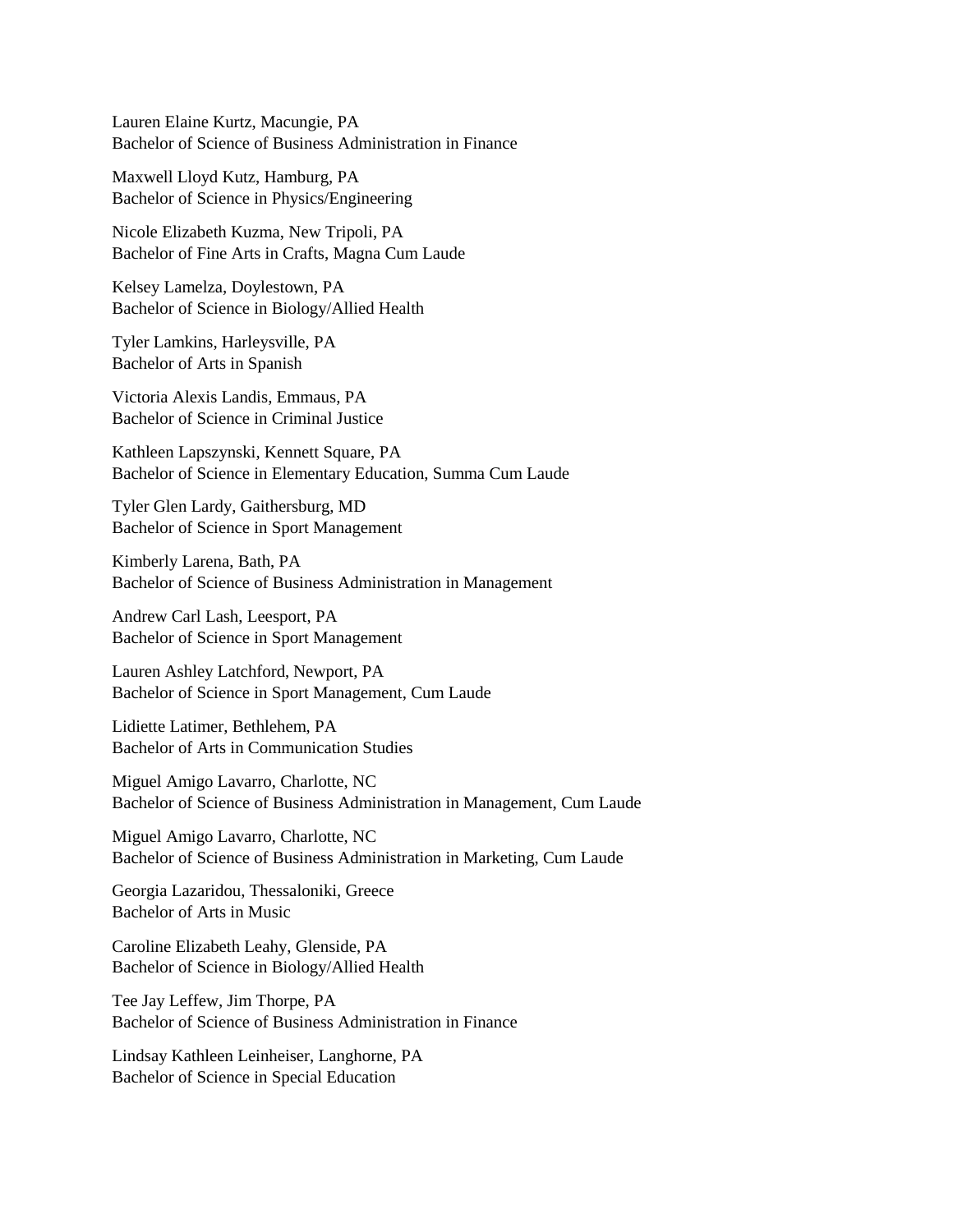Joshua Lee Leonard, Emmaus, PA Bachelor of Fine Arts in Communication Design

Ashley Lewis, Reading, PA Bachelor of Science in Criminal Justice

Andrew Licks, Cranford, NJ Bachelor of Science in Criminal Justice

Devin A Lieberman, West Chester, PA Bachelor of Science of Business Administration in Management

Henrik Carl Lindholm, Doylestown, PA Bachelor of Science in Psychology, Summa Cum Laude

Alexa Nicole Liss, New Tripoli, PA Bachelor of Fine Arts in Communication Design, Magna Cum Laude

Xavier Aidan Lorie, Doylestown, PA Bachelor of Fine Arts in Communication Design

Joseph Daniel Losgar, East Stroudsburg, PA Bachelor of Fine Arts in Communication Design, Summa Cum Laude

Nathan D Lottes, North Wales, PA Bachelor of Science in Geology

Angelo Anthony Lucci, Schnecksville, PA Bachelor of Science in Social Studies Education, Magna Cum Laude

Jared Jason Luckanitz, Reading, PA Bachelor of Arts in Communication Studies

Kursteen Rachel Lundy, Philadelphia, PA Bachelor of Arts in English/Professional Writing, Magna Cum Laude

Jack R Lutte, Bethlehem, PA Bachelor of Science in Criminal Justice, Cum Laude

Jt Lynch, Philadelphia, PA Bachelor of Science of Business Administration in Accounting, Cum Laude

Jamie Macellaro, Levittown, PA Bachelor of Science in Psychology

Abigail M Maclean, Allentown, PA Bachelor of Social Work

Tyler H Magill, Topton, PA Bachelor of Science of Business Administration in Marketing

Bedhr Salam Majeed, Green Lane, PA Bachelor of Science in Geology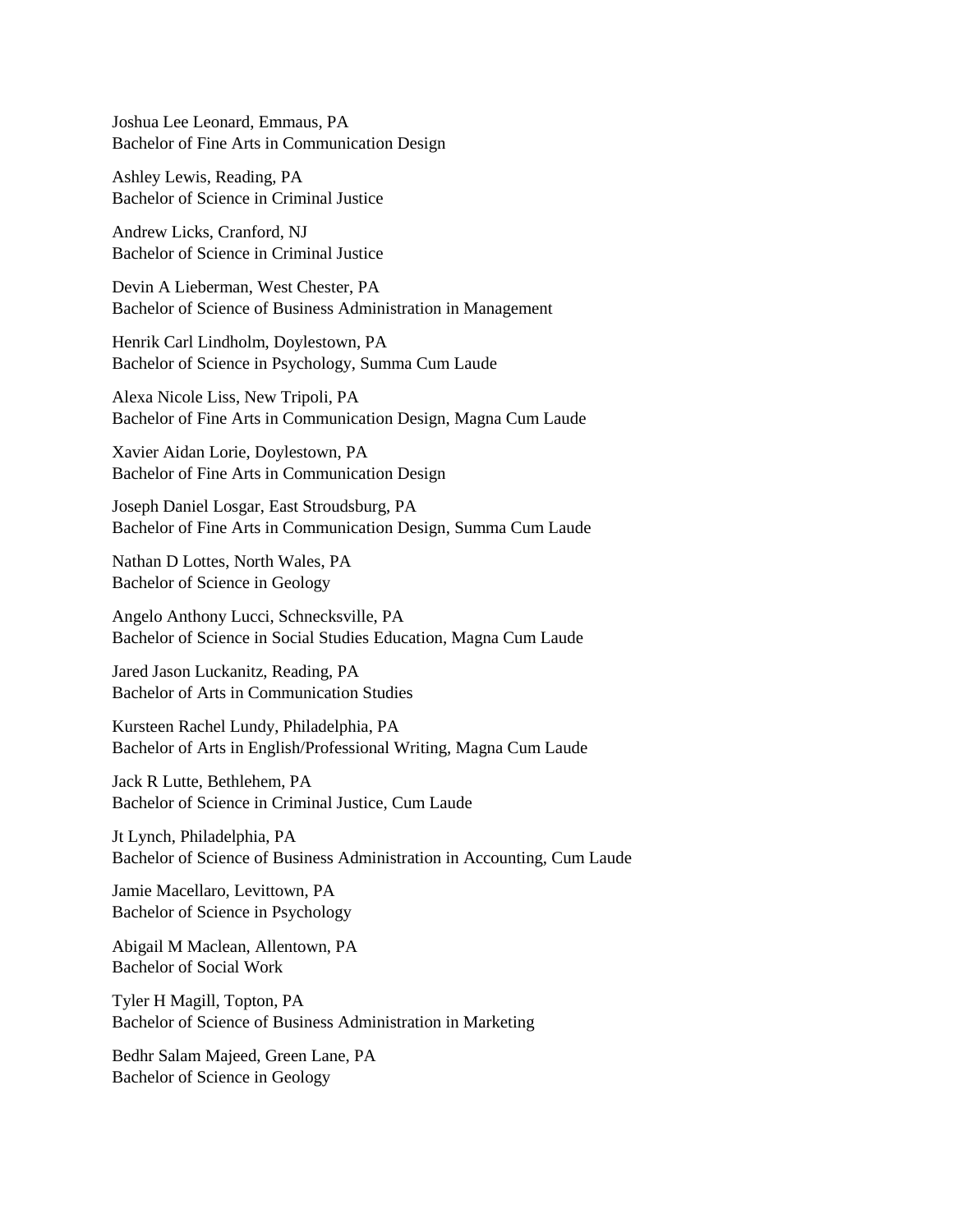Sara A Major, Frackville, PA Bachelor of Science in Biology/Pre-Med & Allied Health, Cum Laude

Yasmeen Malik, Wernersville, PA Bachelor of Arts in Anthropology

Lana Mallouhi, Whitehall, PA Bachelor of Science of Business Administration in Accounting

Lana Mallouhi, Whitehall, PA Bachelor of Science of Business Administration in Finance

Justin Robert Malone, Coopersburg, PA Bachelor of Science in Cinema, Television and Media Production

Lauren O Maloney, Falls, PA Bachelor of Science in Special Education/Visual Impairment/Elementary Education, Cum Laude

Megan Elizabeth Mandracchia, Stowe, PA Bachelor of Social Work

Crystal Manigo, Chester, PA Bachelor of Science in Psychology

Samantha M Manning, Germansville, PA Bachelor of Science in Psychology, Summa Cum Laude

Cody Luke Marchese, Pottstown, PA Bachelor of Science of Business Administration in Marketing

Abby Nicole Maressa, Allentown, PA Bachelor of Social Work

John Thomas Marinucci, Glenside, PA Bachelor of Science in Sport Management

Ryan Marshall, Philadelphia, PA Bachelor of Science in Art Education, Magna Cum Laude

Anna Kathryn Martin, Harleysville, PA Bachelor of Science in Elementary Education, Summa Cum Laude

Hanna Meredith Martin, Oreland, PA Bachelor of Fine Arts in Crafts

Gloria Martinez Lopez, Kennett Square, PA Bachelor of Science in Art Education

Brooke Marton, Tamaqua, PA Bachelor of Science in Psychology/Clinical Counseling, Summa Cum Laude

Tiffani Miranda Mascaro, Willow Grove, PA Bachelor of Science in Psychology, Cum Laude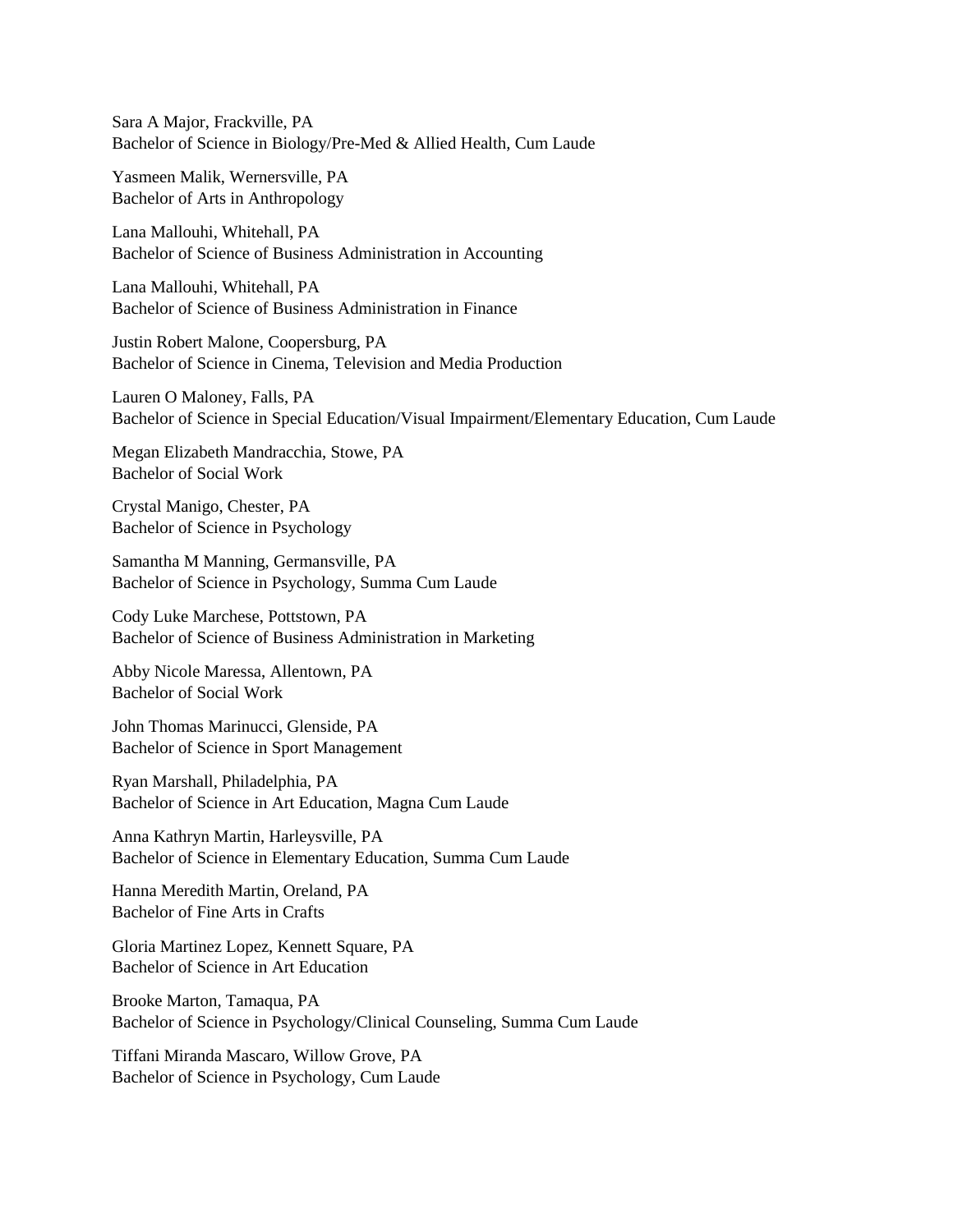Joann Teta Mason, Upper Darby, PA Bachelor of Science of Business Administration in Management

Wesley Adam May, Lititz, PA Bachelor of Science of Business Administration in Finance, Cum Laude

Wesley Adam May, Lititz, PA Bachelor of Science of Business Administration in Marketing, Cum Laude

Jacob A Mccann, Barto, PA Bachelor of Science in Mathematics, Summa Cum Laude

Denis McCartan, Birdsboro, PA Bachelor of Science in Public Administration

Shannon McChesney, Valencia, PA Bachelor of Science in Social Studies Education, Cum Laude

Elisha Joy McCready, Allentown, PA Bachelor of Science in Psychology/Industrial-Organizational

Ayela N McDonald, Chalfont, PA Bachelor of Social Work

Brandon Russell McDonnaugh, Gilbertsville, PA Bachelor of Science in Sport Management

Kyle McDonnell, East Stroudsburg, PA Bachelor of Science of Business Administration in Marketing

Brianna Ching McGovern, Reading, PA Bachelor of Arts in Communication Studies

Zachary Paul McGowan, Southampton, PA Bachelor of Science of Business Administration in Finance, Cum Laude

Demi McGuire, West Chester, PA Bachelor of Arts in Communication Studies

Cara McLain, Seven Valleys, PA Bachelor of Arts in Political Science/Paralegal Studies, Summa Cum Laude

Megan Ann McMonigle, Levittown, PA Bachelor of Science in Biology/Allied Health, Cum Laude

Bryan James McNally, Breinigsville, PA Bachelor of Science in Computer Science (Combined Master of Science), Summa Cum Laude

Megan McNally, Lancaster, PA Bachelor of Science of Business Administration in Marketing, Cum Laude

John Neil McNeil, Holbrook, NY Bachelor of Science in General Studies, Magna Cum Laude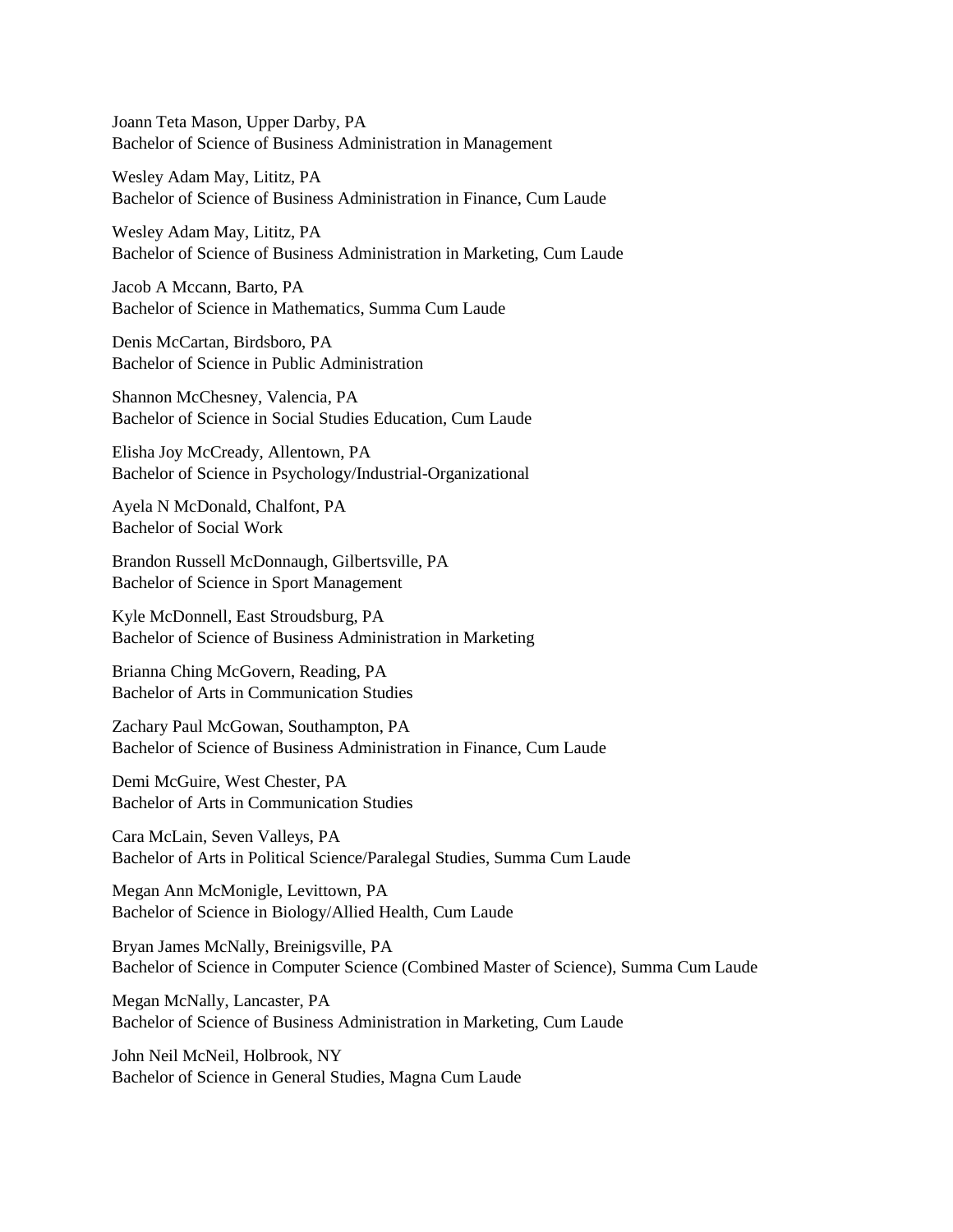Kristen Mearkle, Birdsboro, PA Bachelor of Science in Psychology, Summa Cum Laude

Kelsey C Mease, Bethlehem, PA Bachelor of Science in Biology/Pre-Med & Allied Health

Angelo Ariel Mejia, Bethlehem, PA Bachelor of Arts in Music/Commercial Track

Valanie Gabrielle Mejia, Tobyhanna, PA Bachelor of Science of Business Administration in Marketing

Natalie R Mendoza, Reading, PA Bachelor of Science in Psychology

Deven L Messner, Shoemakersville, PA Bachelor of Science in Sport Management

Melissa Metzgar, Hatboro, PA Bachelor of Arts in Anthropology, Cum Laude

Melissa Metzgar, Hatboro, PA Bachelor of Arts in Art History, Cum Laude

James E Meyer, Downingtown, PA Bachelor of Science of Business Administration in Accounting

Sarah Nicole Michitsch, Harrisburg, PA Bachelor of Science in Criminal Justice

Dante James Mignucci, Havertown, PA Bachelor of Science in Sport Management

Bojan Milinic, Chambersburg, PA Bachelor of Science in Environmental Science/Geology, Cum Laude

Bojan Milinic, Chambersburg, PA Bachelor of Science in Geology, Cum Laude

Austin Colin Miller, Allentown, PA Bachelor of Arts in Political Science

Brianna M Miller, Harleysville, PA Bachelor of Science of Business Administration in Management

Brianna M Miller, Harleysville, PA Bachelor of Science of Business Administration in Marketing

Keri Ann Miller, New Ringgold, PA Bachelor of Social Work, Magna Cum Laude

Kiley Nicole Miller, Reading, PA Bachelor of Science of Business Administration in Management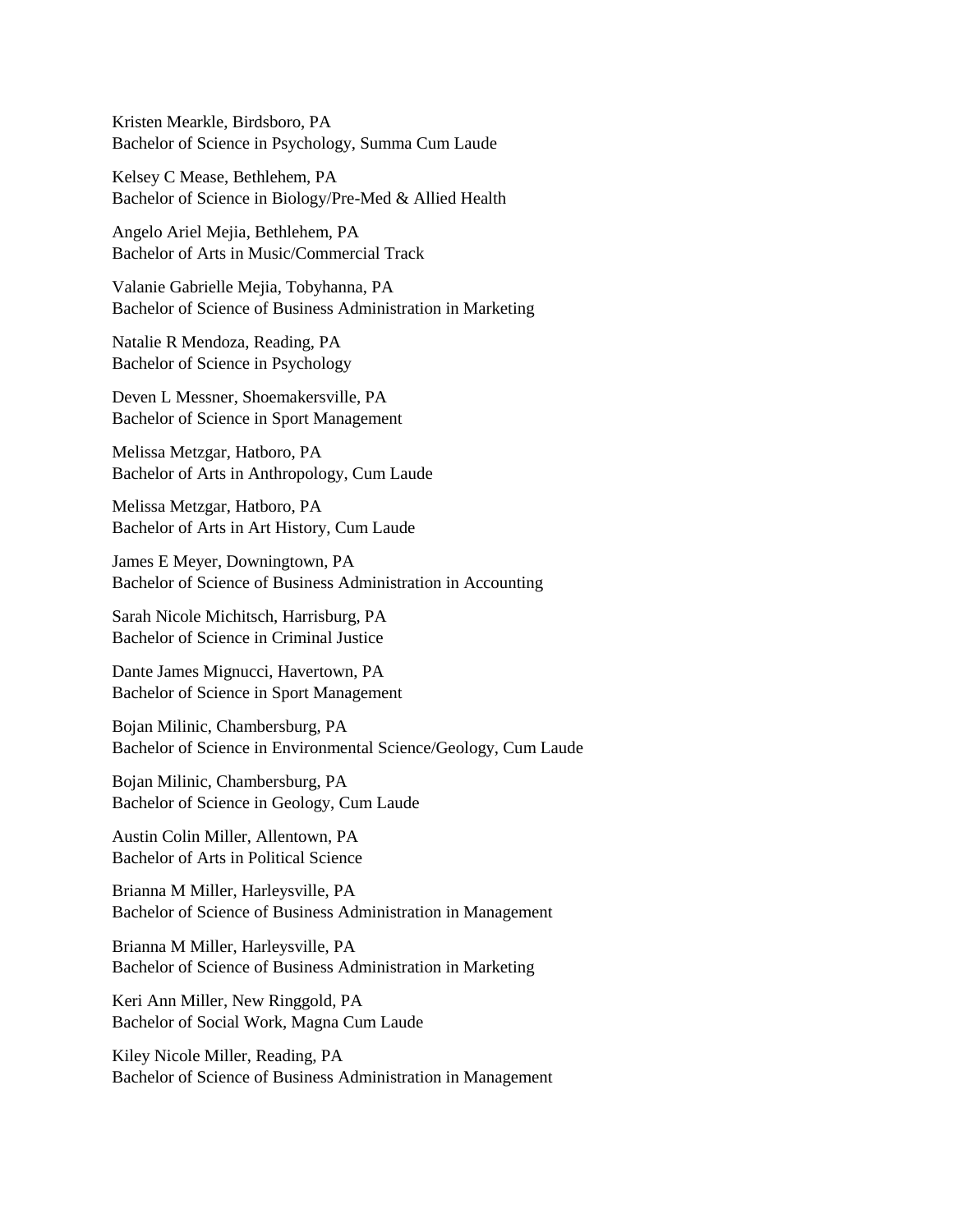Tanner Miller, Elizabethville, PA Bachelor of Science of Business Administration in Management

Tanner Miller, Elizabethville, PA Bachelor of Science of Business Administration in Marketing

Kassandra R Millhime, Easton, PA Bachelor of Science in Psychology, Cum Laude

Catherine F Minnick, York, PA Bachelor of Fine Arts in Communication Design, Cum Laude

Amanda Miscioscia, Spring City, PA Bachelor of Science in Elementary Education, Cum Laude

John Mogielnicki, Middle Village, NY Bachelor of Science in Cinema, Television and Media Production

Kayla M Moll, Easton, PA Bachelor of Arts in Communication Studies

Nicole Molnar, Middletown, NJ Bachelor of Science in Special Education, Cum Laude

Emily Ann Monko, Orefield, PA Bachelor of Science in Biochemistry, Summa Cum Laude

Jan Lavette Patenio Montejo, Schuylkill Haven, PA Bachelor of Science in Chemistry

Sommer Jayne Montenegro, Allentown, PA Bachelor of Fine Arts in Communication Design, Summa Cum Laude

Devon M Montes, Allentown, PA Bachelor of Science of Business Administration in Marketing

Samantha Nicole Montesino, Philadelphia, PA Bachelor of Science of Business Administration in Marketing

Aaron Michael Morekin, Whitehall, PA Bachelor of Science of Business Administration in Finance

Jacqueline Ann Morell, Bensalem, PA Bachelor of Science in Special Education/Visual Impairment/Elementary Education, Summa Cum Laude

Karlee Anne Morgan, New Britain, PA Bachelor of Science of Business Administration in Management

Kevin Patrick Morgan, Reading, PA Bachelor of Arts in Geography

Melissa Nicole Mormando, Barnesville, PA Bachelor of Science in Psychology/Clinical Counseling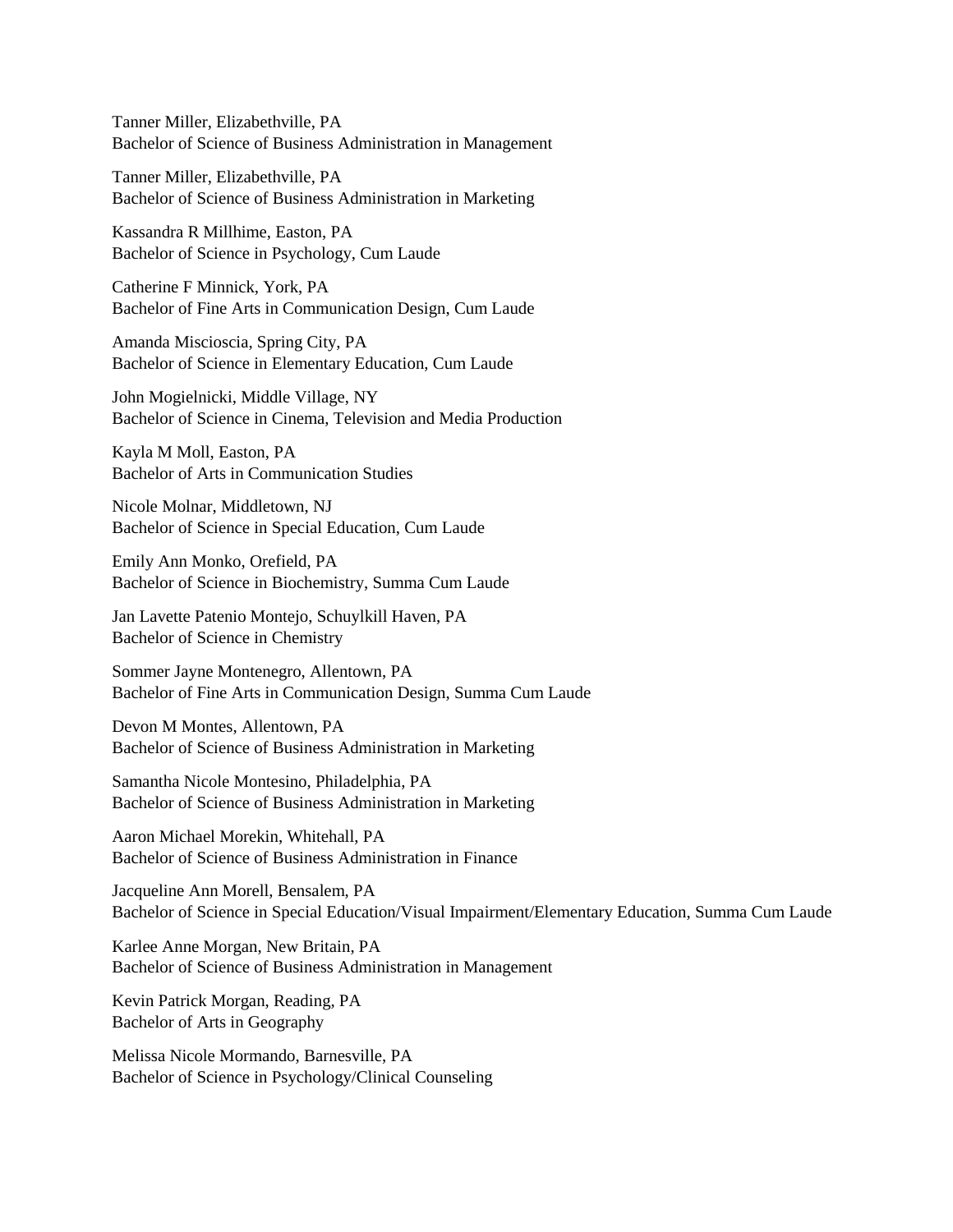Kristen Kathleen Morozin, Feasterville Trevose, PA Bachelor of Arts in Communication Studies

Casandra Morris, Levittown, PA Bachelor of Science of Business Administration in Management

Casandra Morris, Levittown, PA Bachelor of Science of Business Administration in Marketing

Pamela My Danh Moscato, York, PA Bachelor of Science in Special Education/Visual Impairment/Elementary Education, Cum Laude

Liam Joseph Moughan, Hellertown, PA Bachelor of Science of Business Administration in Marketing

Alyssa Mousley, Lancaster, PA Bachelor of Social Work

Brittney Renee Moyer, Hamburg, PA Bachelor of Science in Criminal Justice

Tynnetta Muhammad, Philadelphia, PA Bachelor of Arts in Sociology

Rita Muro Barnadas, Barcelona, Spain Bachelor of Arts in Political Science, Magna Cum Laude

Danielle Elizabeth Murphy, Warrington, PA Bachelor of Science in Elementary Education, Cum Laude

Mason Grant Murphy, Downingtown, PA Bachelor of Science of Business Administration in Finance

Carly Iris Mutschler, Hockessin, DE Bachelor of Science in Psychology

Jacqueline M Mydosh, Stroudsburg, PA Bachelor of Arts in Communication Studies

Charles William Myers, Fleetwood, PA Bachelor of Science of Business Administration in Management, Cum Laude

Kelsey Myers, Newport, PA Bachelor of Science in Art Education, Summa Cum Laude

Lily Myers, Lancaster, PA Bachelor of Social Work

Matthew Robert Myers, Allentown, PA Bachelor of Science of Business Administration in Management

Joanne Stephanie Nacipucha, Breinigsville, PA Bachelor of Science in Information Technology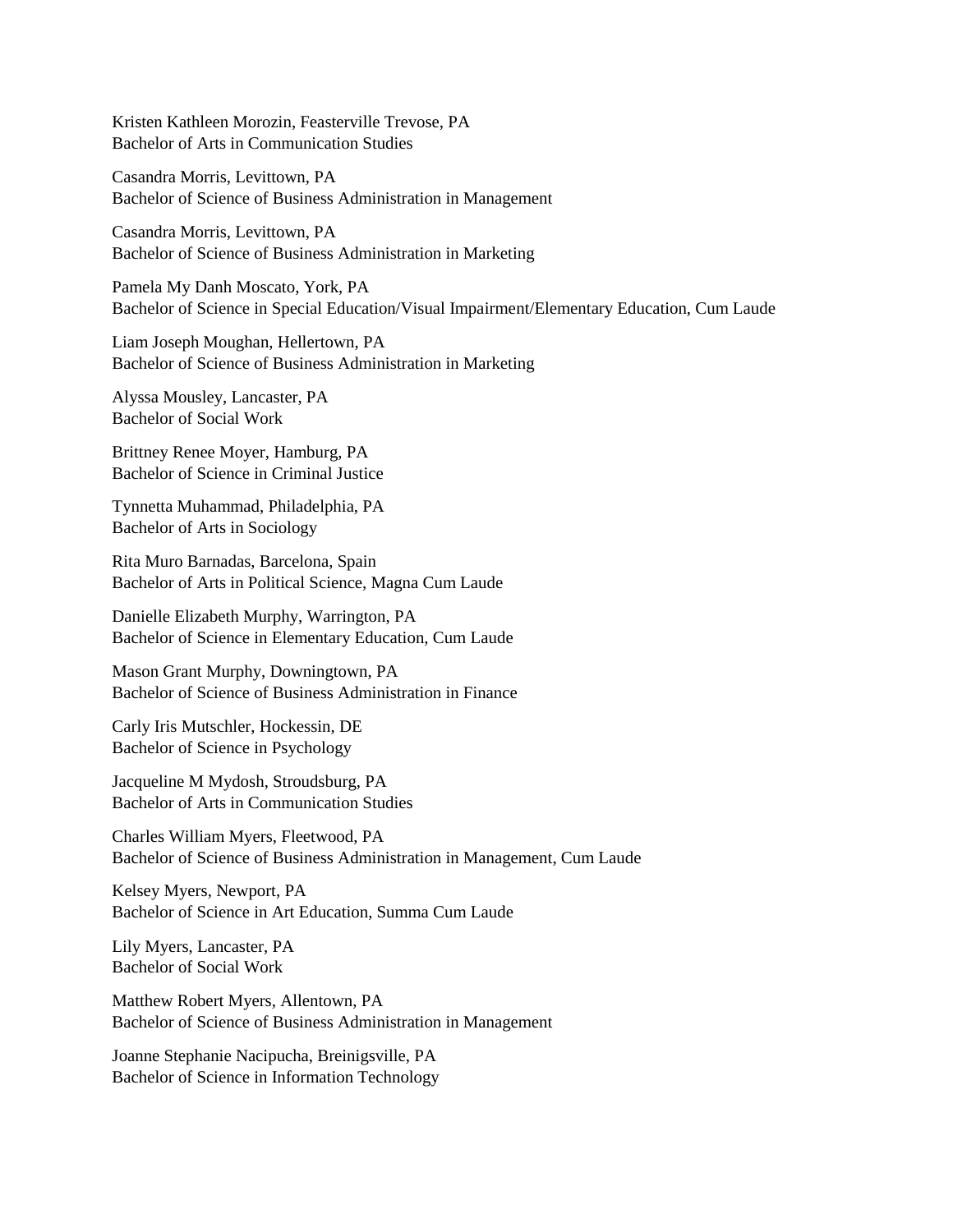Phillip Niles Nasados, Fleetwood, PA Bachelor of Science in Elementary Education

Julia M Nattle, Oaks, PA Bachelor of Social Work, Magna Cum Laude

Anh Nguyen, Reading, PA Bachelor of Science of Business Administration in Accounting, Summa Cum Laude

Anh Nguyen, Reading, PA Bachelor of Science of Business Administration in Finance, Summa Cum Laude

Thuan Nguyen, Northampton, PA Bachelor of Science in Information Technology

Anthony Joseph Nicoletta, Bethlehem, PA Bachelor of Science of Business Administration in Accounting

Ashley M Nimmo, Lake Hopatcong, NJ Bachelor of Science in Education

Rolando Elias Nino, Center Valley, PA Bachelor of Science of Business Administration in Marketing

Tiffany Cathleen Nolan, Philadelphia, PA Bachelor of Science in Psychology

Olivia N Novak, Manheim, PA Bachelor of Science in Sport Management, Cum Laude

Gina A Oberto, Mertztown, PA Bachelor of Arts in English/Professional Writing

Michelle Ladawn O'Dell, Orwigsburg, PA Bachelor of Science in Psychology

Thomas W Oellerich, Matamoras, PA Bachelor of Science in Environmental Science/Biology

Gabriel Olah, Fountain Hill, PA Bachelor of Science in Mathematics, Cum Laude

Philip J Older, Collegeville, PA Bachelor of Fine Arts in Communication Design

John J O'Leary, Telford, PA Bachelor of Science of Business Administration in Management

Nathaniel Lukas Olzinski, Wind Gap, PA Bachelor of Science of Business Administration in Accounting

Molly O'Neill, Collingswood, NJ Bachelor of Arts in Communication Studies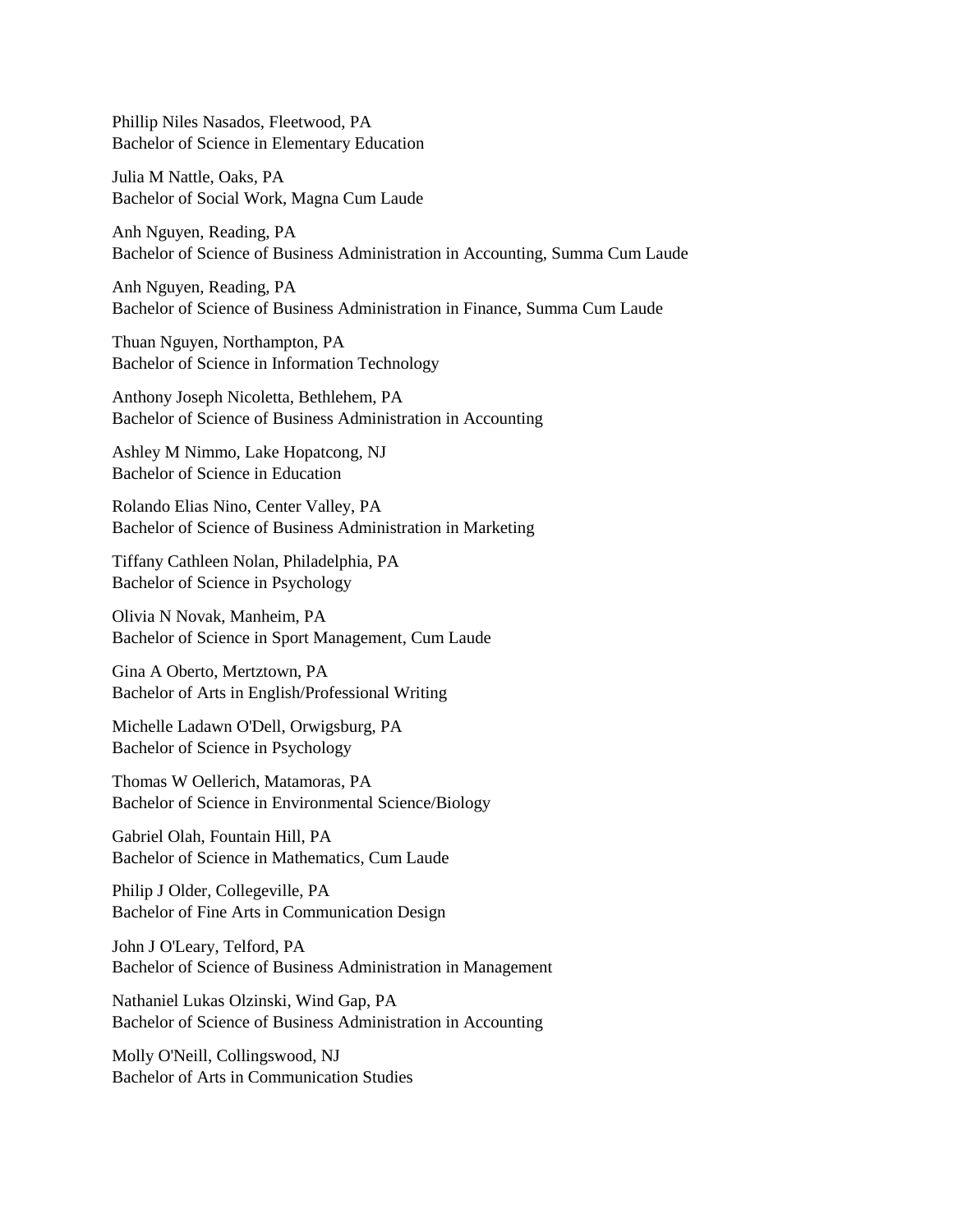Ceanna Milagros Ortiz, Bethlehem, PA Bachelor of Science in Psychology

Derek J Ortiz, Pennsburg, PA Bachelor of Science in Criminal Justice

Steven Ortiz, Reading, PA Bachelor of Science of Business Administration in Finance, Cum Laude

Jessica Paley, Abington, PA Bachelor of Fine Arts in Communication Design, Summa Cum Laude

Bradley W Palmatier, New Milford, PA Bachelor of Science in Public Administration

Julia M Palmer, Grantville, PA Bachelor of Science in Art Education, Summa Cum Laude

Nicholas A Paolella, Dingmans Ferry, PA Bachelor of Science in Information Technology

Taylor Parenti, Honesdale, PA Bachelor of Science in Psychology/Clinical Counseling, Magna Cum Laude

Bianca Alexa Parisi, Emerson, NJ Bachelor of Social Work

James William Park, Conshohocken, PA Bachelor of Science in Art Education, Magna Cum Laude

Joycelyn M Parker, Philadelphia, PA Bachelor of Arts in English

Katerina Renee Parowski, Altoona, PA Bachelor of Science in Public Administration, Magna Cum Laude

Stephen John Peek, Emmaus, PA Bachelor of Science in Criminal Justice, Cum Laude

Joshua Pepoli, Mechanicsburg, PA Bachelor of Science in Cinema, Television and Media Production

Lauren Elizabeth Pera, Gilbertsville, PA Bachelor of Arts in Communication Studies

Steven M Perez, Philadelphia, PA Bachelor of Science of Business Administration in Marketing

Emily Petras, Bloomsbury, NJ Bachelor of Science in Art Education, Magna Cum Laude

Ashley R Petre, Macungie, PA Bachelor of Science in Elementary Education, Cum Laude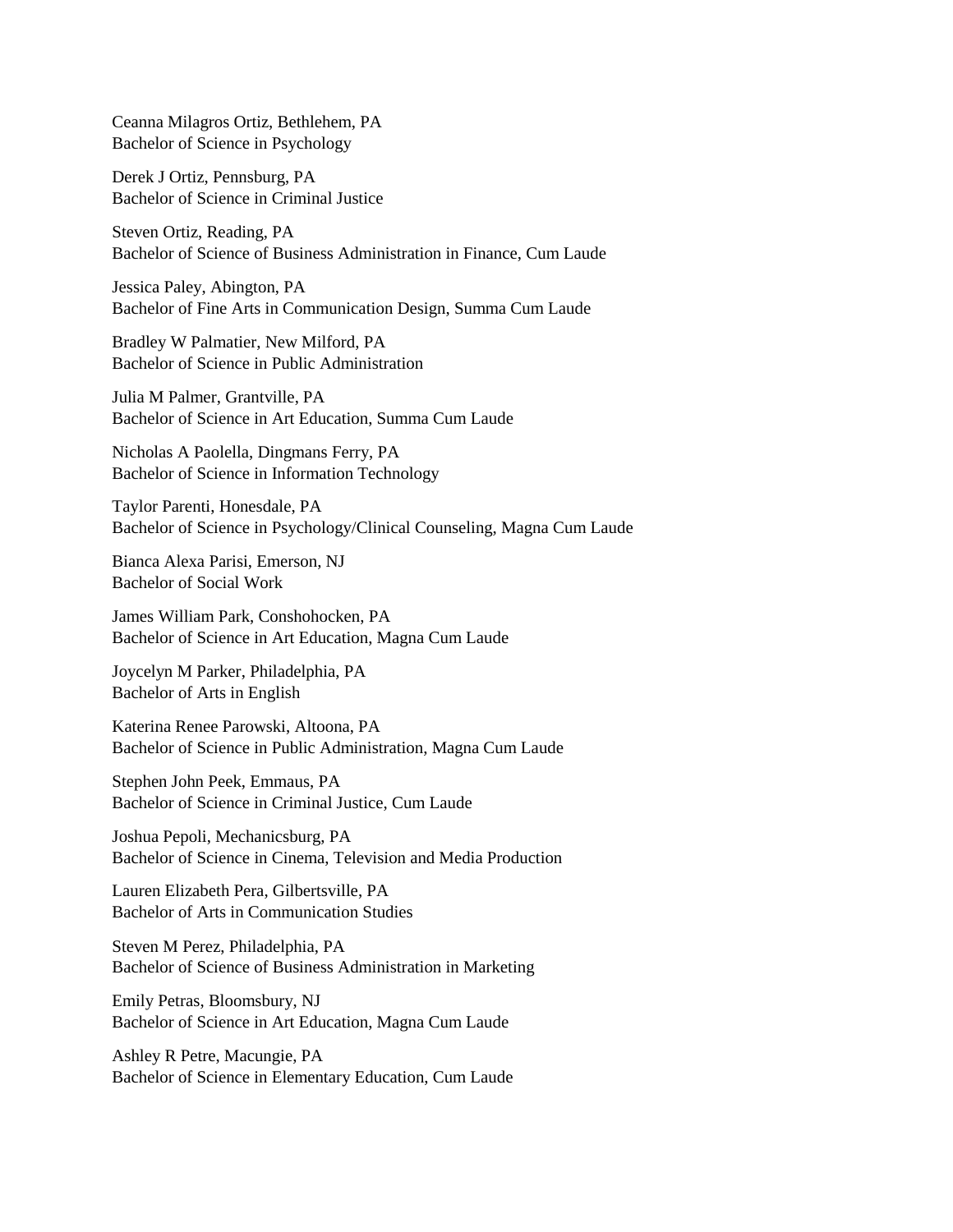Anthony Joseph Petril, Clifton Heights, PA Bachelor of Science of Business Administration in Finance

Austin Nicholas Petril, Clifton Heights, PA Bachelor of Science of Business Administration in Finance

Huynh Nhu Phung, Coplay, PA Bachelor of Science of Business Administration in Accounting, Cum Laude

Michael James Pickard, West Chester, PA Bachelor of Fine Arts in Communication Design, Cum Laude

Caylee Christina Pierce, Cape May, NJ Bachelor of Social Work

Linnea Astrid Pierson, Newton, NJ Bachelor of Science in Environmental Science/Geography

Kimberly Michelle Pimble, Allentown, PA Bachelor of Science in Cinema, Television and Media Production, Cum Laude

Brandon Tyler Plank, Honey Brook, PA Bachelor of Science of Business Administration in Management

Averii Bryn Polczynski, Kutztown, PA Bachelor of Arts in English/Professional Writing

Angela L Pomponio, Warminster, PA Bachelor of Science in Psychology, Magna Cum Laude

Luke Poploskie, Reading, PA Bachelor of Arts in History

Breanna Marie Prata, Danbury, CT Bachelor of Social Work

Sharday Prather, Philadelphia, PA Bachelor of Arts in Sociology

Dylan Jevan Preston, Kutztown, PA Bachelor of Science in Biology/Pre-Med & Allied Health

Megan Marie Price, Tunkhannock, PA Bachelor of Fine Arts in Communication Design

Austin Bray Prince, Ephrata, PA Bachelor of Science in Environmental Science/Geology

Maximillian Samual Pylayev, Bensalem, PA Bachelor of Science in Biology/Allied Health

Keri Dawn Quigley, Wernersville, PA Bachelor of Science in Special Education/Visual Impairment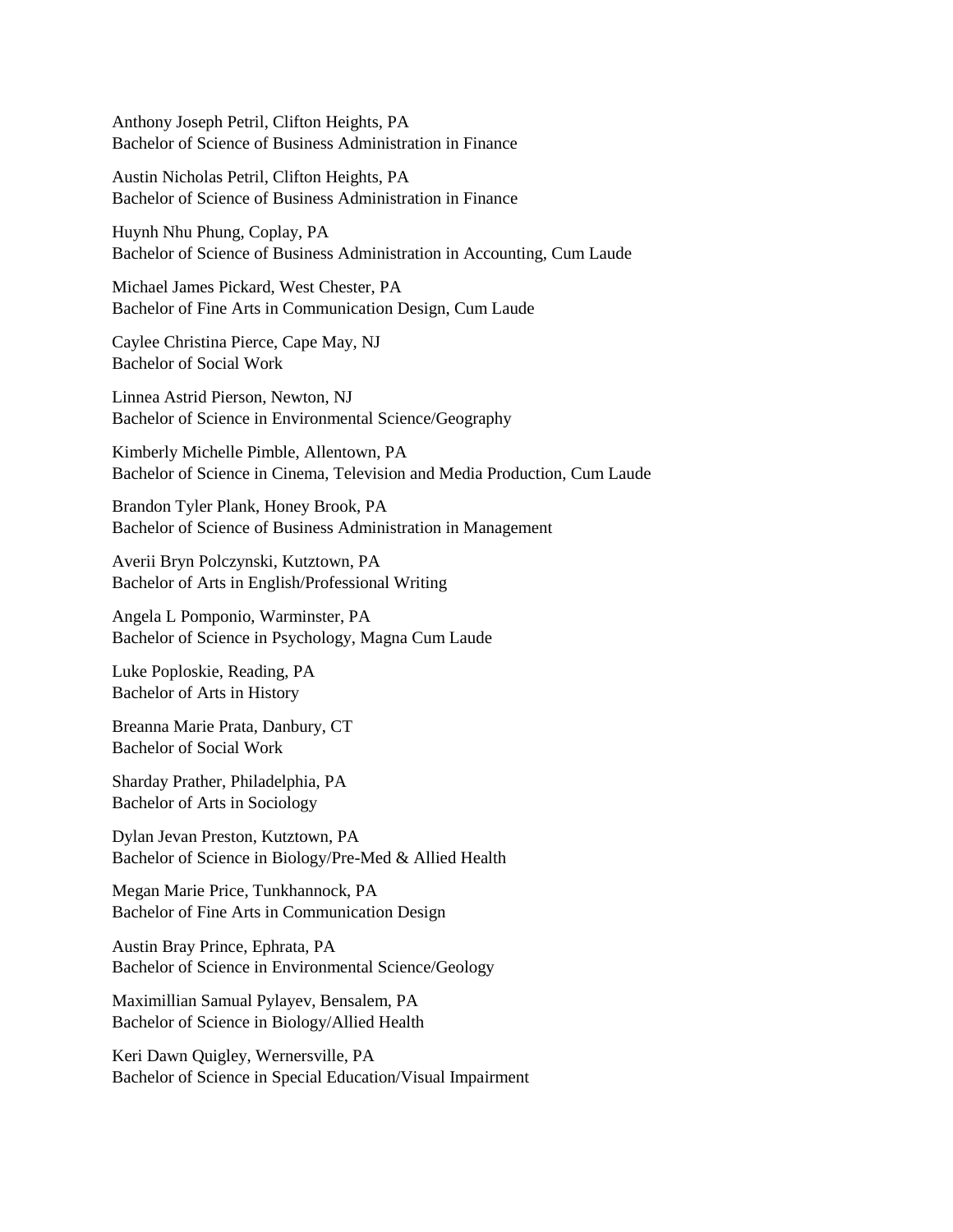Jamie Blair Rafter, Moorestown, NJ Bachelor of Science in Special Education, Magna Cum Laude

Angelanna Raia, York, PA Bachelor of Science in Criminal Justice

Nicole Ashley Raifsnider, Fleetwood, PA Bachelor of Science in Biology/Allied Health

Cheyenne Raker, Selinsgrove, PA Bachelor of Science in Elementary Education, Magna Cum Laude

Jacquelyn Ann Rambo, Morgantown, PA Bachelor of Science in Art Education, Magna Cum Laude

Emily K Randall, Bethlehem, PA Bachelor of Science in Special Education, Magna Cum Laude

Ryan F Rauenzahn, Alburtis, PA Bachelor of Science in Mathematics, Cum Laude

Ryan F Rauenzahn, Alburtis, PA Bachelor of Science in Physics/Astronomy, Cum Laude

Rochelle Monique Reece, Philadelphia, PA Bachelor of Arts in Communication Studies

Kathryn Reed, Harrisburg, PA Bachelor of Science in Art Education, Magna Cum Laude

Justin Reel, Upper Chichester, PA Bachelor of Science in Biology/Organismal/Ecology

Will Rheann Reichard-Flynn, Mertztown, PA Bachelor of Science in Geology, Summa Cum Laude

Erica Grace Reichl, Center Valley, PA Bachelor of Arts in General Studies, Cum Laude

Olivia Grace Reichley, Coopersburg, PA Bachelor of Arts in Communication Studies, Cum Laude

Joseph Richard Reifer, Easton, PA Bachelor of Science in Cinema, Television and Media Production, Cum Laude

Kevin Michael Reinhardt, Reading, PA Bachelor of Science in Information Technology

Katie Reinkemeyer, Blandon, PA Bachelor of Arts in Art History, Magna Cum Laude

Zachary G Reitnauer, Millersville, PA Bachelor of Science in Elementary Education, Magna Cum Laude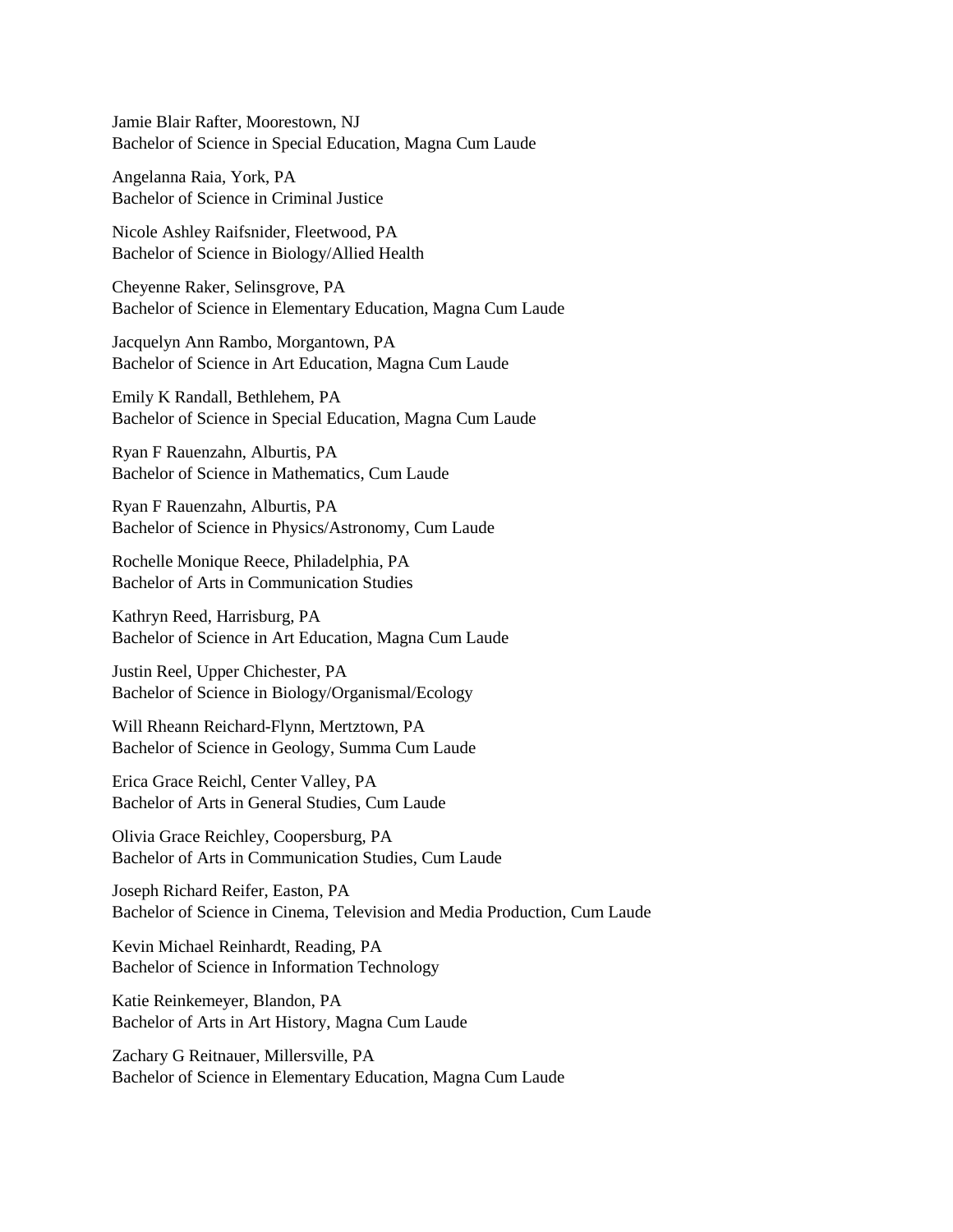Marc Thomas Rentschler, Reading, PA Bachelor of Arts in English

Michael Anthony Rex, Walnutport, PA Bachelor of Science in Mathematics Education, Magna Cum Laude

Margaret Grace Richter, Nazareth, PA Bachelor of Social Work, Summa Cum Laude

Taylor Ricks, Allentown, PA Bachelor of Science of Business Administration in Management

Emily Elizabeth Riekers, Lancaster, PA Bachelor of Arts in English

Edgar Eduardo Rios, Reading, PA Bachelor of Science in Criminal Justice, Magna Cum Laude

Edgar Eduardo Rios, Reading, PA Bachelor of Arts in Spanish, Magna Cum Laude

Alyson Marie Rippert, Quakertown, PA Bachelor of Science in Criminal Justice

Iris Marleny Rivera-Flores, Reading, PA Bachelor of Science in Psychology, Magna Cum Laude

Nancy Alondra Rivera-Flores, Reading, PA Bachelor of Science in Elementary Education, Cum Laude

Brittany Anne Robenault, Easton, PA Bachelor of Science in Biology/Molecular/Micro/Cell

Richard Roberts, Zionsville, PA Bachelor of Science in Biochemistry

Kailey Skye Robinson, Greentown, PA Bachelor of Fine Arts in Crafts, Cum Laude

Tara M Robinson, Secane, PA Bachelor of Science of Business Administration in Management

Tara M Robinson, Secane, PA Bachelor of Science of Business Administration in Marketing

Victoria Noemi Robinson, Kutztown, PA Bachelor of Social Work

Jolyn Rodrian, Saint Clair, PA Bachelor of Science in Psychology

Anthony Rodriguez, Elysburg, PA Bachelor of Science in Music Education, Summa Cum Laude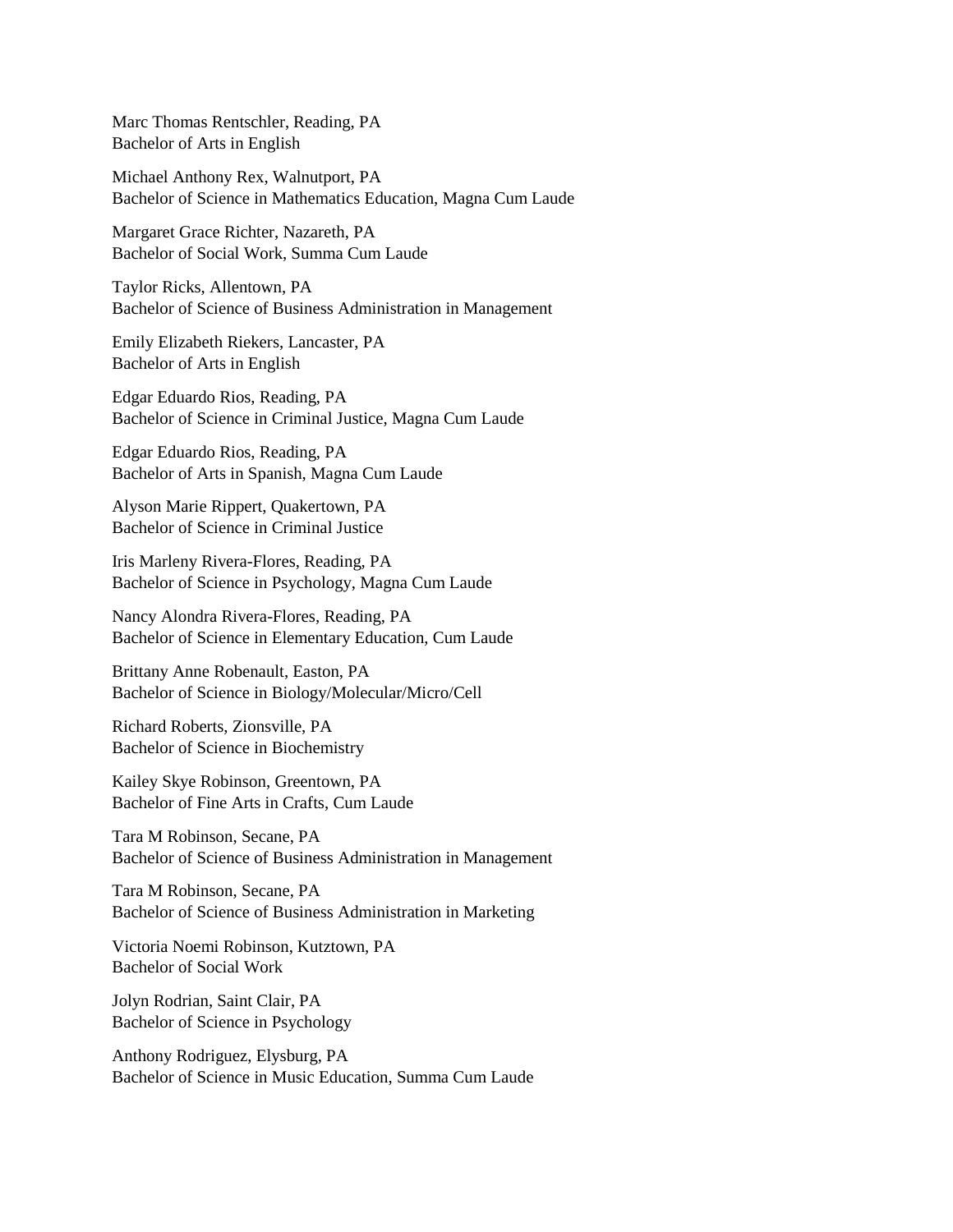Christian Joel Rodriguez, Easton, PA Bachelor of Science of Business Administration in Marketing

Mayra Berenice Rodriguez - Ontiveros, Kutztown, PA Bachelor of Science of Business Administration in Marketing, Cum Laude

Zachary J Rohrer, Palmyra, NJ Bachelor of Science in Education

Thalia Rosado, Abington, PA Bachelor of Science in Psychology

Paul E Roseland, Tamaqua, PA Bachelor of Science of Business Administration in Accounting

Ryanne Nicole Rosengrant, Hawley, PA Bachelor of Social Work

Kayla Marie Rotz, Greencastle, PA Bachelor of Science in English Education

Louis Christopher Ruch, Wernersville, PA Bachelor of Science of Business Administration in Finance

Elise Carmen Rudy, Reading, PA Bachelor of Arts in Communication Studies, Summa Cum Laude

Joseph Anthony Ruggiero, Levittown, PA Bachelor of Science of Business Administration in Marketing

Rebecca Nicole Rummel, Quakertown, PA Bachelor of Science in Cinema, Television and Media Production

Dartanyan Lott Rupell, Coopersburg, PA Bachelor of Science of Business Administration in Management, Magna Cum Laude

April Justine Rusinko, Bethlehem, PA Bachelor of Social Work, Magna Cum Laude

Megan Louise Rusinko, Bethlehem, PA Bachelor of Science in Psychology

Maria Josephine Russo, New Ringgold, PA Bachelor of Science of Business Administration in Marketing

Zane Allen Rutter, Bally, PA Bachelor of Science in Cinema, Television and Media Production, Magna Cum Laude

Alyssa Marie Ryan, North Wales, PA Bachelor of Science in Biology/Pre-Med & Allied Health, Summa Cum Laude

Kemsey Johan Jordano Saint Jacques, Newtown Square, PA Bachelor of Science of Business Administration in Management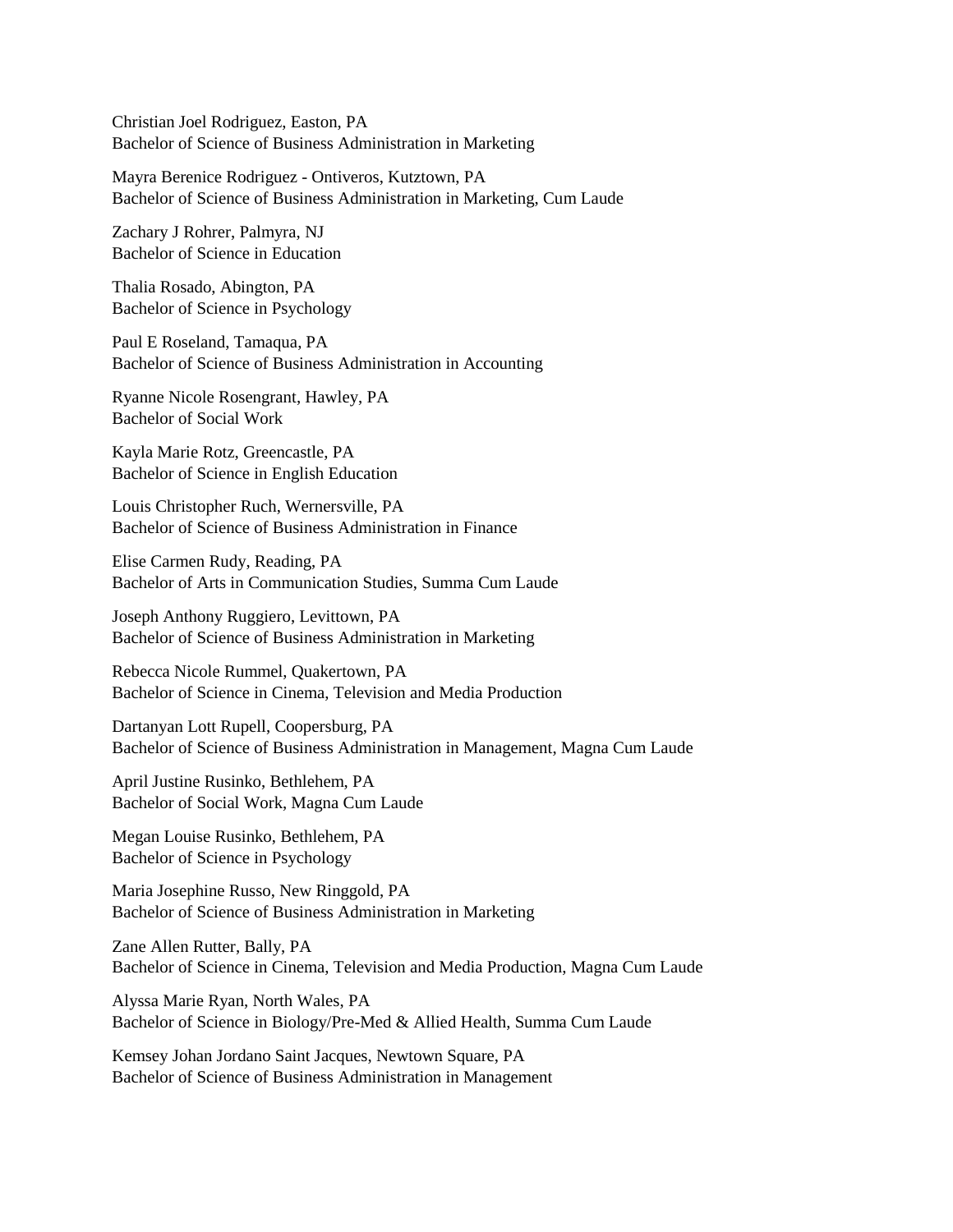Kemsey Johan Jordano Saint Jacques, Newtown Square, PA Bachelor of Science of Business Administration in Marketing

Oyinade J Salako, Philadelphia, PA Bachelor of Arts in Philosophy

Oyinade J Salako, Philadelphia, PA Bachelor of Science in Psychology

Jordalina D. Salcedo, Mount Penn, PA Bachelor of Arts in Sociology

Sierah Sallo, Dunmore, PA Bachelor of Science of Business Administration in Accounting

Peter R Samuelson, Emmaus, PA Bachelor of Science of Business Administration in Marketing

Cassandra M Sanchez, Zionsville, PA Bachelor of Science in Social Studies Education

Michael William Sanderson, Exton, PA Bachelor of Science in Physics/Astronomy

Dayla Grace Sankus, Frackville, PA Bachelor of Arts in Sociology

Crystal Santa, Bethlehem, PA Bachelor of Science in Psychology/Clinical Counseling

Joshua Santiago, Bushkill, PA Bachelor of Science of Business Administration in Management

Anneyra Santos, Easton, PA Bachelor of Science of Business Administration in Management

Nathaly Santos, Allentown, PA Bachelor of Social Work, Magna Cum Laude

Abbey Elizabeth Sauerwine, Slatington, PA Bachelor of Science of Business Administration in Management

Matthew James Savant, Easton, PA Bachelor of Science in Psychology, Summa Cum Laude

Claudia Ashley Savory, Oley, PA Bachelor of Science of Business Administration in Finance

Kyle Andrew Saylor, East Greenville, PA Bachelor of Science of Business Administration in Finance

Kellie Lynne Scanlon, Ramsey, NJ Bachelor of Arts in Communication Studies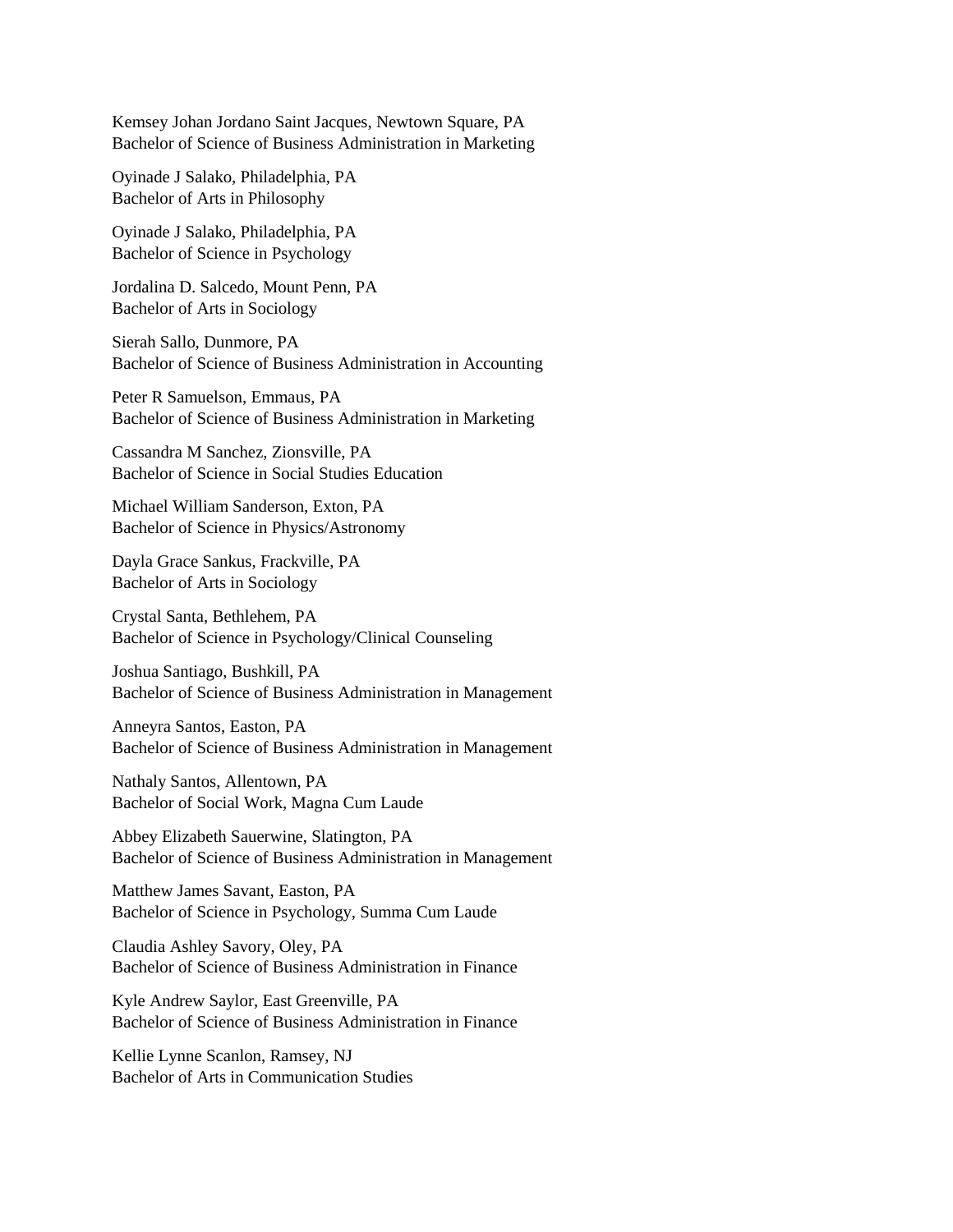Karly Schaub, Reading, PA Bachelor of Arts in English

Nicholas Scheidt, Leesport, PA Bachelor of Science of Business Administration in Management

Abigail Nicole Scheuerman, Boyds, MD Bachelor of Fine Arts in Communication Design, Summa Cum Laude

Hayden R Schimp, York, PA Bachelor of Science of Business Administration in Marketing

Ian Richard Schleicher, Allentown, PA Bachelor of Science of Business Administration in Marketing

Nicole Elizabeth Schmidt, Whitehall, PA Bachelor of Science in Elementary Education, Magna Cum Laude

Jordan A Schnur, Trevorton, PA Bachelor of Fine Arts in Communication Design, Magna Cum Laude

Nina Claire Schnyder, Slatington, PA Bachelor of Science in Computer Science (Combined Master of Science), Cum Laude

Karissa Schultz, Bethlehem, PA Bachelor of Social Work, Summa Cum Laude

Corey Tyler Schuster, Pottsville, PA Bachelor of Science in Elementary Education, Cum Laude

Joshua Tyler Schwenig, Fleetwood, PA Bachelor of Science in Psychology, Summa Cum Laude

Nicholas Sciulli, Schwenksville, PA Bachelor of Science of Business Administration in Accounting

Connor Sell, Schnecksville, PA Bachelor of Science of Business Administration in Management, Summa Cum Laude

Colin James Sellers, Furlong, PA Bachelor of Science of Business Administration in Management

Precious Sewell, Reading, PA Bachelor of Arts in Communication Studies, Magna Cum Laude

Harsh S Shah, Whitehall, PA Bachelor of Science in Information Technology

Robert Shaulis, Robesonia, PA Bachelor of Science in Criminal Justice/Paralegal Studies

Kimberly Shay, Boonton, NJ Bachelor of Science in Elementary Education, Cum Laude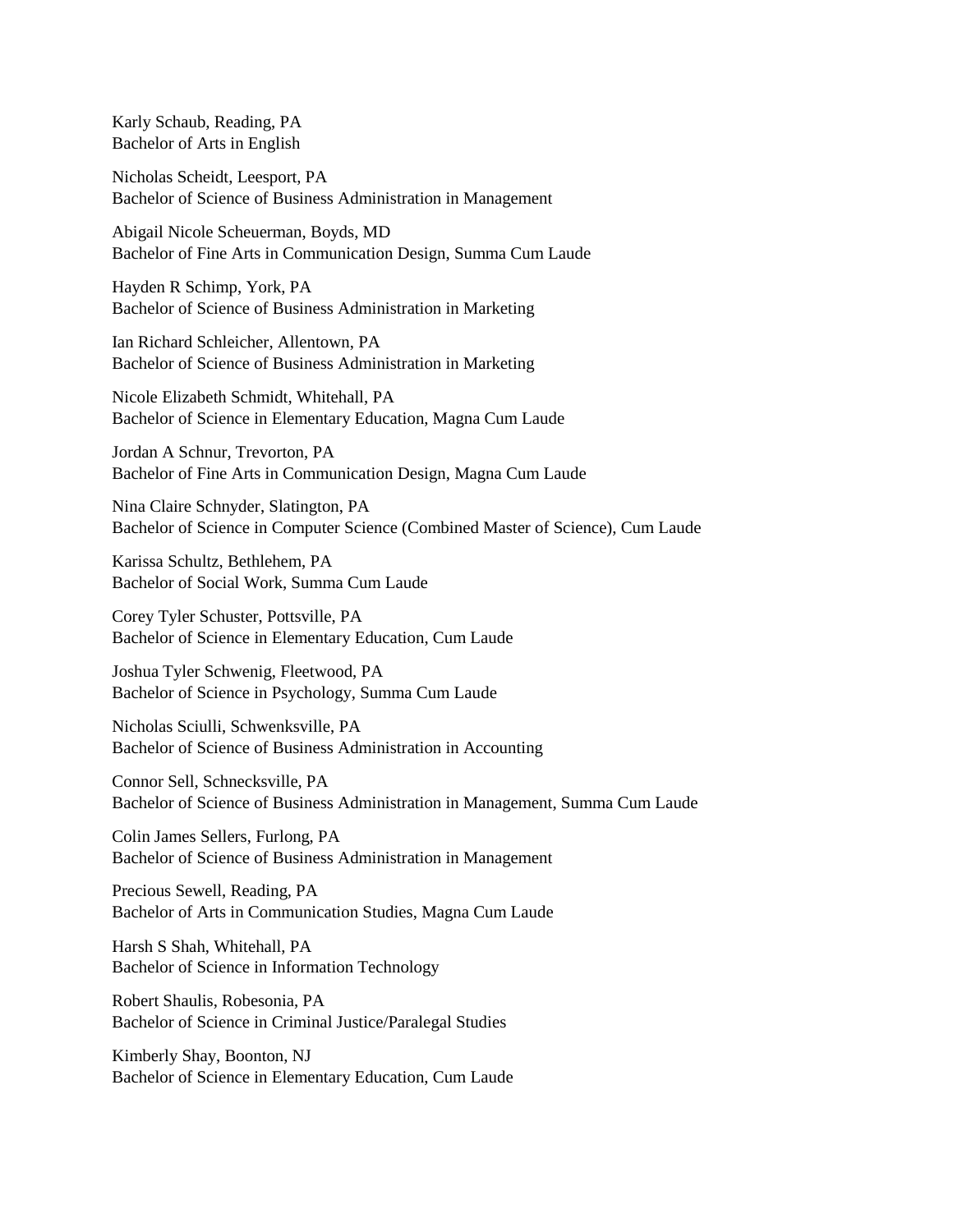Ryen Anthony Shearn, Whitehall, PA Bachelor of Science in Information Technology

Claire Sheats, Somerville, NJ Bachelor of Science in Psychology/Clinical Counseling, Summa Cum Laude

Nicholas S Shirley, Woodbridge, NJ Bachelor of Science of Business Administration in Management, Magna Cum Laude

Peter Shively, Fountain Hill, PA Bachelor of Science in Information Technology, Cum Laude

Abigail R Shott, Reading, PA Bachelor of Arts in Communication Studies

Kendra Jane Showalter, Easton, PA Bachelor of Science of Business Administration in Accounting

Mary Catherine Shriner, Carlisle, PA Bachelor of Fine Arts in Communication Design, Summa Cum Laude

Alaina June Simons, Sinking Spring, PA Bachelor of Science in Geology

Cheyenne Simpkins, Philadelphia, PA Bachelor of Science in Psychology/Clinical Counseling

Nicholas Carson Sinnott, Quakertown, PA Bachelor of Science in Criminal Justice

David R Sipe, York, PA Bachelor of Science of Business Administration in Management

Tyler James Sivak, Reading, PA Bachelor of Science in Geology

Michael Andrew Smallwood, Fleetwood, PA Bachelor of Science of Business Administration in Marketing, Cum Laude

Amanda L Smith, Belvidere, NJ Bachelor of Science in Special Education, Magna Cum Laude

Charonya Smith, Darby, PA Bachelor of Science in Criminal Justice

Daniel Ryan Smith, Oxford, PA Bachelor of Arts in Communication Studies

Kameron J Smith, Philadelphia, PA Bachelor of Science in Criminal Justice

Kylea D Smith, Mertztown, PA Bachelor of Science of Business Administration in Accounting, Magna Cum Laude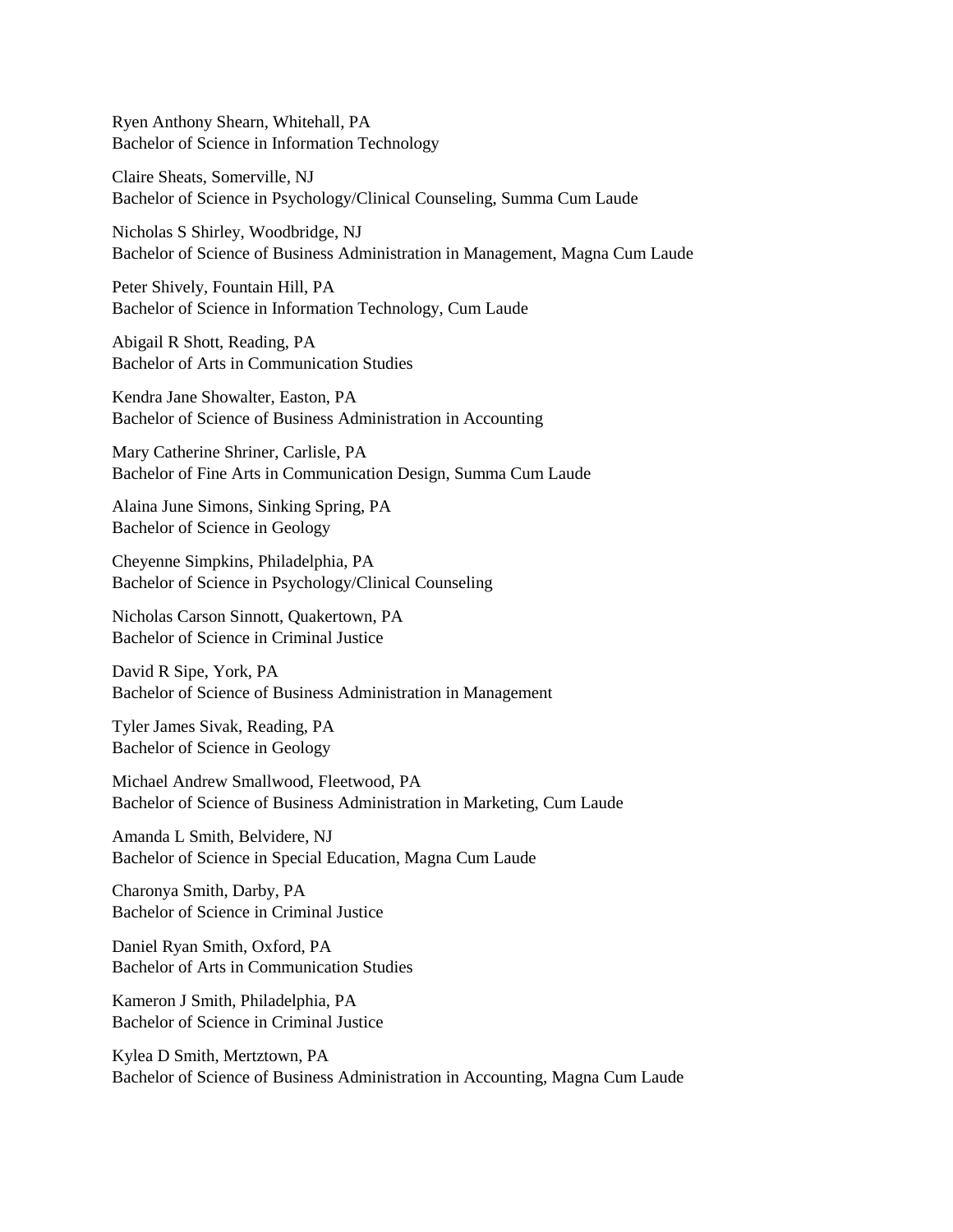Kylea D Smith, Mertztown, PA Bachelor of Science of Business Administration in Management, Magna Cum Laude

Olivia Lauren Smith, Earleville, MD Bachelor of Science in Psychology/Clinical Counseling

Ryan Patrick Smith, Chalfont, PA Bachelor of Science in Cinema, Television and Media Production, Cum Laude

Alyssa Rose Smorra, Bound Brook, NJ Bachelor of Fine Arts in Communication Design, Cum Laude

Marie Smoyer, Pottstown, PA Bachelor of Arts in Geography/Environmental, Cum Laude

Alexa Smyth, Whitehouse Station, NJ Bachelor of Arts in English/Professional Writing

Anthony Sneska, Hellertown, PA Bachelor of Science of Business Administration in Marketing

Abigail Marie Snitzer, Shenandoah, PA Bachelor of Science in Biology/Pre-Med & Allied Health, Cum Laude

Floyd George Snyder, Slatington, PA Bachelor of Social Work, Magna Cum Laude

Janeel Kelash Solanki, Lansdale, PA Bachelor of Science in Information Technology, Summa Cum Laude

Alyssa Sopko, Emmaus, PA Bachelor of Fine Arts in Communication Design, Magna Cum Laude

Daniella Kiara Soria, Reading, PA Bachelor of Science in Criminal Justice, Cum Laude

Carlos Jose Sosa, Allentown, PA Bachelor of Science in Physics/Engineering

Timothy James Spano, Springfield, PA Bachelor of Science of Business Administration in Management

Abigail Christina Sparrow, Kempton, PA Bachelor of Science in Psychology

John Spero, Fair Lawn, NJ Bachelor of Arts in Music, Magna Cum Laude

Elmer James Stewart, Mountain Top, PA Bachelor of Science in Biology/Organismal/Ecology

Ashley Elizabeth Stief, Mount Carmel, PA Bachelor of Fine Arts in Communication Design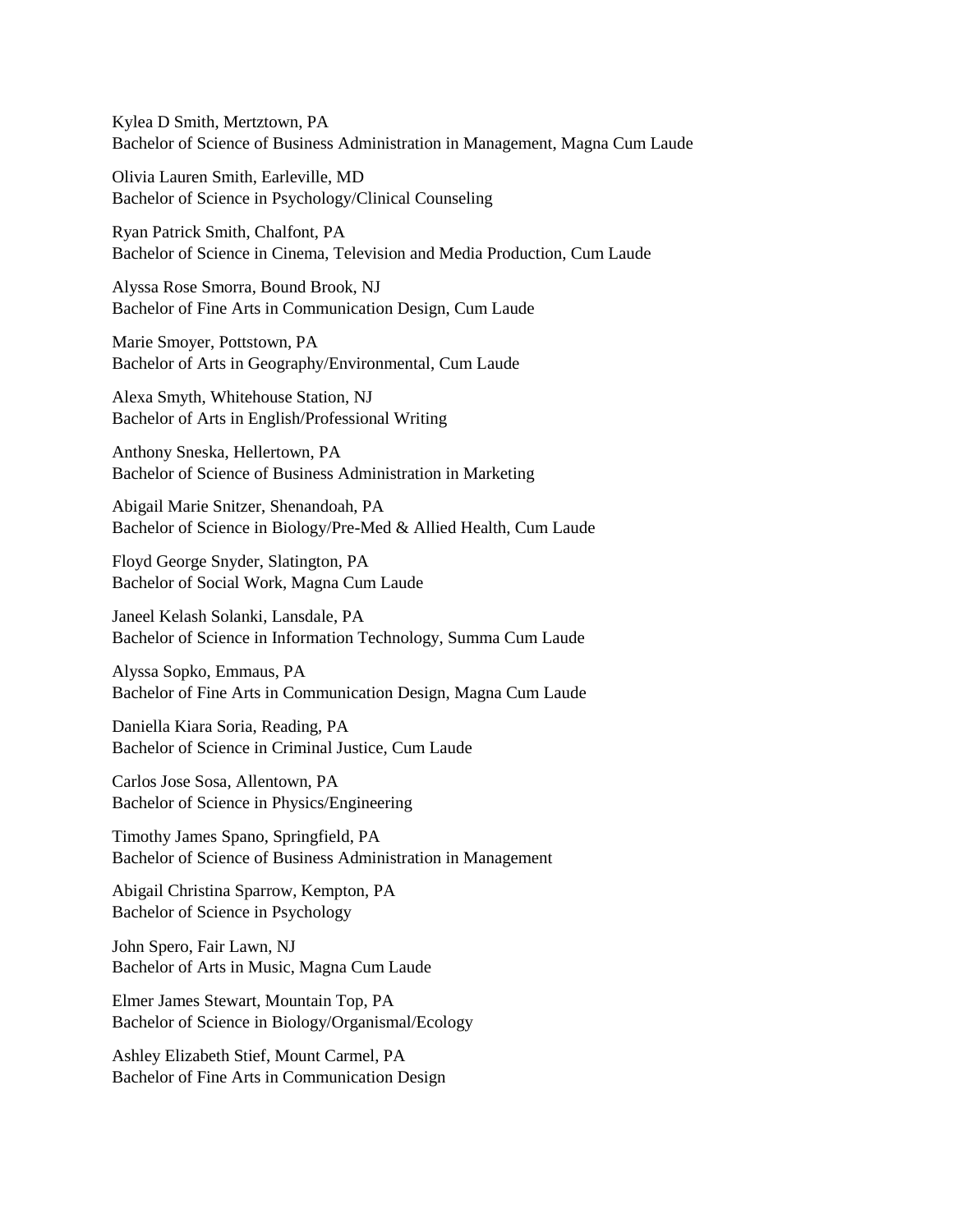Alyssa R Stonebraker, York, PA Bachelor of Science in Biochemistry, Summa Cum Laude

Daniel Stoner, Gettysburg, PA Bachelor of Science in Environmental Science/Biology

Colton Arthur Stress, Alburtis, PA Bachelor of Science of Business Administration in Finance

Lucas Lester Strickland, Bethlehem, PA Bachelor of Science in Information Technology

Conor Sullivan, Whitehall, PA Bachelor of Science in Psychology, Cum Laude

Nicholas A Sully, Jim Thorpe, PA Bachelor of Arts in Sociology/Social Order & Deviant Behavior, Summa Cum Laude

Maria Rose Sunick, South Abington Township, PA Bachelor of Science in Art Education, Magna Cum Laude

Edward Omar Suriel, Reading, PA Bachelor of Science of Business Administration in Management

Edward Omar Suriel, Reading, PA Bachelor of Science of Business Administration in Marketing

Gracen Grace Sutters, Mertztown, PA Bachelor of Science in Criminal Justice

Jenna Lillian Mae Swafford, Reading, PA Bachelor of Science in Psychology/Clinical Counseling, Cum Laude

Amanda E Swords, Lititz, PA Bachelor of Science in Biochemistry, Cum Laude

Marayam Syed, Collegeville, PA Bachelor of Science of Business Administration in Marketing

Shawn Michael Szivos, Elizabethtown, PA Bachelor of Science in Criminal Justice, Cum Laude

Katelyn Rose Tamasitis, Southampton, PA Bachelor of Social Work

Jordan Alexander Telesford, Philadelphia, PA Bachelor of Science of Business Administration in Finance

Story Nicole Temen, Fleetwood, PA Bachelor of Science in Biochemistry, Summa Cum Laude

Story Nicole Temen, Fleetwood, PA Bachelor of Science in Chemistry, Summa Cum Laude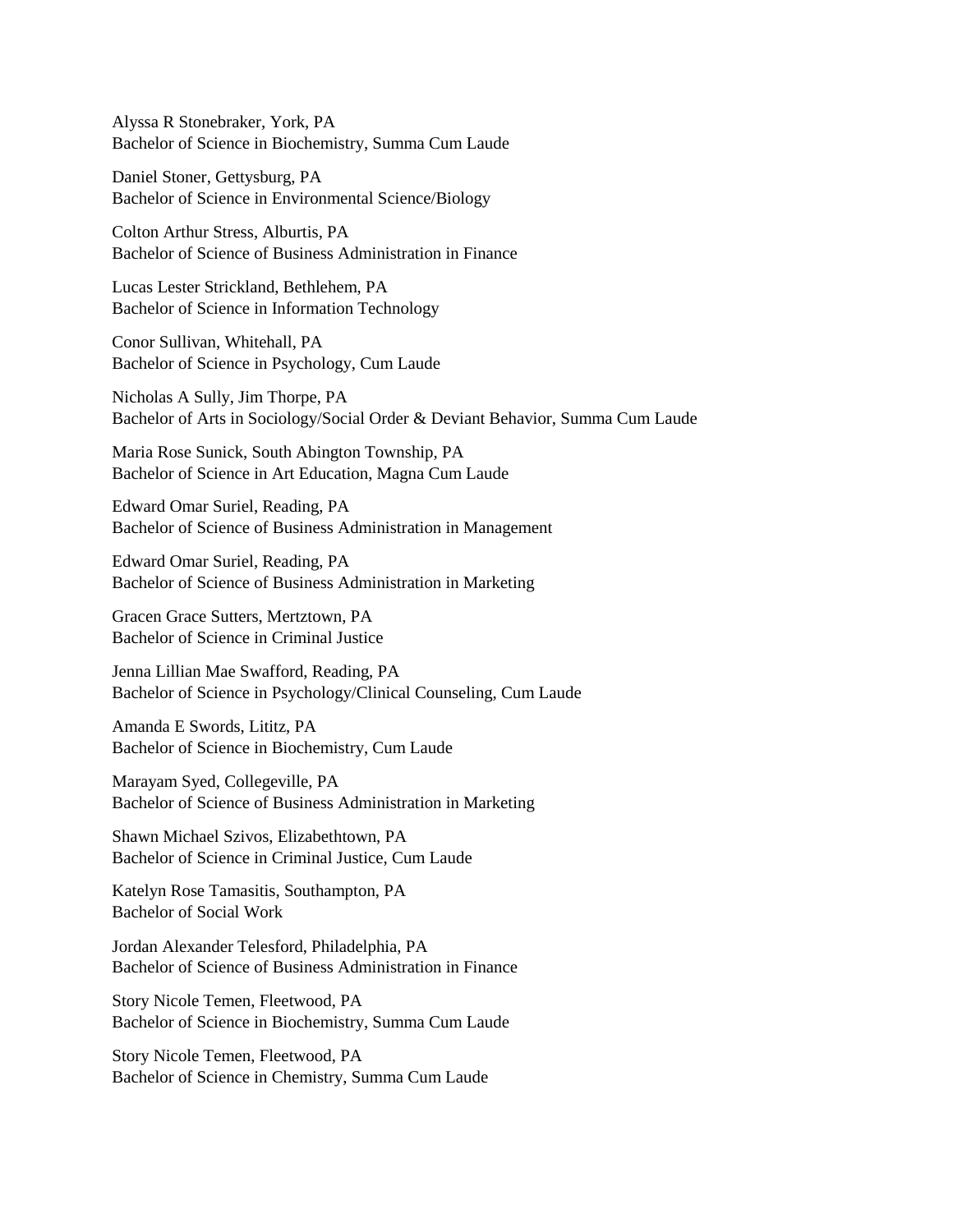Emily L Theis, East Greenville, PA Bachelor of Arts in History

Benjamin Thomas, Lancaster, PA Bachelor of Science in Computer Science

Benjamin Thomas, Lancaster, PA Bachelor of Science in Cinema, Television and Media Production

Keri Thompkins, Kutztown, PA Bachelor of Science in Psychology

Keri Thompkins, Kutztown, PA Bachelor of Arts in Sociology

Avery Neveille Thompson, Coatesville, PA Bachelor of Science in Cinema, Television and Media Production

Zackery William Tidmore, Orwigsburg, PA Bachelor of Science of Business Administration in Management, Summa Cum Laude

Evan Timberlake, Reading, PA Bachelor of Science in Criminal Justice, Magna Cum Laude

Emma Christine Timmons, Cream Ridge, NJ Bachelor of Arts in Communication Studies

Alexander John Tinney, North Wales, PA Bachelor of Science in Geology

Kayla A Tirino, Lititz, PA Bachelor of Arts in Communication Studies, Summa Cum Laude

Olivia Marie Tomasetti, Pottstown, PA Bachelor of Science in Social Studies Education, Summa Cum Laude

Lauren Anne Tomlinson, Douglassville, PA Bachelor of Fine Arts in Communication Design

Sarah Toomey, Allentown, PA Bachelor of Science of Business Administration in Marketing, Magna Cum Laude

Keith Adam Torres, Allentown, PA Bachelor of Science of Business Administration in Finance, Summa Cum Laude

Justin Michael Trice, West Reading, PA Bachelor of Science in Psychology/Clinical Counseling, Summa Cum Laude

Felicia N Trievel, Reading, PA Bachelor of Science in Secondary Education, Summa Cum Laude

Sophie A Trowbridge, Macungie, PA Bachelor of Science in Biology/Organismal/Ecology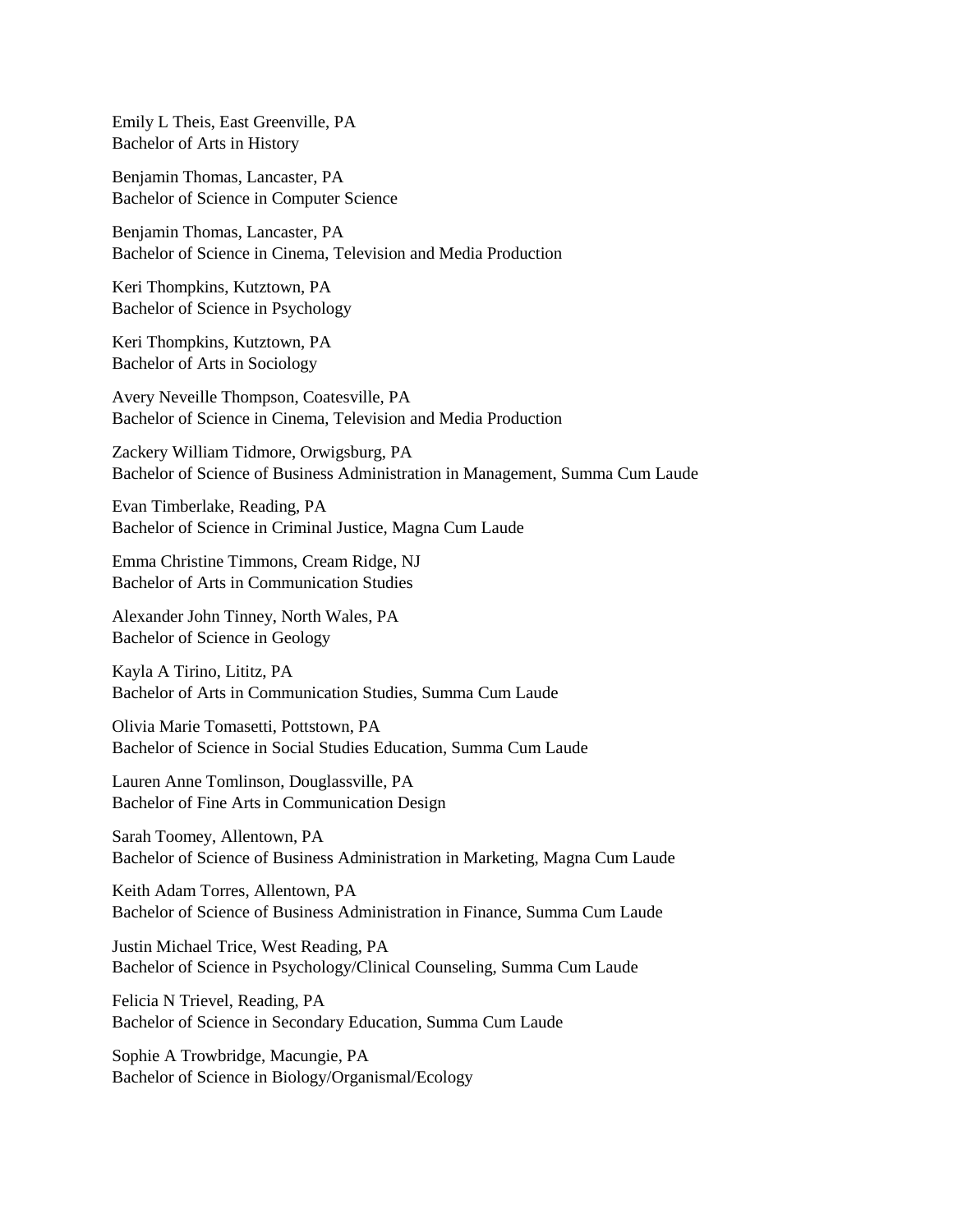Kenyada Lynn Tucker, Souderton, PA Bachelor of Science in Criminal Justice

Liza Turk, Bethlehem, PA Bachelor of Science in Computer Science (Combined Master of Science), Summa Cum Laude

Emaediong Umoh, Bear, DE Bachelor of Science in Criminal Justice

Sophia Valeriano, Temple, PA Bachelor of Science in Psychology/Clinical Counseling, Cum Laude

Cassandra Vanatta, Watsontown, PA Bachelor of Fine Arts in Communication Design, Magna Cum Laude

Amanda Vangieri, Royersford, PA Bachelor of Science in Chemistry

Gabrielle Michel Vargas, Long Pond, PA Bachelor of Arts in Communication Studies

Andrew Joseph Vega, Selinsgrove, PA Bachelor of Arts in Communication Studies

Katelyn Vega, Millersburg, PA Bachelor of Arts in Communication Studies

Carley Vegso, Newtown Square, PA Bachelor of Science in Environmental Science/Biology

Rogelio Humberto Ventura, Easton, PA Bachelor of Science in Psychology

Karoline Jean Vetland, Lincoln University, PA Bachelor of Science in Criminal Justice

Angelica Monee Vincent, Whitehall, PA Bachelor of Arts in Political Science

Stephen Ross Vincent, Easton, PA Bachelor of Science of Business Administration in Finance

Natalie N Vitelli, Harleysville, PA Bachelor of Arts in Communication Studies

Stelios Nico Vlahos, Orefield, PA Bachelor of Science of Business Administration in Management, Magna Cum Laude

Hannah M Voorhees, Bethlehem, PA Bachelor of Science in Elementary Education, Magna Cum Laude

Thomas Joseph Wade, Drexel Hill, PA Bachelor of Science in Criminal Justice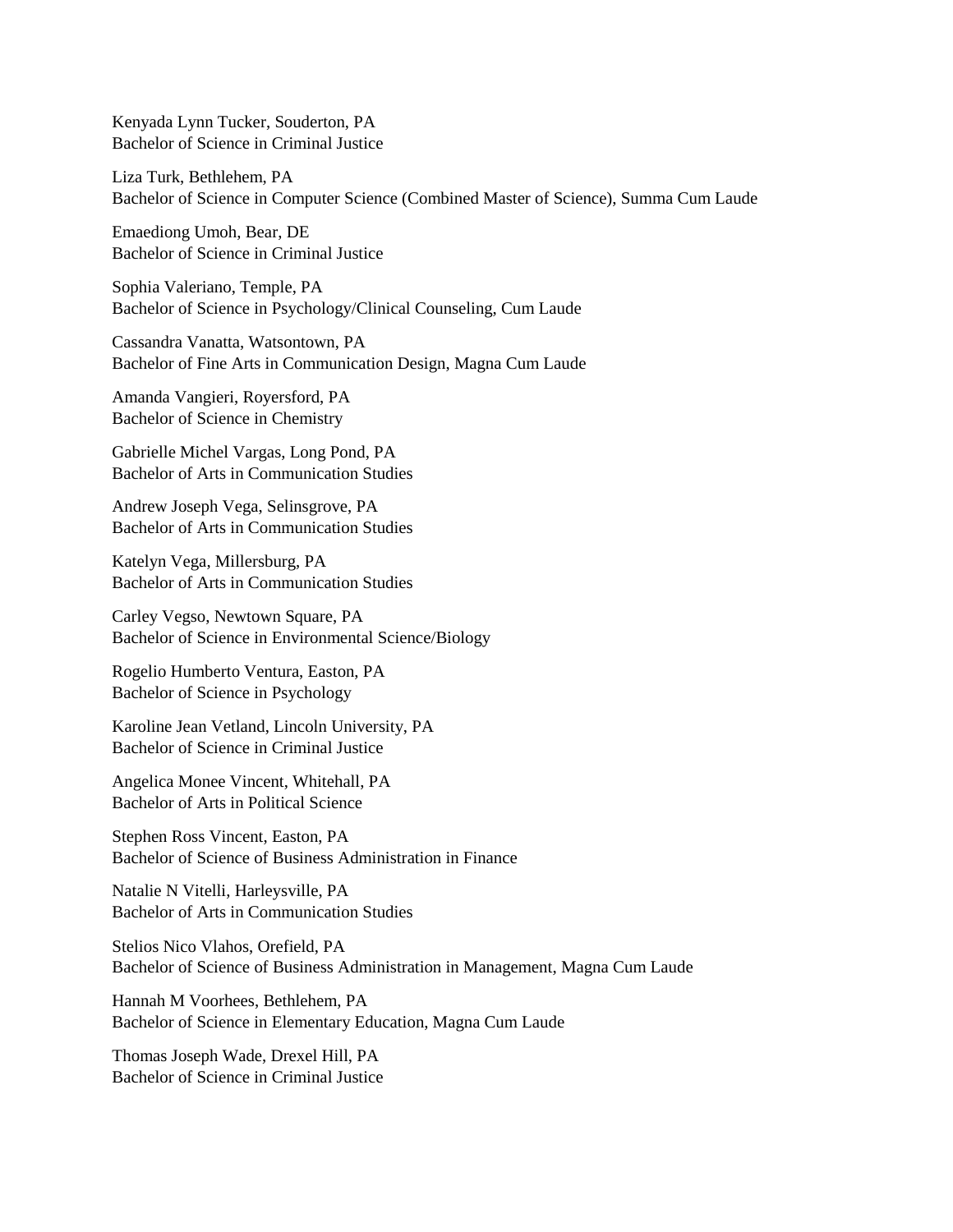Morgan Taylor Waid, Fleetwood, PA Bachelor of Science in Biology/Organismal/Ecology

Emily McLaughlin Walker, Warminster, PA Bachelor of Science of Business Administration in Marketing

Andrew Bentley Walls, Macungie, PA Bachelor of Science in Computer Science, Magna Cum Laude

Jacqueline Stephanie Walsh, Downingtown, PA Bachelor of Arts in Communication Studies

Martin Walsh, Dickson City, PA Bachelor of Science in Environmental Science/Geography

Alexandra Walters, Drexel Hill, PA Bachelor of Science in Elementary Education, Magna Cum Laude

Brady Scott Walton, Lancaster, PA Bachelor of Science in Sport Management

Andrew Nicholas Warren, East Northport, NY Bachelor of Arts in Music/Commercial Track, Magna Cum Laude

Jazmine Marie Washington, Easton, PA Bachelor of Social Work

Kyle R Watkins, Montrose, PA Bachelor of Science of Business Administration in Marketing

Kelsey Elizabeth Waughen, Hummelstown, PA Bachelor of Fine Arts in Communication Design, Cum Laude

Raymond Paul Weicker, Blandon, PA Bachelor of Science in Psychology/Clinical Counseling

Abigail Elisabeth Weighell, Shrewsbury, NJ Bachelor of Arts in Communication Studies

Mikaela Christine Wendel, Fairless Hills, PA Bachelor of Arts in Music/Commercial Track

Arissa Naomi Wertman, Bowmanstown, PA Bachelor of Arts in Philosophy, Cum Laude

Kyle David Westwood, Kutztown, PA Bachelor of Science of Business Administration in Management

Robert Lewis Wetherhold, Schnecksville, PA Bachelor of Science of Business Administration in Finance

James Christopher White, Clifford Township, PA Bachelor of Science of Business Administration in Marketing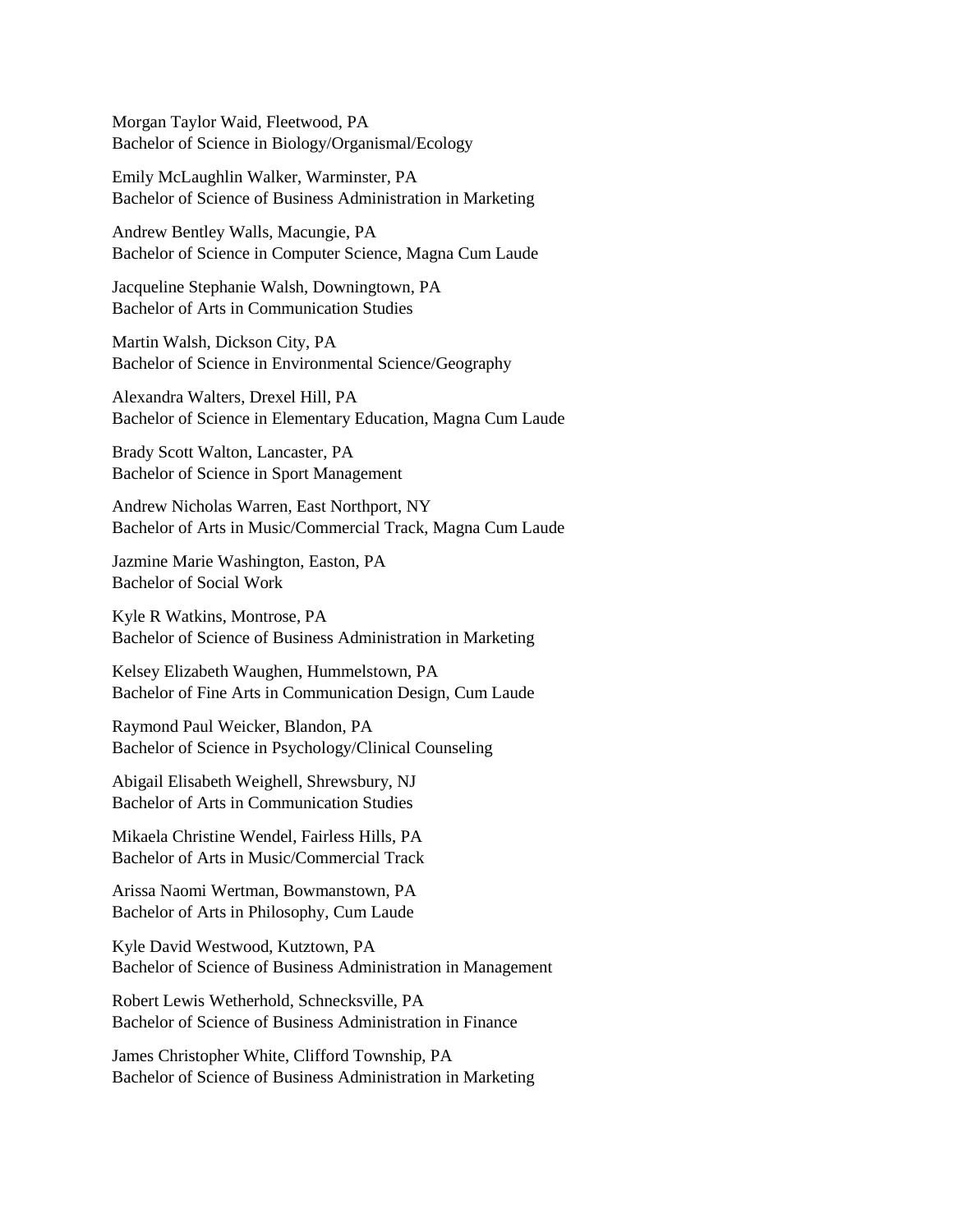Shakiya Whiters, Philadelphia, PA Bachelor of Science in Biology/Allied Health

Jessica Ann Whitnell, Laureldale, PA Bachelor of Science of Business Administration in Finance

Tyler Whittaker, Pennsburg, PA Bachelor of Science in Information Technology

Madison Wiatroski, Old Bridge, NJ Bachelor of Science in Criminal Justice

Heather Willever, Allentown, PA Bachelor of Arts in Geography, Summa Cum Laude

Heather Willever, Allentown, PA Bachelor of Science in Geology, Summa Cum Laude

Alexis Williams, Clayton, DE Bachelor of Arts in Communication Studies, Summa Cum Laude

David Williams, Havertown, PA Bachelor of Science in Cinema, Television and Media Production

Jessica Marie Williams, Pine Grove, PA Bachelor of Science in Environmental Science/Biology, Summa Cum Laude

Jonathan Wilson, Philadelphia, PA Bachelor of Science in Information Technology

Amy E Wilt, Havertown, PA Bachelor of Social Work

Ben Winn, Palmerton, PA Bachelor of Arts in Communication Studies, Magna Cum Laude

Travis Jeffrey Winsor, Scranton, PA Bachelor of Science of Business Administration in Accounting

Austin Neil Winter, Boyertown, PA Bachelor of Science in Cinema, Television and Media Production

Peneal Belayneh Wolde, Ephrata, PA Bachelor of Science of Business Administration in Management

Peneal Belayneh Wolde, Ephrata, PA Bachelor of Science of Business Administration in Marketing

Jade Nicole Wolfe, Easton, PA Bachelor of Arts in Communication Studies

Ryan Stephen Wood, Orwigsburg, PA Bachelor of Science of Business Administration in Accounting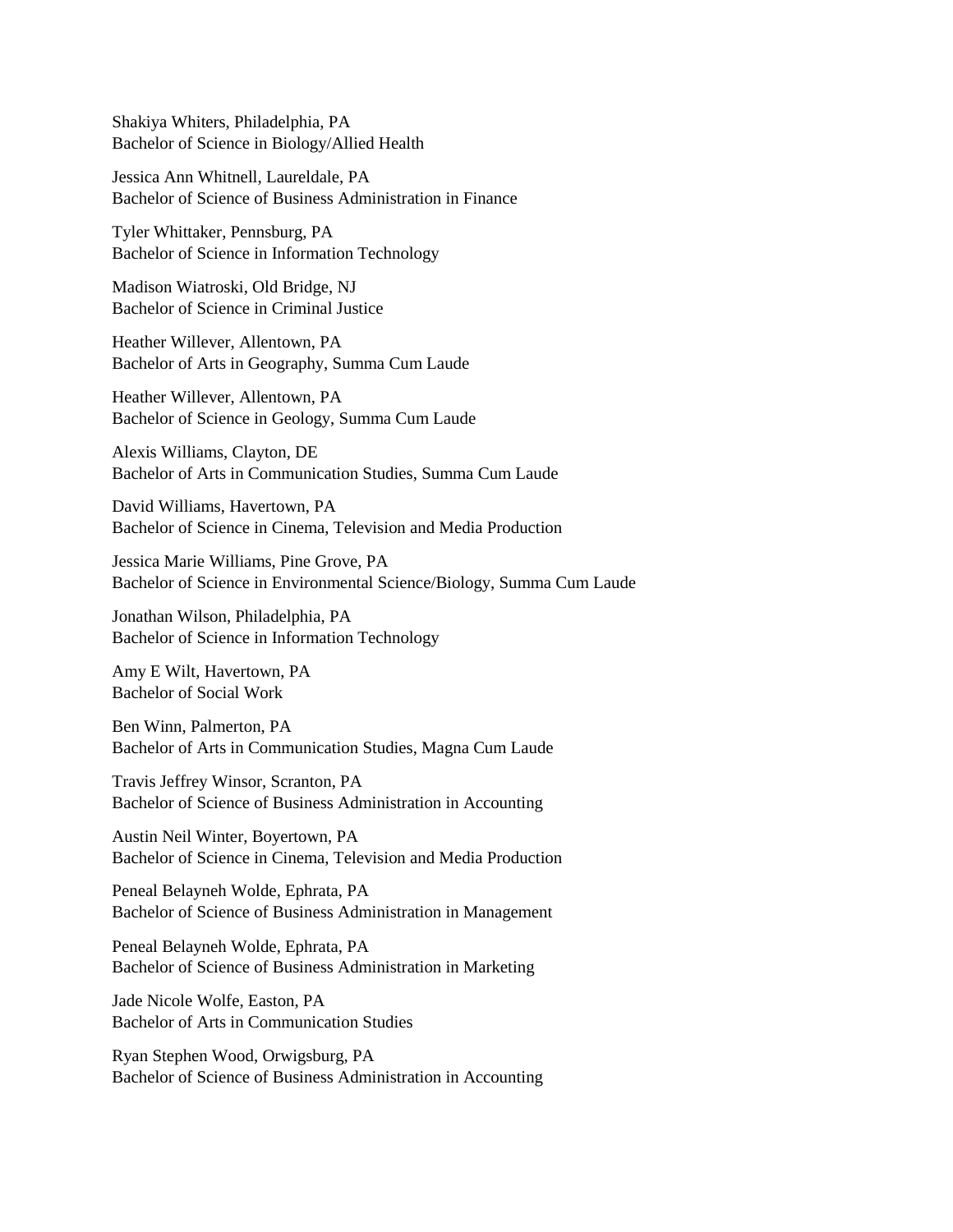Adeena R Woodard, Kutztown, PA Bachelor of Arts in English, Summa Cum Laude

Kayleigh Rose Woods, Kutztown, PA Bachelor of Science in Psychology

Taylor Sullivan Worthington, Newtown, PA Bachelor of Science in Physics, Magna Cum Laude

Avery Joseph Wrubleski, Barto, PA Bachelor of Science of Business Administration in Marketing

Jared Yakscoe, Wapwallopen, PA Bachelor of Fine Arts in Applied Digital Arts, Cum Laude

Phillip M Yoder, Nescopeck, PA Bachelor of Science in Information Technology

William Alexander Young, Stevens, PA Bachelor of Science in Cinema, Television and Media Production

Michaela M Yurchak, Rock Glen, PA Bachelor of Arts in Communication Studies

Brandon F Zajaczkowski, Spring Brook Township, PA Bachelor of Arts in Music/Commercial Track, Magna Cum Laude

Jeffrey Daniel Zebrowski, Chester Springs, PA Bachelor of Science in Criminal Justice

Aixia Jade Zellers, Reading, PA Bachelor of Science of Business Administration in Accounting, Magna Cum Laude

Aixia Jade Zellers, Reading, PA Bachelor of Science of Business Administration in Finance, Magna Cum Laude

Jenna L Zellner, Emmaus, PA Bachelor of Science in Art Education, Magna Cum Laude

Amy Zelnick, Lansdale, PA Bachelor of Science of Business Administration in Finance

Warren Luther Ziegenfus, Emmaus, PA Bachelor of Science in Computer Science, Magna Cum Laude

Austin Zimmerman, Royersford, PA Bachelor of Science in Physics, Cum Laude

Erica Zimmerman, Kempton, PA Bachelor of Science in Elementary Education, Summa Cum Laude

Perrillen Zuniga, Macungie, PA Bachelor of Science in Computer Science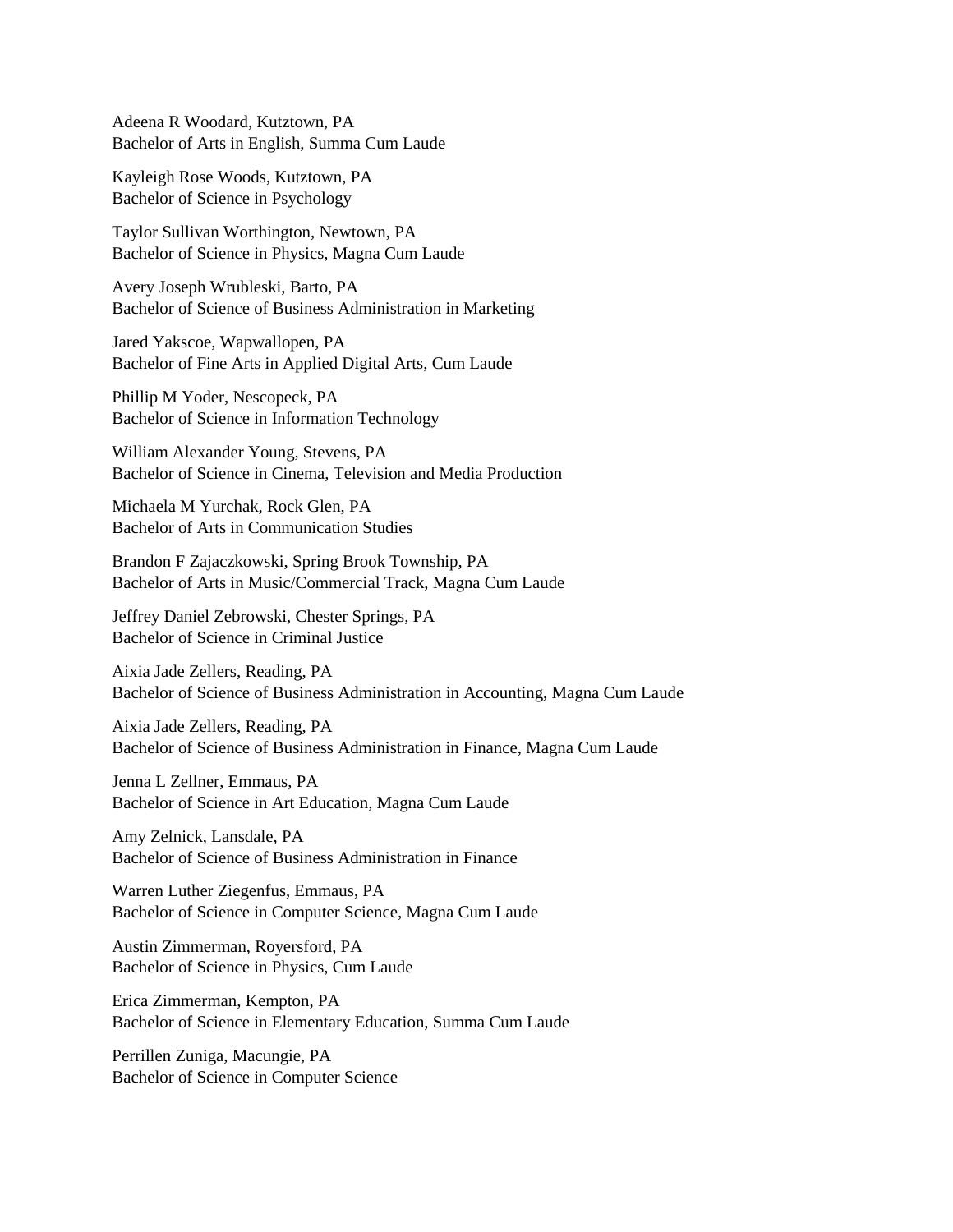Jordyn Taylor Alfiero, Sinking Spring, PA Master of Arts in Marriage, Couple, and Family Counseling

Irene Iasah Allen, Allentown, PA Master of Arts in Clinical Mental Health Counseling

Jordan Richard Allen, Wind Gap, PA Master of Arts in Student Affairs in Higher Education (Administration)

Steven David Anderson, Philadelphia, PA Master of Arts in Student Affairs in Higher Education (Administration)

Wakeelat Olabisi Anifowoshe, Allentown, PA Master of Social Work

Wakeelat Olabisi Anifowoshe, Allentown, PA Master of Public Administration

Leah Arndt, Allentown, PA Master of Arts in Clinical Mental Health Counseling

Connie Christine Arnold, Bethlehem, PA Master of Education in Music Education

Thomas Bassett, Pittston, PA Master of Education in Music Education

LaShawna Patrice Bean, Ambler, PA Master of Arts in Arts Administration

Brandy L Beck, Center Valley, PA Master of Social Work

Charlise Dalena Bell, Sinking Spring, PA Master of Arts in Clinical Mental Health Counseling

Mary K Bergh, Baltimore, MD Master of Education in Art Education

Kayla Lynn Bolza, Emmaus, PA Master of Arts in Clinical Mental Health Counseling

Morgan Ellen Boone, Laureldale, PA Master of Education in Elementary Education

Katrese M Bradley, Reading, PA Master of Social Work

Shelby K Brightbill, Wyomissing, PA Master of Arts in Clinical Mental Health Counseling

Sheila Marie Buckman, Downingtown, PA Master of Education in Art Education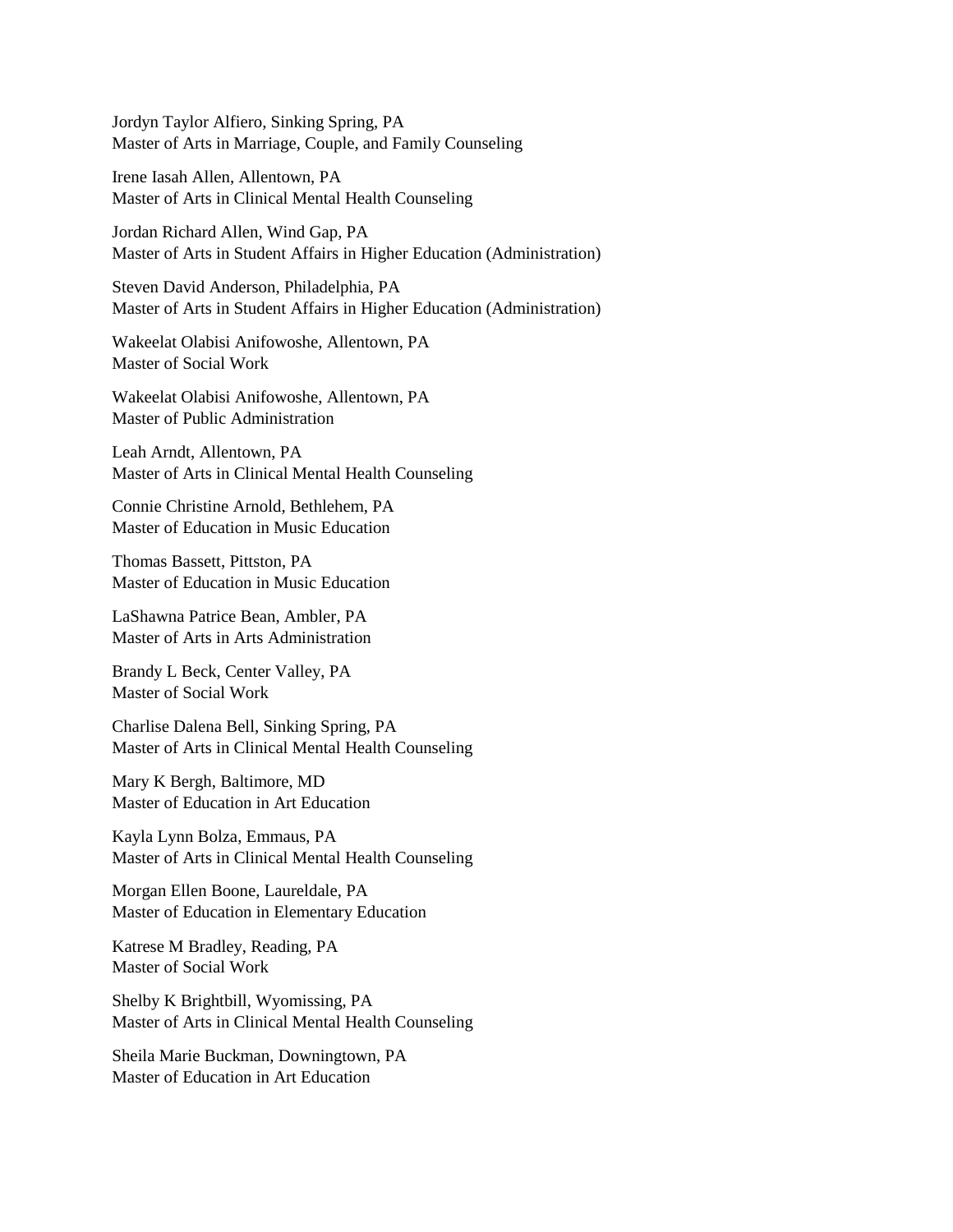Morgan Taylor Burr, Reading, PA Master of Science in School Counseling (Certification and Licensure)

Megan E Bux, Annville, PA Master of Education in Art Education

Maggie Stella Cardin, Stevens, PA Master of Education in Instructional Technology

Lauren Cekovich, Carlisle, PA Master of Arts in Student Affairs in Higher Education (Administration)

Daniel Class, Bethlehem, PA Master of Science in School Counseling (Certification and Licensure)

Reginald Rashan Coleman, Philadelphia, PA Master of Arts in Student Affairs in Higher Education (Administration)

Brooke Alexis Conkle, West Grove, PA Master of Social Work

Catherine G Cowell, Downingtown, PA Master of Social Work

Laura Elizabeth Craig, Easton, PA Master of Social Work

Kyle A Creyer, Alburtis, PA Master of Education in Instructional Technology

Lisa M Cronk, Reading, PA Master of Science in School Counseling (Certification and Licensure)

Autumn Leigh Crouse, Kutztown, PA Master of Public Administration

Kelsey L Czaplicki, Perkasie, PA Master of Social Work

Arianelys De Jesus, Allentown, PA Master of Social Work

Kathleen Dempsey, Berwyn, PA Master of Arts in Clinical Mental Health Counseling

Dalinda Donato, Reading, PA Master of Social Work

Jessica Lynn Dugan, Pottstown, PA Master of Education in Secondary Education

Patrick Allen Earl, Easton, PA Master of Science in Computer Science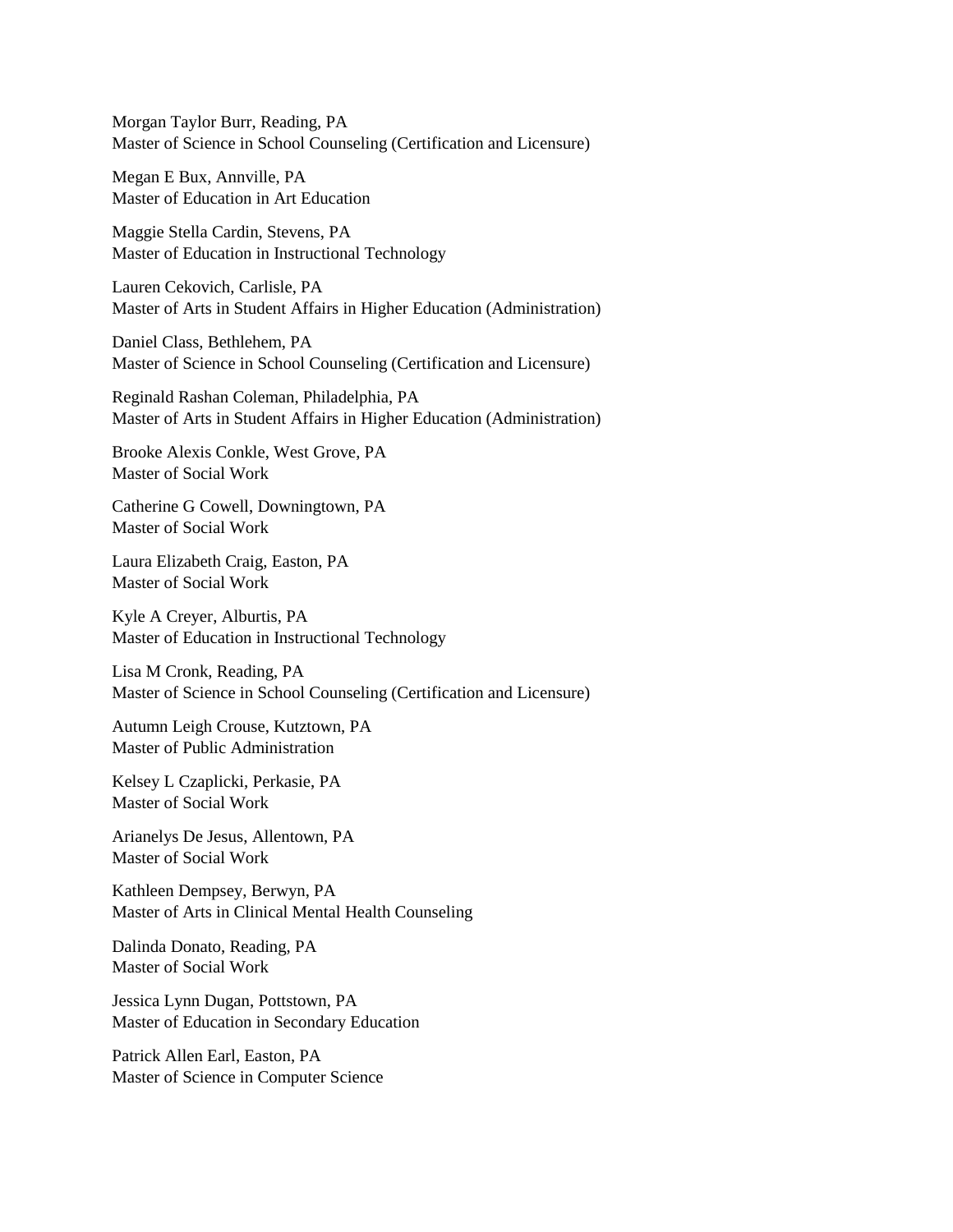Carrie England, Fleetwood, PA Master of Education in Music Education

Andrew J Fehnel, Breinigsville, PA Master of Education in Instructional Technology

Brandon Christopher Fisher, Easton, PA Master of Arts in Clinical Mental Health Counseling

Brooke Fontoura-Sutliff, Whitehall, PA Master of Arts in Student Affairs in Higher Education (Administration)

Alice Fortunato, Emmaus, PA Master of Public Administration

Julian Tramaine Foster, Allentown, PA Master of Social Work

Letecia M Garcia, Schuylkill Haven, PA Master of Arts in Clinical Mental Health Counseling

Gabrielle Elizabeth Garza, Bethlehem, PA Master of Arts in Clinical Mental Health Counseling

Emily S Gaugler, Winfield, PA Master of Education in Art Education

Susan K Gernert, Reading, PA Master of Public Administration

Efrain Gomez, Philadelphia, PA Master of Arts in Clinical Mental Health Counseling

Megan Raab Greenholt, Elverson, PA Master of Education in Art Education

Hayley Ann Griffith, Shillington, PA Master of Arts in Marriage, Couple, and Family Counseling

Brock R Hallman, Gilbertsville, PA Master of Education in Secondary Education

Alyssa M Harkins, Allentown, PA Master of Arts in Clinical Mental Health Counseling

Allison K Hauler, Yardley, PA Master of Social Work

Kiersten Heffelfinger, New Cumberland, PA Master of Social Work

Gina M Heintzelman, Reading, PA Supervisory Certificate in Curriculum and Instruction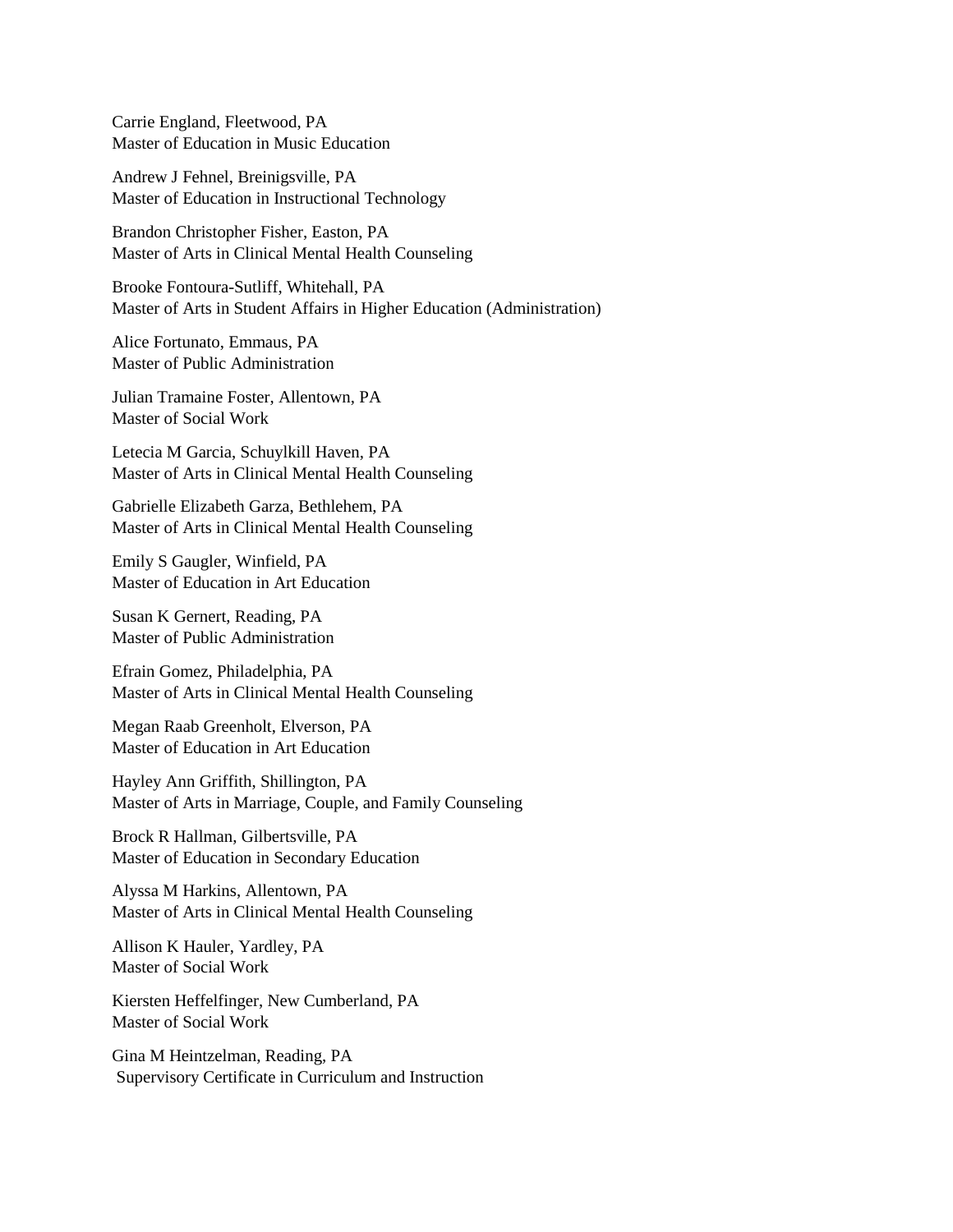Gina M Heintzelman, Reading, PA Master of Education in Secondary Education

Michael Stephen Hensler, Allentown, PA Master of Business Administration

Allison Marie Hileman, Hamburg, PA Master of Social Work

Nadine L Hoffman, Boyertown, PA Master of Education in Music Education

McKenzie J Hollenbach, Pottstown, PA Master of Public Administration

Derek A Hueske, Leesport, PA Master of Public Administration

Katherine E Hurst, Mifflinburg, PA Master of Education in Secondary Education

Diane Joy Irish, Allentown, PA Doctor of Social Work

Nicholas C Jacobs, Gilbertsville, PA Master of Education in Art Education

Stephanie Ann Jacobs, New Holland, PA Master of Education in Instructional Technology

Julianna Gelene Jones, Lewisburg, PA Master of Education in Music Education

Molly Olivia Jones, Reading, PA Master of Science in School Counseling (Certification and Licensure)

Lucy Kalista, Shrewsbury, PA Master of Social Work

Emily Katheryn Kardoley, Reading, PA Master of Education in Secondary Education

Erika Kauth, Easton, PA Master of Arts in Marriage, Couple, and Family Counseling

Marybeth E Kern, Blandon, PA Master of Education in Music Education

Samantha L Koons, Minersville, PA Master of Social Work

Mark P Kukla, Bath, PA Master of Education in Secondary Education (Teaching)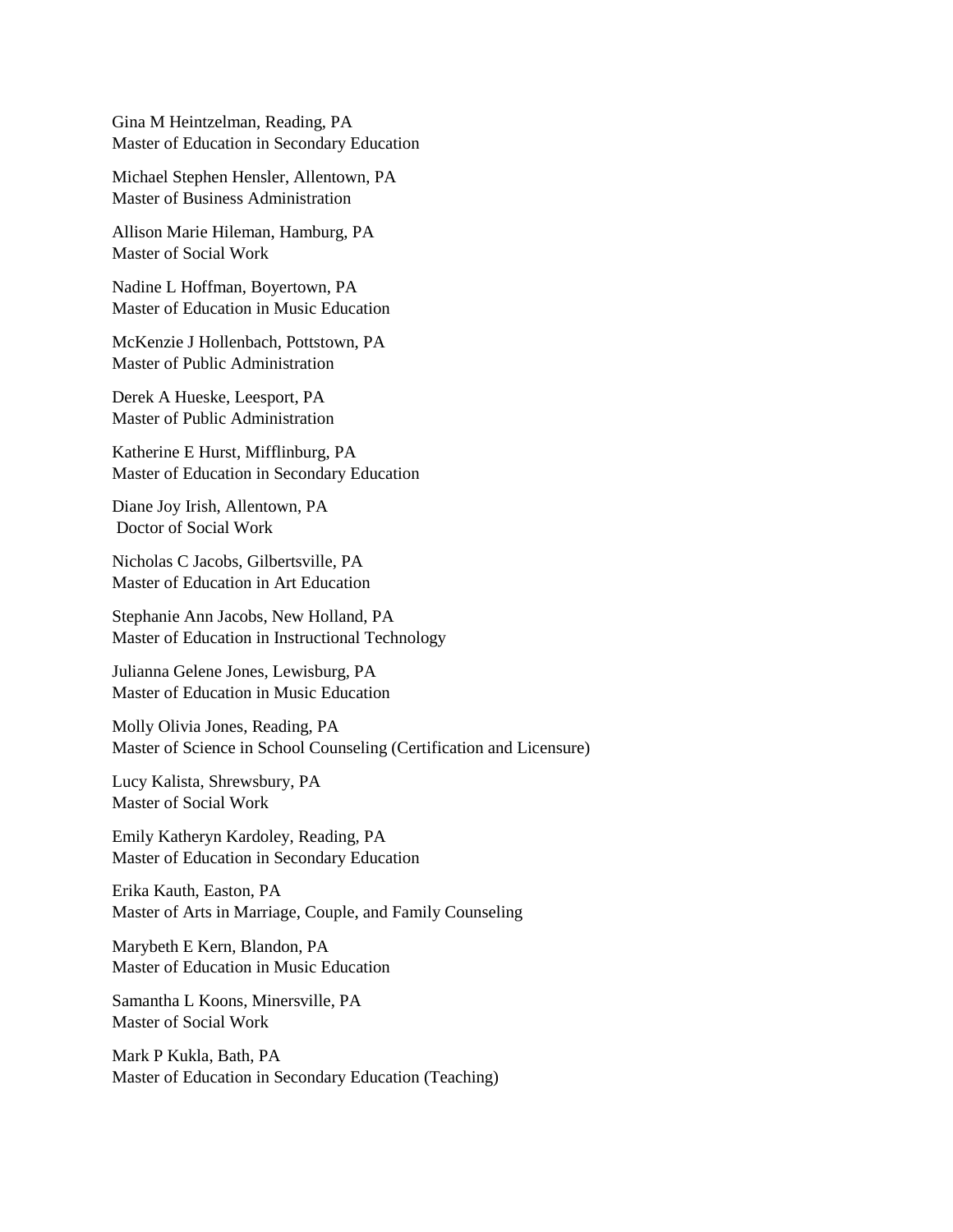Cortney M Lakis, Emmaus, PA Master of Education in Secondary Education

Katie J Lantaff, Orefield, PA Master of Science in School Counseling (Certification and Licensure)

Victoria Elizabeth Leidy, Carlisle, PA Master of Arts in Marriage, Couple, and Family Counseling

Karen J Leisey, Ephrata, PA Master of Education in Instructional Technology

Melinda Sue Leonti, Hamburg, PA Master of Arts in Clinical Mental Health Counseling

Kevin Lesher, Mertztown, PA Master of Science in Computer Science

Elyse Renee Levandowski, Bethlehem, PA Master of Arts in Student Affairs in Higher Education (Administration)

Murphy Gallagher Lill, Nassau, NY Master of Public Administration

Samantha J Lilly, Walnutport, PA Master of Education in Instructional Technology

Joshua David Lomas, Warminster, PA Master of Arts in Student Affairs in Higher Education (Administration)

Katie Elizabeth Longlott, Reading, PA Master of Education in Elementary Education

Evelyn Lopez, Kintnersville, PA Master of Arts in Clinical Mental Health Counseling

Amber Rae Loveland, Easton, PA Master of Social Work

Amber Rae Loveland, Easton, PA Master of Public Administration

Lisa M Lowrie, Stevens, PA Doctor of Social Work

Ashlan Danielle Luft, Bechtelsville, PA Master of Education in Art Education

Deidre Arielle Lupia, Reading, PA Master of Arts in Marriage, Couple, and Family Counseling

Madison Brynne Lutz, Oxford, PA Master of Arts in Clinical Mental Health Counseling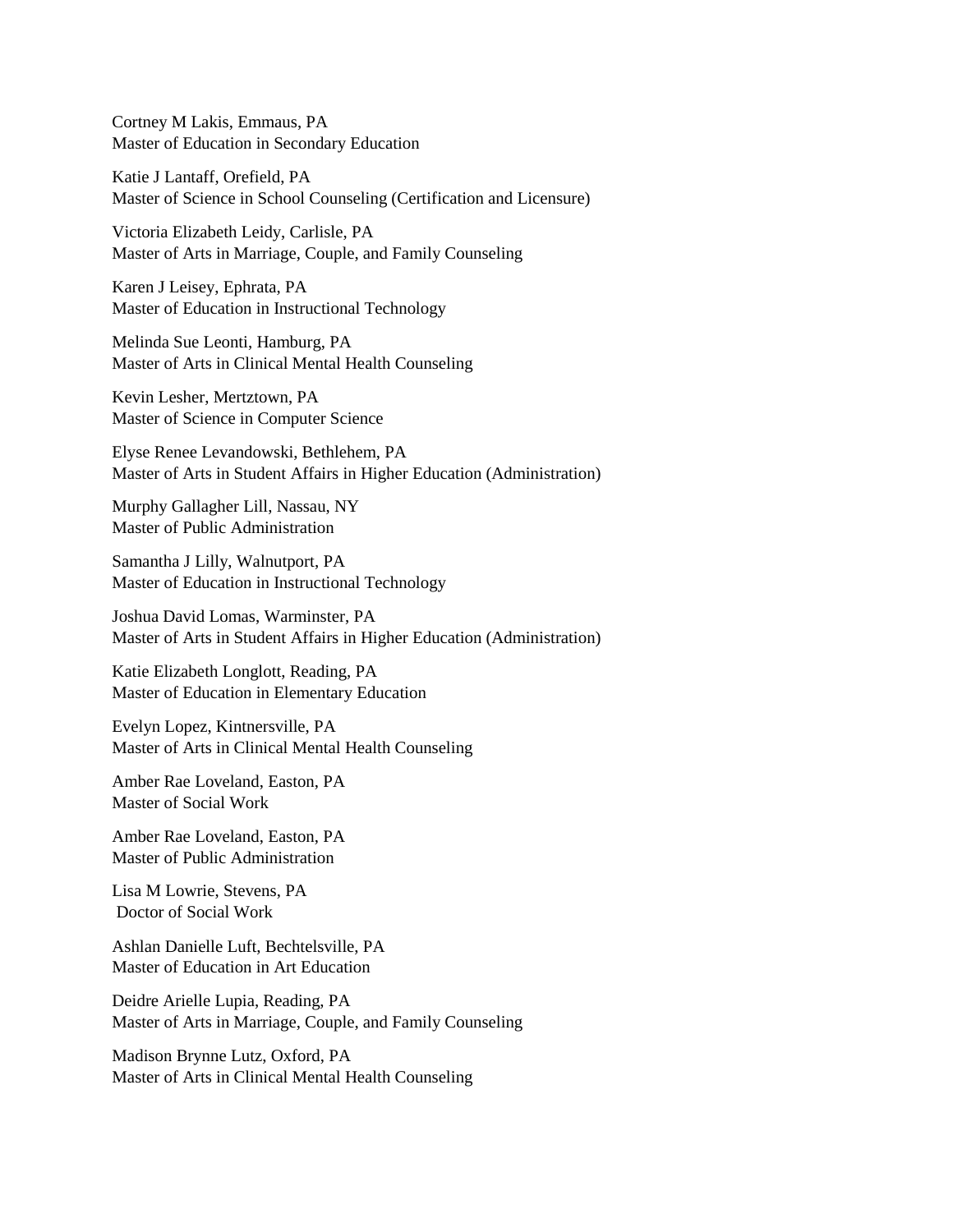Amarin Elizabeth MacKenzie, Phoenixville, PA Master of Arts in Arts Administration

Jared Anthony Maciejewski, Kulpmont, PA Master of Social Work

Kelley C Maloney, Reading, PA Master of Education in Art Education

Lindsey Marsh, Breinigsville, PA Master of Education in Instructional Technology

Arianna E Massi, Sinking Spring, PA Master of Education in Instructional Technology

Megan Christina Mattson, Virginia Beach, VA Master of Education in Art Education

James Patrick McGrath, Richboro, PA Master of Education in Music Education

Claudine Cherie McKinney, Kutztown, PA Master of Arts in Student Affairs in Higher Education (Administration)

Autumn R McMasters, Harleysville, PA Master of Arts in Arts Administration

Samuel Robb Means, Easton, PA Master of Social Work

Lauren Meyer, Perkasie, PA Master of Social Work

Sarah M Miller, Lehighton, PA Master of Education in Art Education

Courtney Anne Mindzak, Reading, PA Master of Education in Elementary Education

Lee Moyer, Allentown, PA Master of Education in Instructional Technology

Suzanne Moyer, Pen Argyl, PA Master of Education in Art Education

Brieann Paige Murray, Hamburg, PA Master of Science in School Counseling (Certification and Licensure)

Christine M Natalini, Pottstown, PA Master of Social Work

Clifford H Neill Jr., Lancaster, PA Master of Fine Arts in Communication Design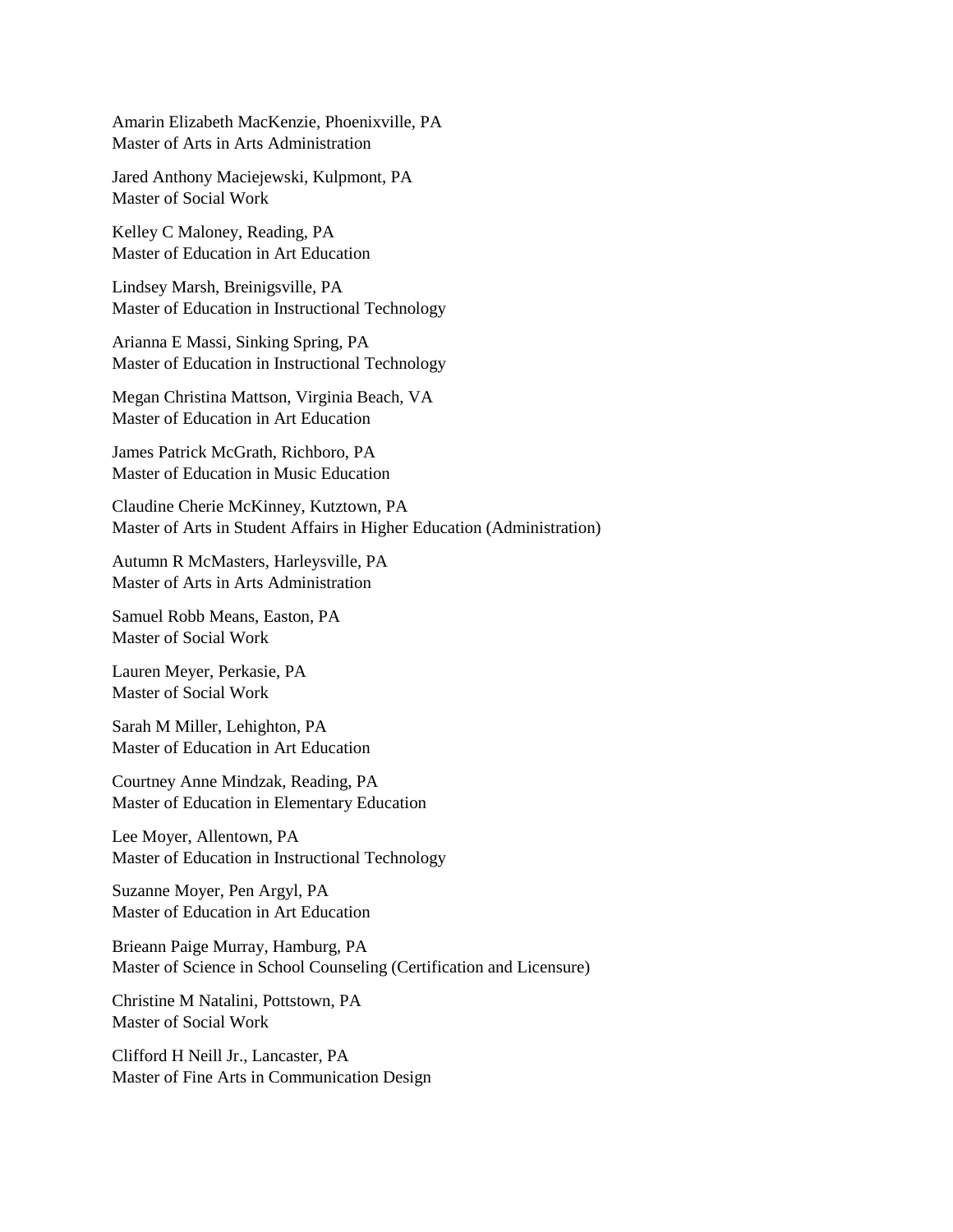Kacy Lynn Norton, Laurys Station, PA Master of Arts in Clinical Mental Health Counseling

Anelis Nayree Orta, Allentown, PA Master of Social Work

Lauren E Petersen, Wind Gap, PA Master of Education in Instructional Technology

Rebecca J Paff, Nazareth, PA Master of Education in Art Education

Taylor Lynn Person, Allentown, PA Master of Social Work

Sydnee Lauren Peters, Lebanon, PA Master of Social Work

Desiree Peterson, Allentown, PA Master of Social Work

Katie Pfenninger, Alburtis, PA Master of Education in Art Education

Kathleen Mary Poirier, Feasterville Trevose, PA Master of Library Science

Edward Zachary Probasco, Allentown, PA Master of Arts in English

Francesca Marie Pupo, Kulpmont, PA Master of Arts in Clinical Mental Health Counseling

John Quigley, Bethlehem, PA Master of Science in School Counseling (Certification and Licensure)

Leah Christine Quigley, Bechtelsville, PA Master of Education /Reading Specialist

Eva Marie C Reardon, Easton, PA Master of Education in Secondary Education

Darius Douglas Reed, Glenarden, MD Doctor of Social Work

Michele Moses Reedich, York, PA Master of Education in Art Education

Amy Reinert, Trappe, PA Master of Education in Instructional Technology

Stephanie Ann Renninger, Wescosville, PA Master of Arts in Clinical Mental Health Counseling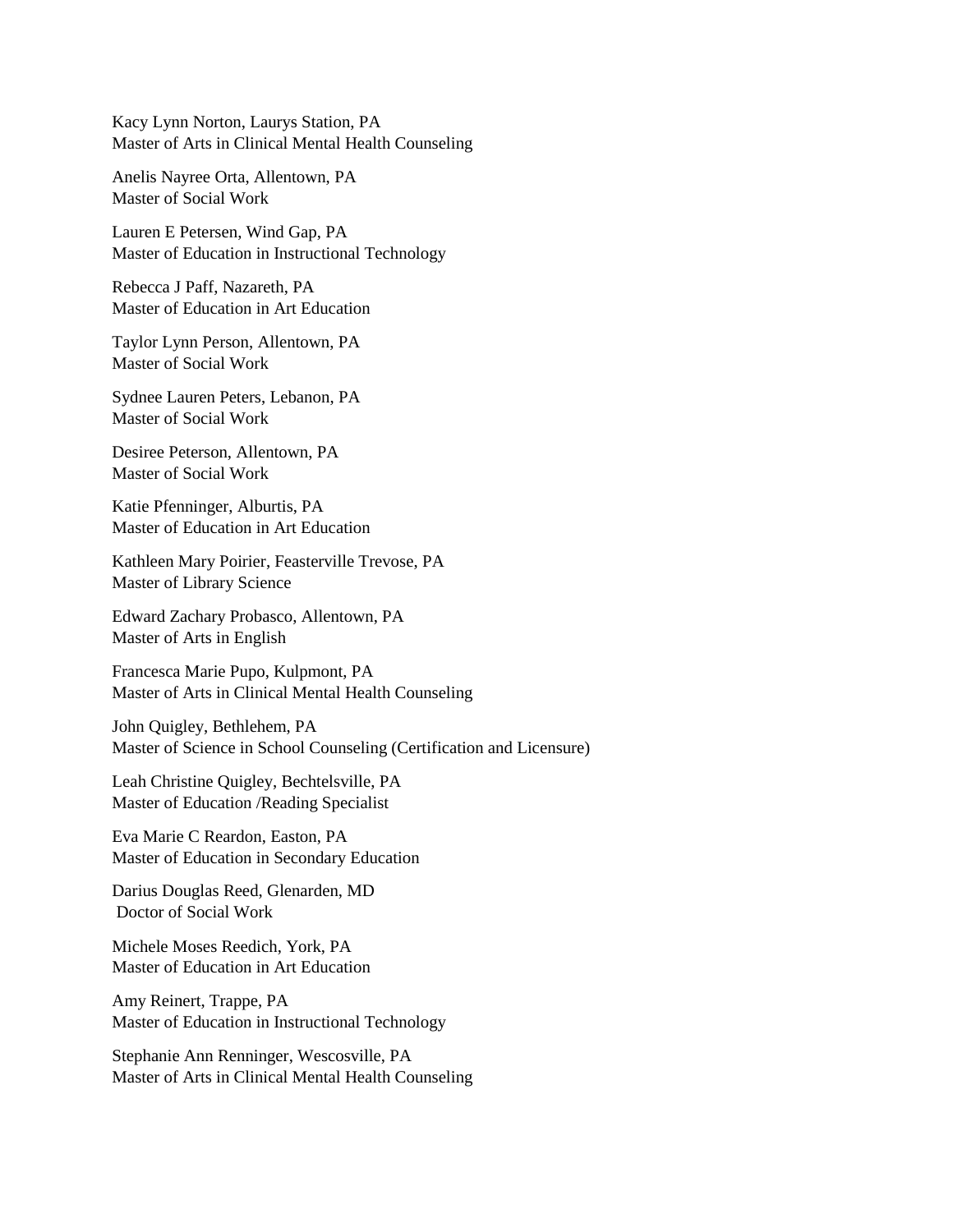Tyeca Patrice Reviere, Sinking Spring, PA Master of Arts in Clinical Mental Health Counseling

Michelle Elisebeth Rickert, Lehighton, PA Master of Science in School Counseling (Certification and Licensure)

Anna Kathleen Rittenhouse, Kingston, PA Master of Education in Secondary Education

Felishatee Arielle Rodriguez, Allentown, PA Master of Arts in Clinical Mental Health Counseling

Marissa Lyn Roethlein, Coplay, PA Master of Arts in Marriage, Couple, and Family Counseling

Samantha R Rowlands, Lenhartsville, PA Master of Education in Art Education

Tyler D Russell, Sugarloaf, PA Master of Arts in Student Affairs in Higher Education (Administration)

Osvaldo Joel Samboy Perez, Temple, PA Master of Social Work

Nicollette Scheitrum, Summit Hill, PA Master of Education in Art Education

Hannah J Schock, Mount Joy, PA Master of Education in Art Education

Gregory W Schuettler, Port Carbon, PA Master of Library Science

Christina Schulter, Allentown, PA Master of Social Work

Caitlin Elizabeth Shepski, New Cumberland, PA Master of Education in Music Education

Vika Gloria Shpolyansky, Dingmans Ferry, PA Master of Science in School Counseling (Certification and Licensure)

Daniel L Shuman, Sinking Spring, PA Master of Education in Instructional Technology

Bradley M Simko, Douglassville, PA Master of Arts in Student Affairs in Higher Education (Administration)

Margaret H Simons, Reading, PA Master of Science in School Counseling (Certification and Licensure)

Kathleen Sarah Smits, Emmaus, PA Master of Social Work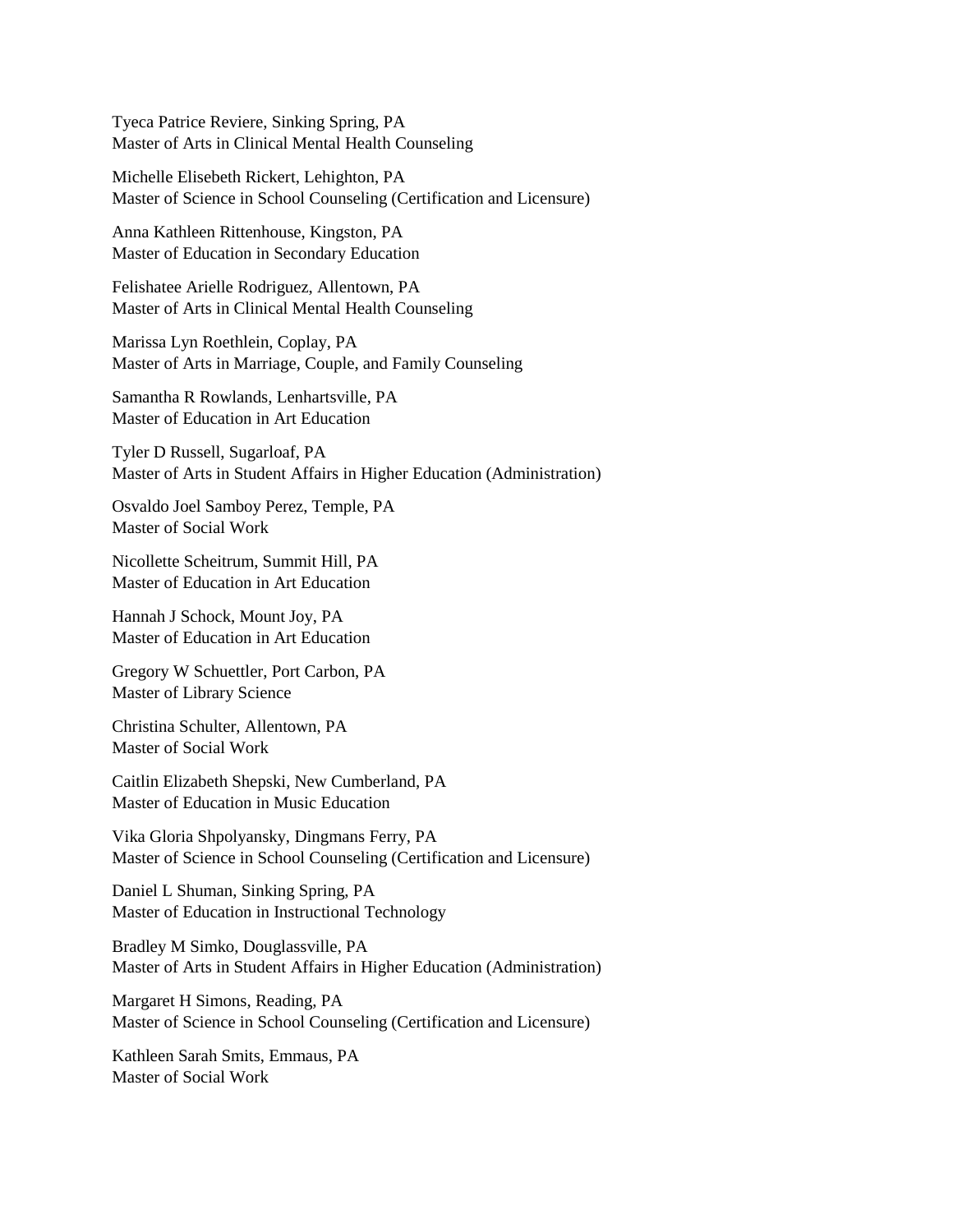Sabrina P Sowers, Yorkana, PA Master of Social Work

Jayson Christian Spangler, Emmaus, PA Master of Science in School Counseling (Certification and Licensure)

Eric Daniel Specht, Boyertown, PA Master of Education in Instructional Technology

Brooke Elizabeth Springborn, Lebanon, PA Master of Social Work

Jenna M Sraiheen, Fleetwood, PA Master of Social Work

Christopher George Steckhouse, Pennsburg, PA Master of Science in Computer Science

Rebekah Ann Stem, Saylorsburg, PA Master of Science in School Counseling (Certification and Licensure)

Mary Joanne Stere, Milton, PA Master of Social Work

Mary Joanne Stere, Milton, PA Master of Public Administration

Tyler E Stoney, Blandon, PA Master of Science in Computer Science

Erin Elizabeth Stramara, Orwigsburg, PA Master of Science in School Counseling (Certification and Licensure)

Nichole Ann Stright, Downingtown, PA Master of Library Science

Carissa M Strye, Kutztown, PA Master of Arts in Clinical Mental Health Counseling

Leon Thomas Supsic, Shamokin, PA Master of Social Work

Amanda M. Svetlak, Emmaus, PA Master of Arts in Arts Administration

Kristina Ann Thomas, Easton, PA Master of Education in Art Education

Jordan Mary Tucker, Kutztown, PA Master of Education in Secondary Education/English

Hosman Omar Uraga-Barba, Lebanon, PA Master of Arts in Student Affairs in Higher Education (Administration)